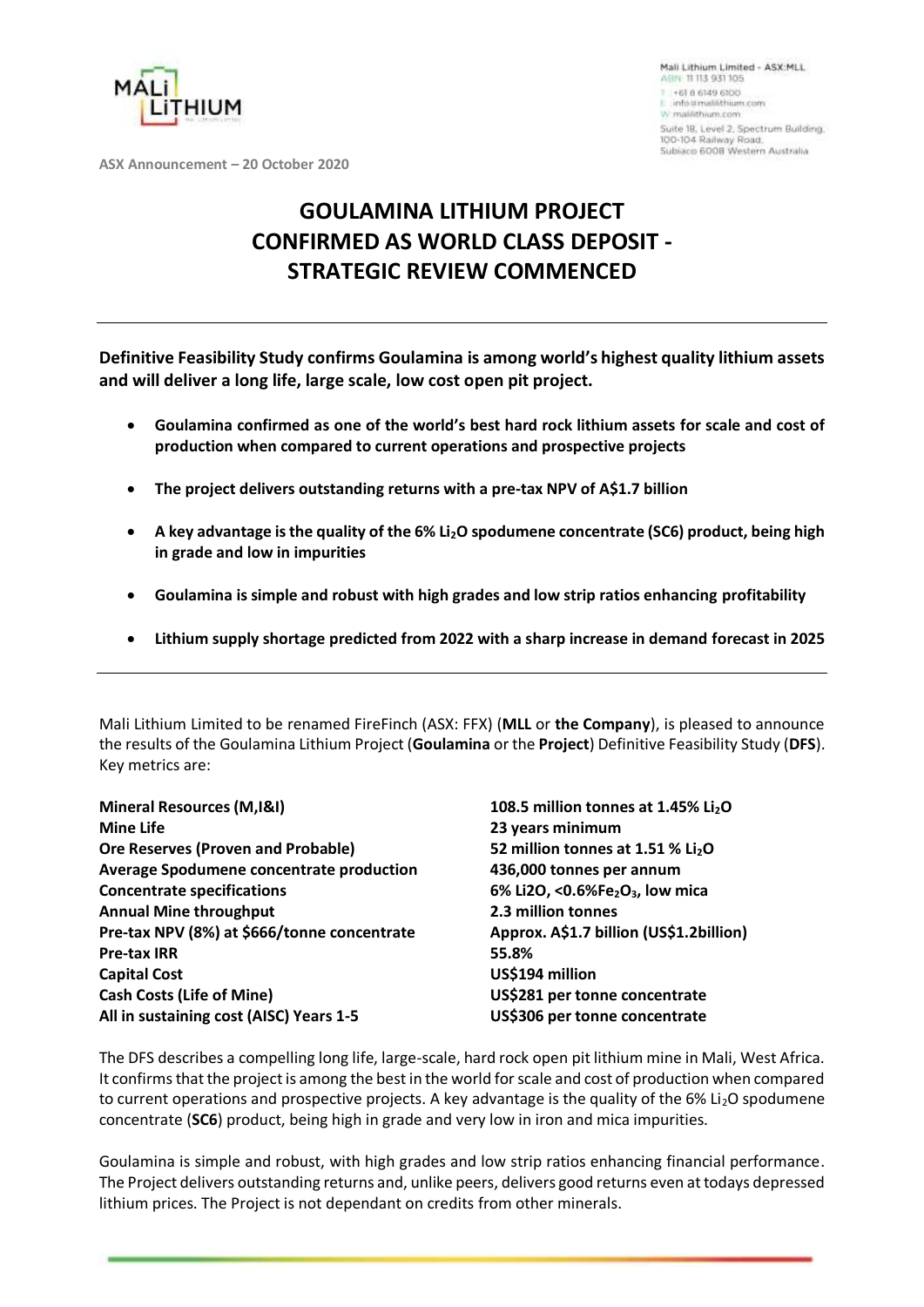There is considerable potential to increase the size of open pit Mineral Resources and Ore Reserves through infill and extension drilling. These characteristics make Goulamina an important strategic asset for the world's growing demand for lithium.

The Company has recently agreed to purchase the Morila Gold mine in Mali and that transaction will close on October 31 2020. A strategic review has commenced to evaluate the optimum path to realise value for shareholders from each of these assets.

Alistair Cowden, Executive Chairman commented:

*"It is wonderful to have Goulamina confirmed as one of the world's premier hard rock lithium assets with outstanding returns, few mining projects provide a pre-tax NPV of A\$1.7 billion. Goulamina requires a sharp individual focus and we will be reviewing options to achieve that. We are aware of market conditions for lithium at the moment and given the quality of the project we will be patient to ensure we maximise shareholder returns."*

The DFS was supported by Lycopodium Limited and the key outputs are presented below. A summary of material information relating to the Goulamina Ore Reserve Estimate as required by Chapter 5.9 of the ASX listing rules, is also included. An analysis of the sensitivity of the Project to key parameters, including the SC6 concentrate price, is also presented within this announcement.

The key advantages of the Project are:

- Ore grade averages 1.6% Li2O in the first 5 years and 1.51% for the Life of Mine (**LoM**), one of the highest-grade deposits globally
- Costs are low at an average LoM All in Sustaining Cost (**AISC**) of US\$313 per tonne of 6% spodumene concentrate produced, one of the lowest costs globally
- The Ore Reserve is entirely open pit making for straightforward and low risk mining
- Recovery of  $Li<sub>2</sub>O$  is 77%, again one of the best among peers
- Processing is simple and low cost given a flotation only approach
- Capital costs are low with capital intensity being among the lowest globally
- Iron and mica impurities are low, lower than peers which results in a preferred product for customers
- Production of over 455,000 tonnes per annum of concentrate for the first five years places Goulamina as one of the largest lithium developments in the world
- Mine life is long at 23 years and conversion of additional Mineral Resources to Ore Reserves and Resource potential will likely extend this
- Local communities are supportive of the development and the associated employment and other economic benefits that the mine would bring
- The Project takes advantage of an established export route through Abidjan in Côte d'Ivoire
- Mali has a well-established mining industry

In addition, as required by the listing rules, a summary of material information necessary to understand the Ore Reserve estimate extracted from Table 1 of the JORC Code is provided as Appendix 1 to this release. Table 1 of the JORC Code is also provided as Appendix 2 to this release.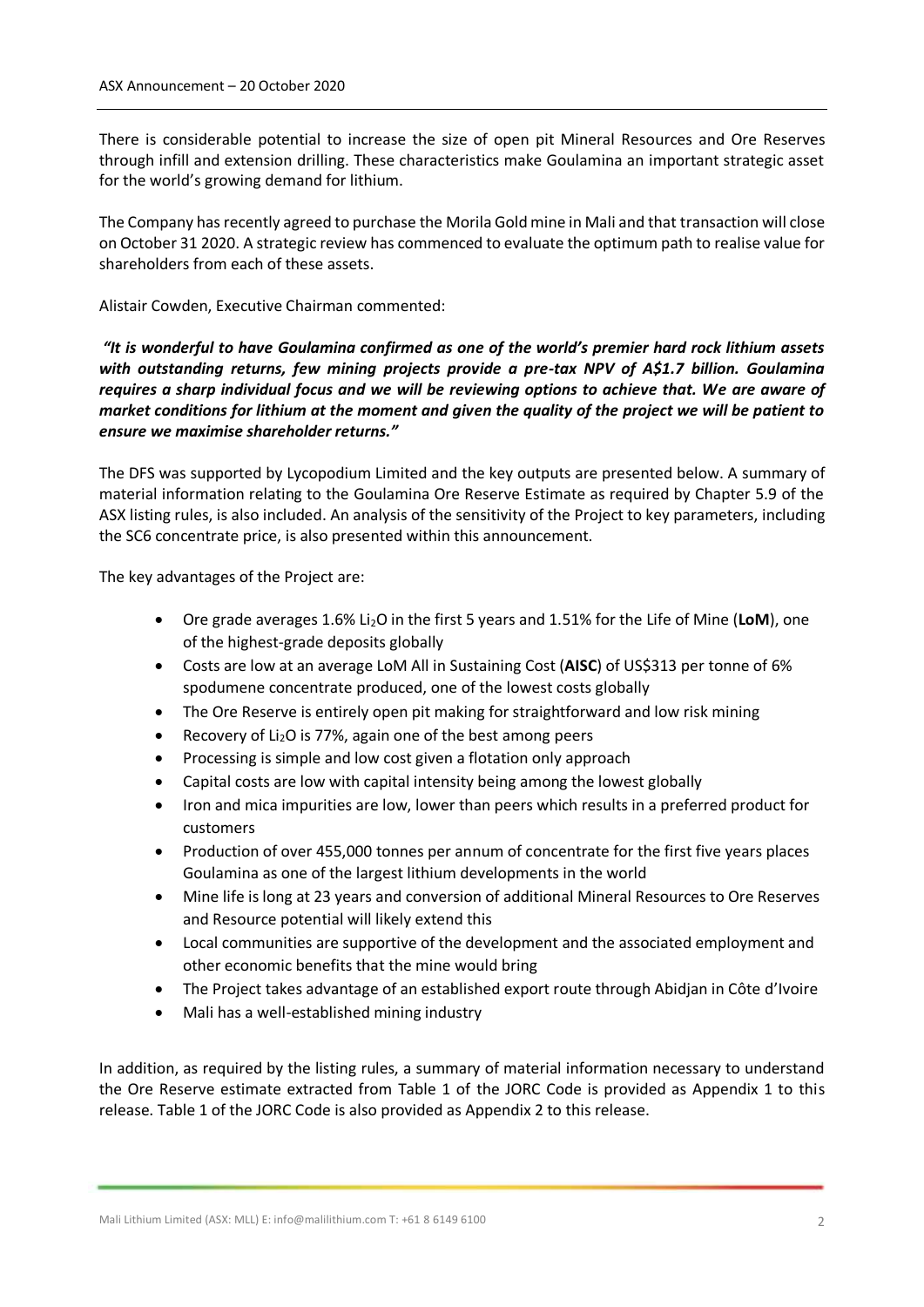### **Key Project Metrics**

| <b>Mineral Resources and Ore Reserves</b>                        |         |         | <b>Tonnes</b><br>(Million) | Grade<br>(%Li <sub>2</sub> O) |           |
|------------------------------------------------------------------|---------|---------|----------------------------|-------------------------------|-----------|
| Measured, Indicated and Inferred Resources                       |         |         | 108.5                      | 1.45%                         |           |
| Proved and Probable Ore Reserves                                 |         |         | 52.0                       | 1.51%                         |           |
| <b>Production Summary</b>                                        |         |         |                            |                               |           |
| Mine Life                                                        |         |         |                            |                               | 23 Years  |
| Strip ratio                                                      |         |         |                            |                               | 3.26:1    |
| Annual Crusher Feed (tonnes)                                     |         |         |                            |                               | 2,300,000 |
| Lithium Recovery                                                 |         |         |                            |                               | 77%       |
| Annual Spodumene Concentrate production (SC6) (tonnes)           |         |         |                            |                               | 436,000   |
| Costs                                                            |         |         |                            |                               |           |
| Capital Cost (\$US million)                                      |         |         |                            |                               | 194       |
| Life of Mine Operating Costs US\$/tonne of SC6                   |         |         |                            |                               | 280.80    |
| Life of Mine Sustaining Capital (US\$/tonne of SC6)              |         |         |                            |                               | 2.70      |
| Closure Costs (US\$/tonne of SC6)                                |         |         |                            |                               | 1.30      |
| Royalties (US\$/tonne of SC6)                                    |         |         |                            |                               | 28.60     |
| All-in Sustaining Costs (AISC) (US\$/tonne of SC6, Life of Mine) |         |         |                            |                               | 313.40    |
| <b>Project Economics (Real)</b>                                  |         |         |                            | A\$                           | US\$      |
| Life of Mine Revenue (millions)                                  |         |         |                            | 9,400                         | 6,674     |
| Life of Mine Post-Tax cashflow (millions)                        |         |         |                            | 3,439                         | 2,442     |
| Average EBITDA (year 1-5) (millions)                             |         |         |                            | 222                           | 158       |
| Pre-tax NPV (8% real discount rate) (millions)                   |         |         |                            | 1,737                         | 1,234     |
| Pre-tax IRR                                                      |         |         | 55.8%                      |                               |           |
| Payback period                                                   |         |         | 2 years                    |                               |           |
| Price for SC6 (tonne)                                            |         |         |                            | 938                           | 666       |
| Exchange Rate A\$/US\$ 0.71                                      |         |         |                            |                               |           |
|                                                                  | Year 1  | Year 2  | Year 3                     | Year 4                        | Year 5    |
| Ore Mined (million tonnes)                                       | 1.93    | 1.76    | 2.42                       | 2.58                          | 2.29      |
| Ore Grade (%Li2O)                                                | 1.56%   | 1.57%   | 1.60%                      | 1.62%                         | 1.67%     |
| Tonnes per annum SC6                                             | 382,736 | 462,245 | 471,209                    | 478,256                       | 492,137   |
| Cashflow (US\$ millions)                                         |         |         |                            |                               |           |
| Revenue                                                          | 221     | 303     | 315                        | 326                           | 326       |
| Operating and other Costs                                        | 131     | 130     | 131                        | 135                           | 131       |
| Royalties                                                        | 9       | 13      | 14                         | 14                            | 14        |
| Cashflow                                                         | 84      | 160     | 170                        | 178                           | 181       |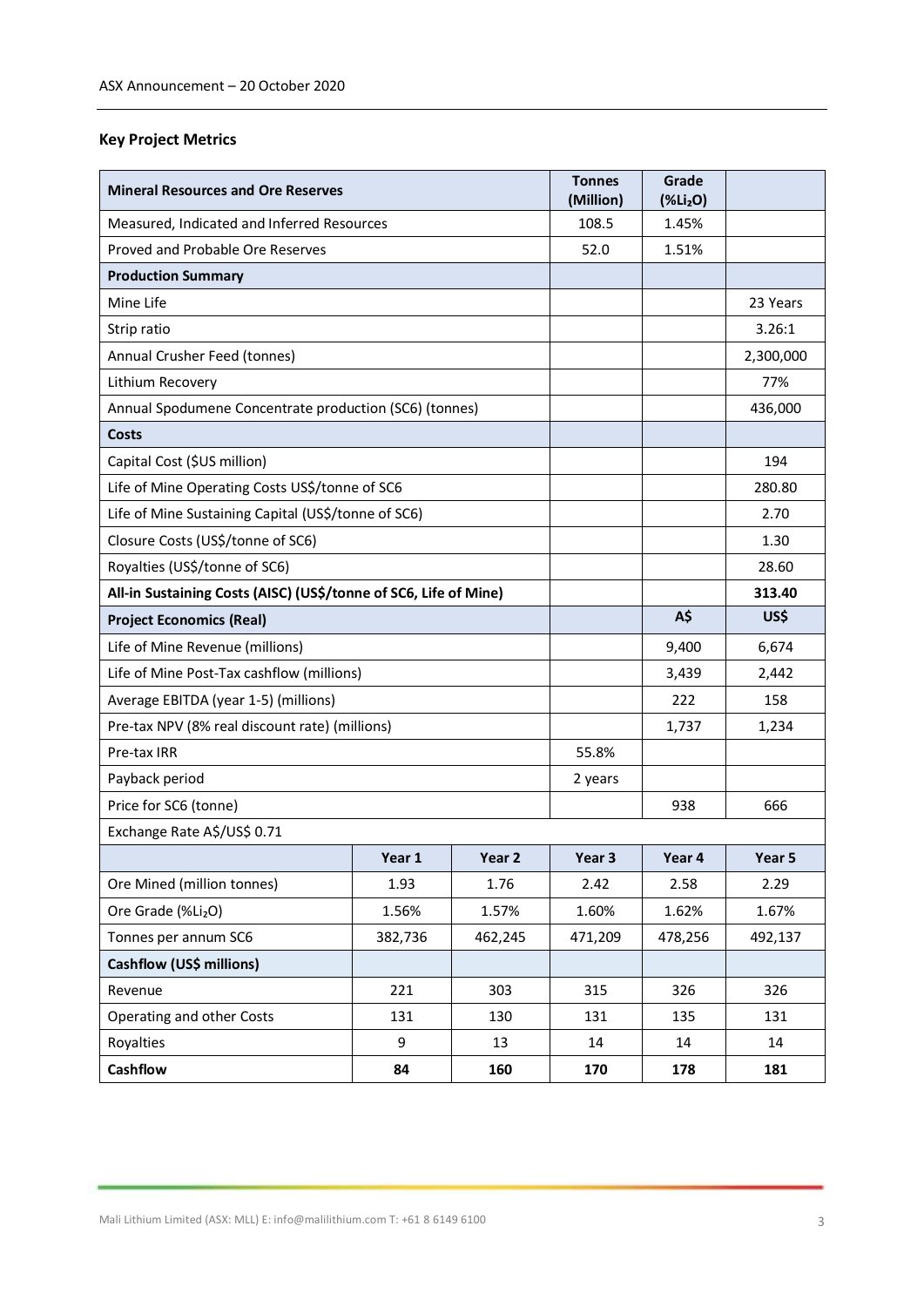The DFS has delivered significantly improved results compared to the 2018 Pre-Feasibility Study (**PFS).**

The Project benefits from the experience acquired from the first generation of hard rock lithium operations in Western Australia. There have been significant advances in processing techniques and operations which has allowed the Company to develop a robust technical approach that may become the benchmark for spodumene processing globally.

### **Project Contributors**

- Mining & Reserve **Cube Consulting Pty Ltd** Mining Costs **Majesso Consulting Pty Ltd** Metallurgical Testwork Nagrom Tailings Storage Facility Land & Marine Geological Services (L&MGSPL) Geotech **Peter O'Bryan and Associates** Process and Non-Process Infrastructure Lycopodium Pty Ltd Surface Hydrology **AQ2 Pty Ltd** Process Design **DRA Global / Lycopodium Ltd** Capital & Operating Costs **Lycopodium Pty Lid** Financial Modelling Model Answer
- 

### **Location**

The Project is in southern Mali approximately 195 kilometres by road south of Bamako (150 kilometres direct distance) and 50 kilometres west of the town of Bougouni. The Project site lies between the villages of Mafèlè (3.5 kilometres south) and Goulamina (1 kilometre north). A sealed road extends to within 27 kilometres of the Project and connects the town of Bougouni to Yanfolila.



**Figure 1: Location Plan of the Goulamina Lithium Project**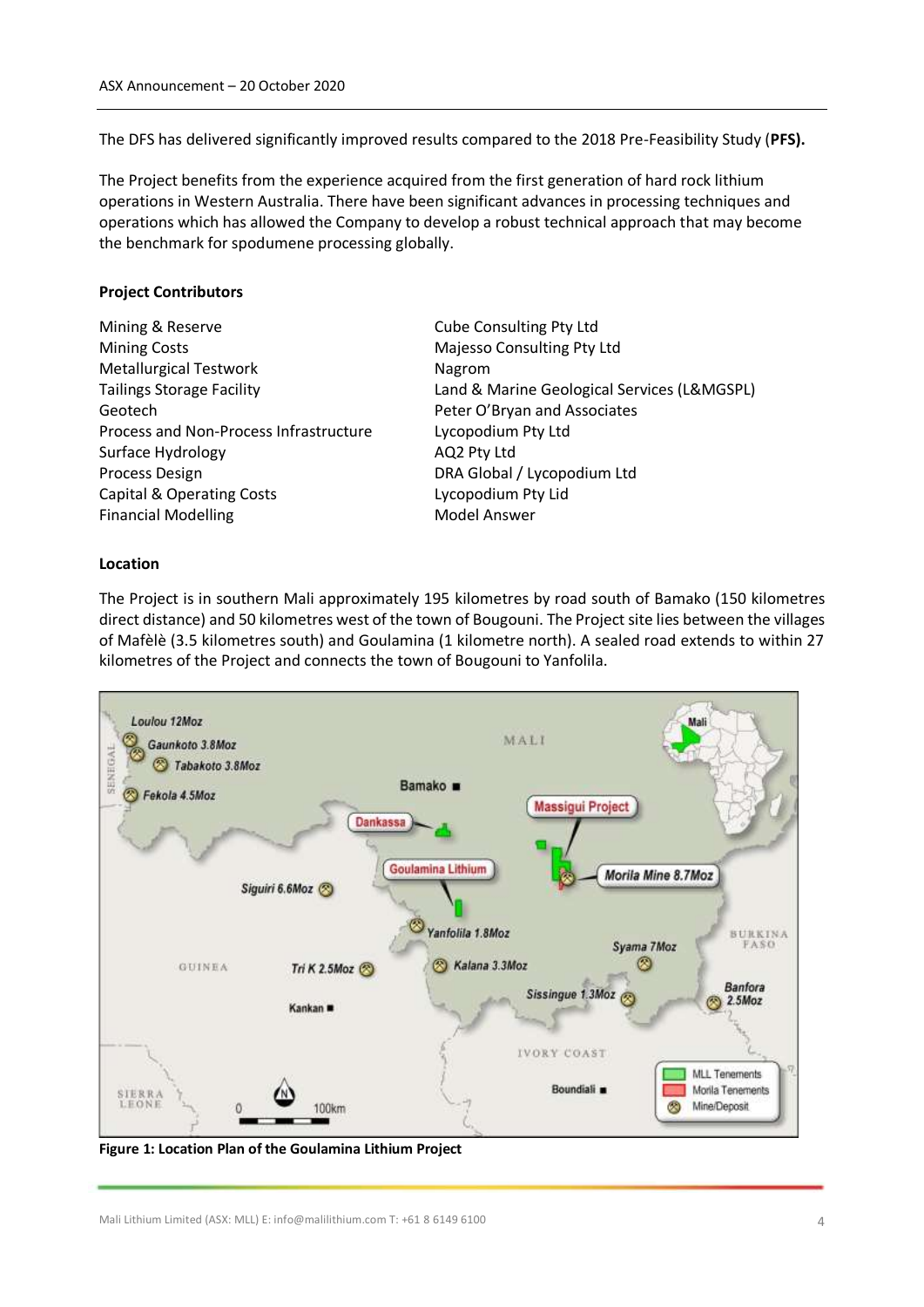#### **Climate and Environment**

The Project area has a tropical climate with a dry season from November to April and a wet season in May to October. Average annual rainfall is approximately 1,120 millimetres. The topography is relatively flat, and elevation is 405 metres above mean sea level at site.

Soils are typically Indurated ferricrete and laterite is common on elevated areas. On lower ground, poor fertility soils generally consist of loamy sand with gravel.

The Project area is covered by Savannah woodland with a wood cover of 80-100% interspersed by cleared areas where subsistence farming is practised. Wildlife habitats have been influenced by human activities and large mammals are rare due to exploitation by local villagers for bush meat, small mammals are more common. Bird species are common, particularly in wetland and wooded areas.

The Project is in the Sankarani River catchment within the Niger River basin. The Project is drained in a westerly direction towards the Sélingué Hydroelectric Dam by three ephemeral streams which flow only during the wet season. Surface water is mostly used for agricultural and livestock watering. Project water needs will be met by pumping water from the Sélingué Dam augmented by harvesting rainwater and limited groundwater extraction.

### **Mining Tenure**

The Exploitation Permit (equivalent to a mining licence) for the project was granted on  $23^{\text{rd}}$  August 2019 and has a 30-year validity, renewable in intervals of 10 years, until depletion of ore reserves. It covers an area of 100 square kilometres and has been granted for lithium and other minerals.

### **Geology**

The Project is located within broadly north-south trending belts of Birimian (Paleoproterozoic) metavolcanic and metasedimentary rocks which are intruded by syn- and post-orogenic granitoids which host an array of spodumene bearing pegmatite dykes and sills. Outcrop is limited and geology is interpreted from mapping, drilling, and geophysics. Northeast striking metapelite and metagreywacke rocks in the north and east of the property are intruded by granodiorites and pegmatite dykes and sills in the south. Regolith is up to 10 metres thick and comprises a surficial transported gravel horizon overlying a thin laterite weathering profile. Weathering varies from less than a metre to up to 70 metres depth.

The Goulamina deposit consists of a swarm of sub-parallel spodumene bearing pegmatite dykes which intrude the granodiorite. They strike NE-NNE, dip between 50 and 70 degrees to the east, are between 1 and 2 kilometres in length and between 5 metres and 100 metres thick. From east to west the major pegmatite dykes are named; Main, West, Sangar I, Sangar II and Danaya. At Danaya, the pegmatites are variously oriented.

Pegmatite contains between 0.5% and 25% of the lithium bearing pyroxene mineral spodumene, resulting in grades between 0.1% Li<sub>2</sub>O and 6% Li<sub>2</sub>O. The major minerals are quartz and feldspar (albite and microcline) with minor muscovite. The pegmatites are comprised of both coarse-grained pegmatite (up to >10cm spodumene blades) and white fine-grained (<1mm) aplite or albitite. The logged ratio of coarse grained to fine-grained material is about 3:1. Albitite contains only minor spodumene.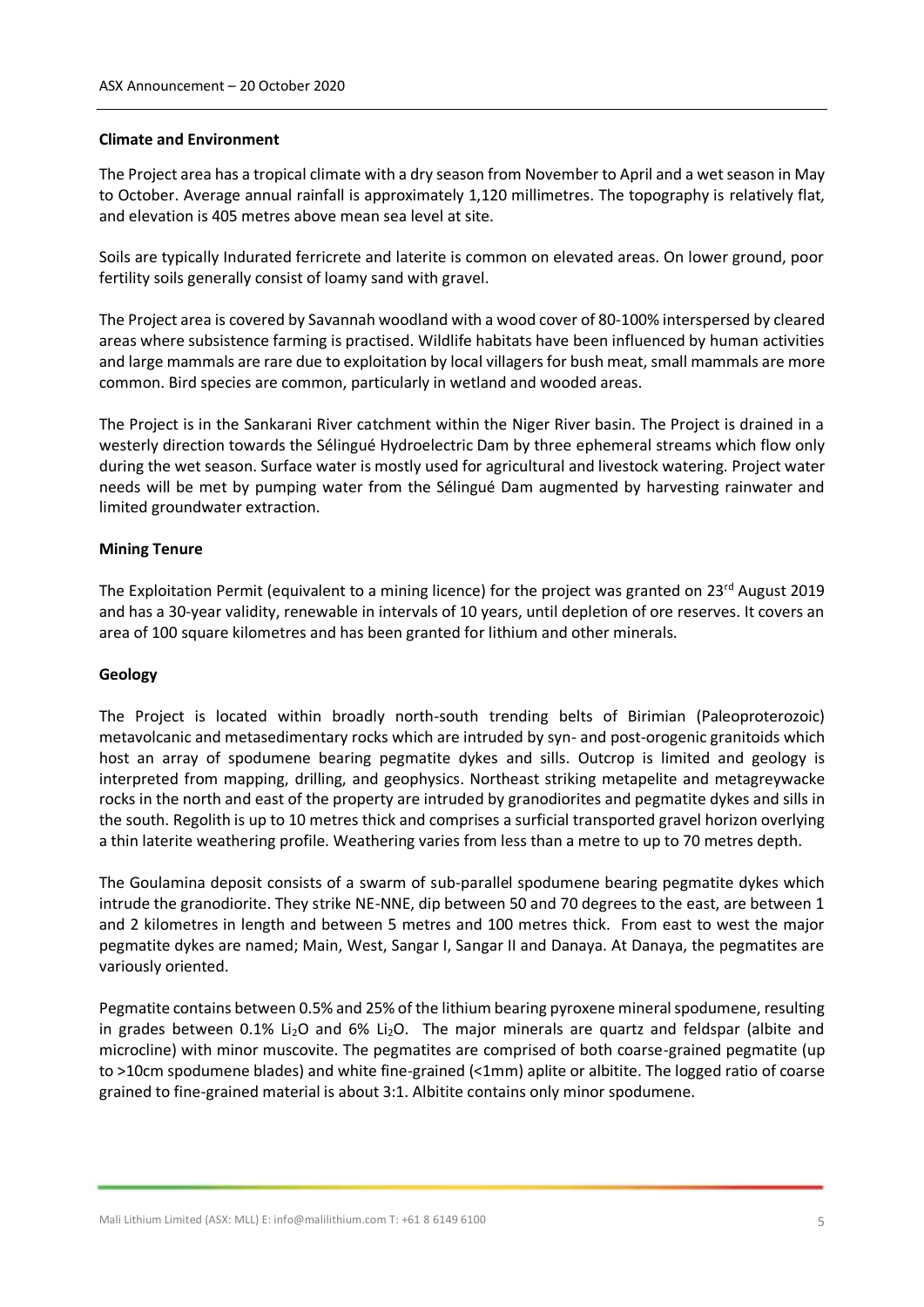#### **Mineral Resource Estimate**

A Measured, Indicated and Inferred Mineral Resource Estimate for Goulamina of 108.5 million tonnes at 1.45% Li<sub>2</sub>O was published in an ASX release dated  $8<sup>th</sup>$  July 2020. The company can confirm that there is no new information or data that materially changes that estimate.

| Estimate        | <b>Classification</b> | <b>Tonnes</b><br>(Millions) | <b>Contained</b><br>Tonnes Li <sub>2</sub> O | $Li2O(\%)$ |
|-----------------|-----------------------|-----------------------------|----------------------------------------------|------------|
| <b>DFS June</b> | Measured              | 8.4                         | 133,000                                      | 1.57       |
| 2020            | Indicated             | 56.2                        | 832,000                                      | 1.48       |
|                 | Inferred              | 43.9                        | 606,000                                      | 1.38       |
|                 | <b>Total</b>          | 108.5                       | 1,570,000                                    | 1.45       |
| <b>PFS June</b> | Measured              |                             |                                              |            |
| 2018            | Indicated             | 43.7                        | 646,000                                      | 1.48       |
|                 | Inferred              | 59.0                        | 715,000                                      | 1.21       |
|                 | <b>Total</b>          | 102.7                       | 1,360                                        | 1.32       |
| Change          | Measured              | $+8.4$                      | $+133$                                       |            |
|                 | Indicated             | $+12.5$                     | $+185$                                       |            |
|                 | Inferred              | $-15.1$                     | $-109$                                       |            |
|                 | <b>Total</b>          | $+5.8$                      | $+209$                                       |            |

**Table 1: Goulamina Mineral Resource Estimate - June 2020**

#### **Ore Reserves**

Cube Consulting (Cube) undertook open pit optimisation, open pit designs, production scheduling and reporting of an Ore Reserve estimate in accordance with the JORC Code (2012 Edition).

Proven and Probable Ore Reserves have been derived from Measured and Indicated Mineral Resources respectively and are contained within the final pit design and scheduled to be processed through the planned processing facility. The Ore Reserves do not include any material classified as Inferred and are not included in economic analysis.

| Category     | Cut-off grade<br>Li <sub>2</sub> O <sub>%</sub> | <b>Tonnes</b><br>millions | Grade<br>Li <sub>2</sub> O <sub>%</sub> | <b>Tonnes</b><br>Li <sub>2</sub> O |
|--------------|-------------------------------------------------|---------------------------|-----------------------------------------|------------------------------------|
| Proven       | 0.00                                            | 8.1                       | 1.55                                    | 125,000                            |
| Probable     | 0.00                                            | 44.0                      | 1.50                                    | 660,000                            |
| <b>Total</b> | 0.00                                            | 52.0                      | 1.51                                    | 785,000                            |

**Table 2: Goulamina Open Pit Ore Reserve Estimate – October 2020**

The Ore Reserve is contained within an open pit containing 169 million tonnes of waste resulting in a waste to ore strip ratio of 3.26:1 with a total of 222 million tonnes of ore plus waste mined over the life of mine. Included in the waste material is 1.8 million tonnes of Inferred Mineral Resource which is not reported to Ore Reserves and is an opportunity to provide additional reserves with further drilling. Following the pit optimisation and selection of a pit shell, a final pit design was completed together with internal staged pit designs.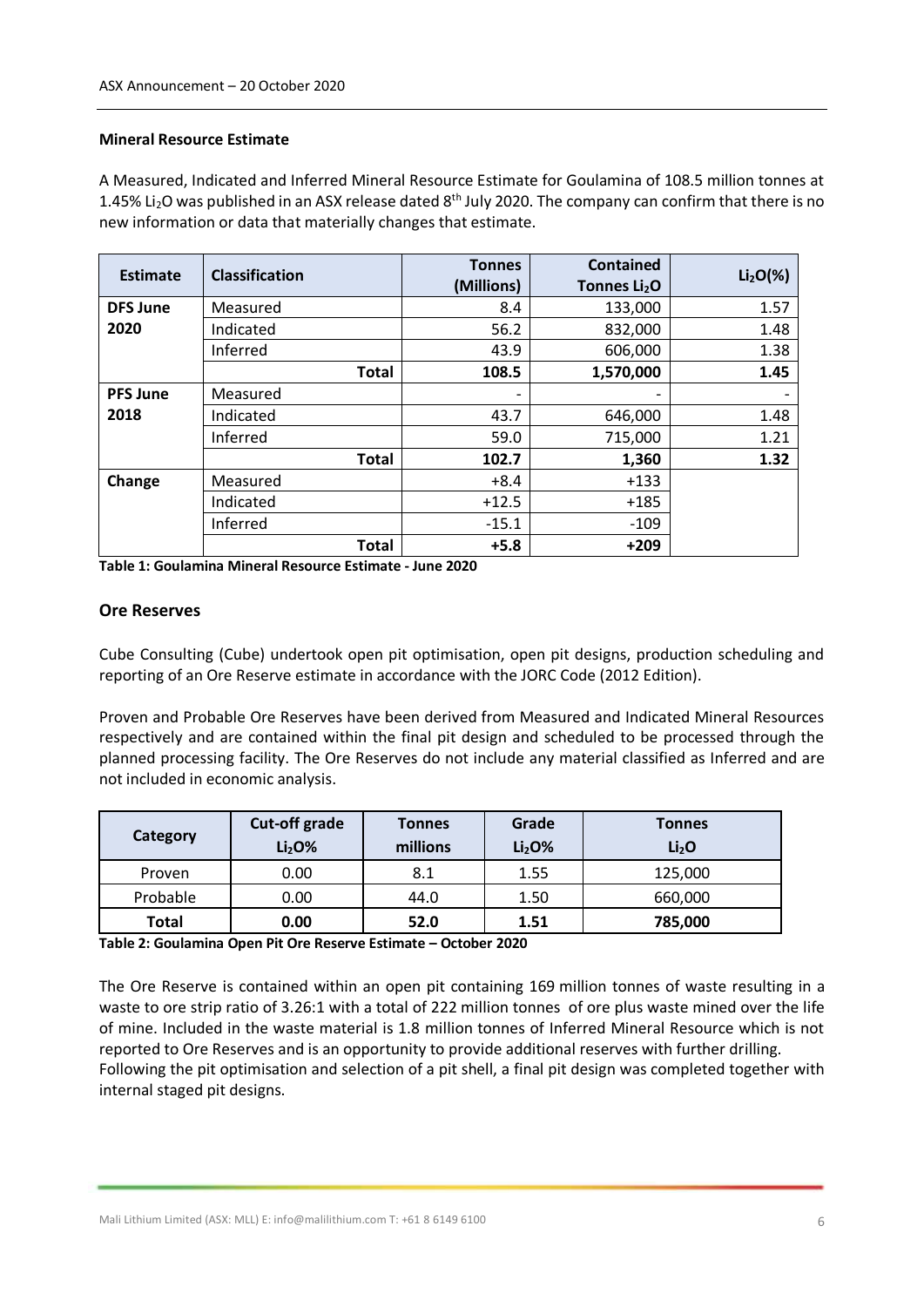A quarterly pit production schedule provides a 23 year mine life, exclusive of 2 quarters of pre-production in which waste stripping is conducted and a Run of Mine (ROM) stockpile is built. The schedule maintains a consistent process feed rate of 2.3 million tonnes per annum.

#### **Mining**

A standard open-pit mining operation of drill, blast, excavation, and truck haulage will be employed for the Project. Contractors will be employed for mining operations. Given the nature of the deposit, the pegmatites will be mined from footwall to hanging wall, rather than selectively using a cutoff grade.

The shape and geometry of the final and internal designs allowed the main pit to be mined in four successive stages A starter pit will be developed on each of the Main and Sangar domains followed by a cutback to fully exploit Sangar and then a further cutback of the sangar pit to exploit the Main and West domains. A satellite pit at Danaya forms an independent fifth stage.

Mining will create flat, 5 metre height working benches to allow geological mapping and grade control via RC and blast hole drilling. Where possible, waste will be blasted separately from ore. Blasting primarily 5 metre bench heights using bulk emulsion explosives and non-electric initiation. There will be some bulk waste areas where higher 10 metre benches will be employed.

Excavation of the ore and waste will be undertaken with 2 x 120 – 150 tonne excavators. Haulage of ore and waste will be undertaken using up to 10 x 90 tonne dump trucks operating on two-way haul roads with a maximum gradient of 10%. The ore will be hauled to the ROM pad and tipped onto finger stockpiles of low, medium, and high-grade ore. A front-end loader will feed a blend of ore into the primary crusher to keep the feed grade consistent with the mine production schedule, which seeks to optimise both recovery and concentrate grade.



**Figure 2: Ore Mined by Pit Stage**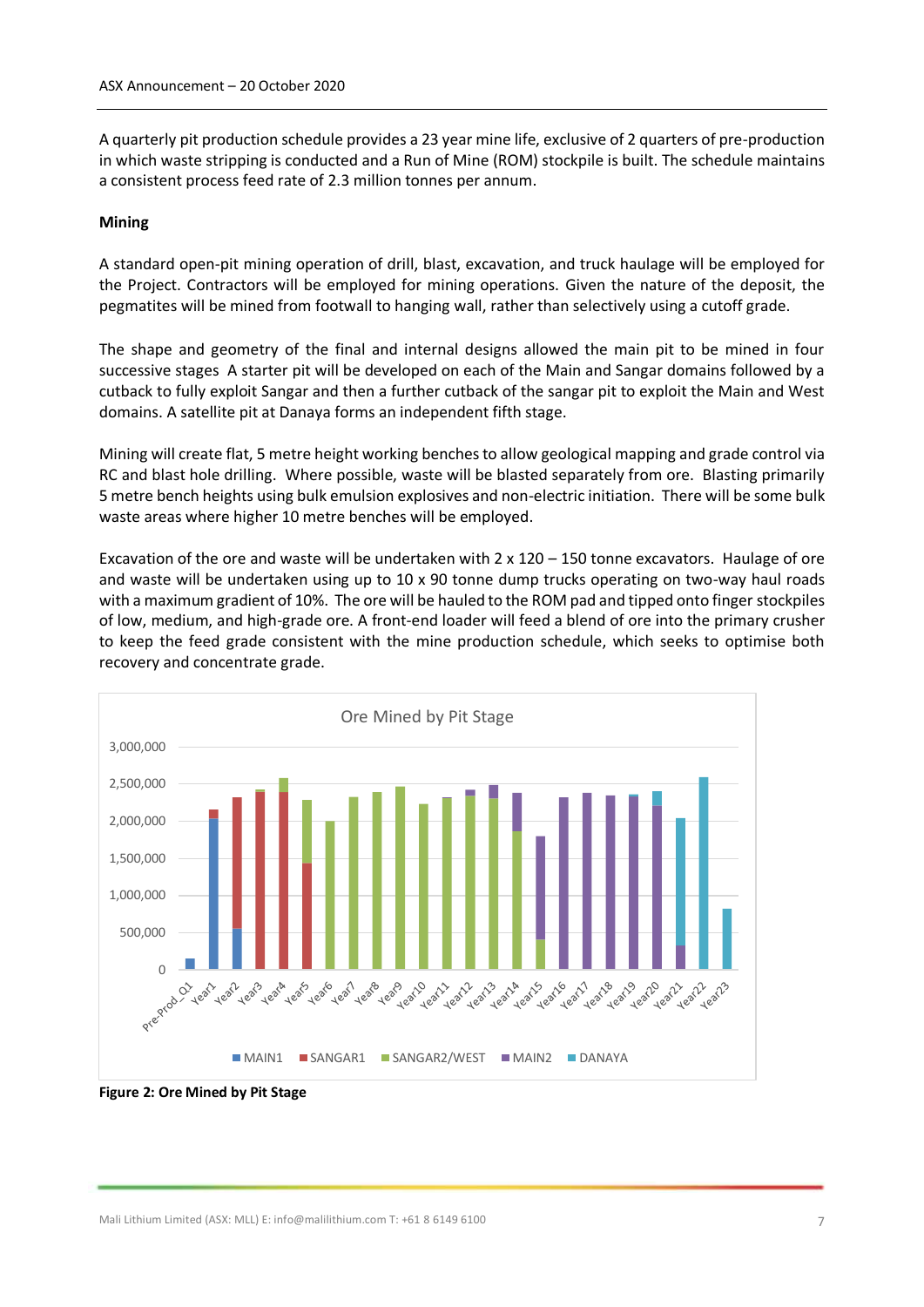

**Figure 3: Mine Site Layout** 

Tenders for Contract Mining Services were received in October 2019 from five experienced mining contractors. The mining contract requires the contractor to supply all personnel, plant and equipment, and management required to deliver the scope of work. The company will provide electrical power, water, and accommodation and messing. Three of the tender submissions were comprehensive and conforming. Although there were different approaches to resourcing and methodology, the unit rates were within a narrow range and enabled pricing estimates to be derived.

### **Process Selection and Testwork**

A comprehensive Metallurgical testwork program was undertaken, using whole core from 33 HQ diamond drillholes selected for metallurgical composites. The drillholes represent the spatial variability (strike and depth) of ore from the Main, West and Sangar domains which contain the bulk of the Ore Reserve. The composites were used for characterisation, comminution, heavy liquid separation, flotation and variability testwork. A Master Composite was selected for HPGR testwork and the main body of the flotation testwork. All testwork was undertaken at ALS and Nagrom in Perth.

With an unconfined compressive strength index of 152MPa, Goulamina pegmatite ore is characterised as hard, and the average abrasive index of 0.5 which characterises the ore as abrasive. The crushing work index of 13.7kWh/t typifies moderately hard crushing duties and the average ball mill work index from all testwork is 20.4kWh/t. for the selected P80<106-150 range of grind size.

High Pressure Grinding Rolls (HPGR) testwork confirmed Goulamina ore compares to benchmark performance and was selected for the final crushing duty to -6mm, based on the testwork results and the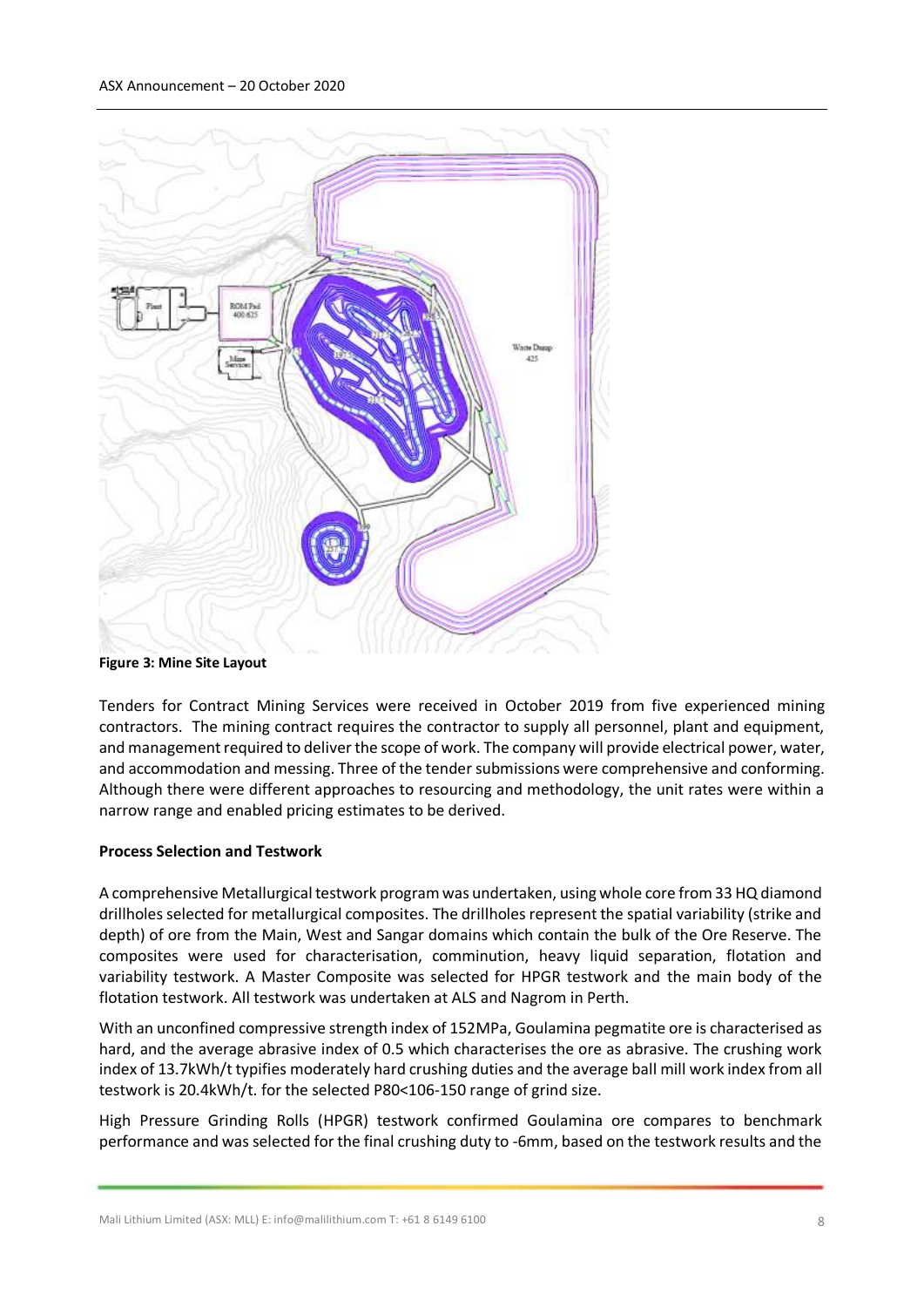excellent power consumption, wear and availability efficiency achieved in the industry on ore with similar comminution characteristics.

Extensive Heavy Liquid Separation (HLS) testwork was undertaken in combination with bulk Dense Medium Separation (DMS) testwork. The results confirmed that although a concentrate can be produced at >6% Li<sub>2</sub>O, a DMS circuit would not provide a material reduction in ore quantity requiring milling, due to insufficient liberation at the crush sizes generally processed in DMS circuits.

Due to the abundancy of fine-grained spodumene in Goulamina ore, DMS was found to be unsuitable. Consequently, froth flotation was selected as the appropriate and optimal beneficiation process for Goulamina ore.

A Composite, assaying 1.75% Li<sub>2</sub>O and 0.44% Fe<sub>2</sub>O<sub>3</sub>, representing the first 5 years of production was used for the flotation testwork program. The program was undertaken using water from the Sélingué Dam which will be used at Goulamina.

The program established the most effective reagent regime, an optimum grind size of P80<150microns and the flotation circuit design to produce consistent concentrate grade and recoveries. The selected reagents are commercially available and commonly used in the flotation of spodumene. Locked cycle testwork and bulk flotation was completed successfully producing 6% Li<sub>2</sub>O concentrate at 80% overall recovery, demonstrating a robust and consistent flotation circuit.

The DFS testwork demonstrates that Goulamina ore may be processed using froth flotation after comminution, to produce a spodumene concentrate with an average Li<sub>2</sub>O grade of 6% and an average Fe<sub>2</sub>O<sub>3</sub> grade of 0.56% and mica content of <1%. The overall Li<sub>2</sub>O recovery achieved was 77%, which includes losses from desliming, magnetic separation mica removal and flotation.

| <b>Flotation Test Program</b>             | <b>Flotation Recovery</b><br>$(\%Li2O)$ | <b>Overall Recovery</b><br>$(\%Li2O)$ |
|-------------------------------------------|-----------------------------------------|---------------------------------------|
| Stage $1 -$ Baseline tests                | 89.5%                                   | 79.4%                                 |
| Stage $2$ – Confirm preparation processes | 84.1%                                   | 75.2%                                 |
| Stage 3 - Multi-stage flotation           | 83.0%                                   | 77.1%                                 |
| Stage 4 - Bulk Flotation                  | 87.9%                                   | 81.1%                                 |

**Table 3: Flotation Recoveries**

Settling and filtration testwork was successfully undertaken on concentrate and tailings samples produced in the bulk testwork program. A slurry density of >50% solids by weight was produced after settling, using commercially available flocculant. The supernatant produced acceptable clarities. The filtration testwork confirmed amenability of flotation concentrate to conventional vacuum filtering equipment, resulting in a final concentrate cake with 12-15% surface moisture, ideal for stacking and transport purposes.

Historically, downstream spodumene processing plants preferred a coarser feed material to reduce fines losses in the decrepitation process. This is no longer the case as modern kiln circuits are now equipped to recover super-fines in off gasses, and most existing kiln circuits have been modified to improve overall recovery.

The concentrate product is low in iron, mica and other impurities with no deleterious elements presents, see Table 4.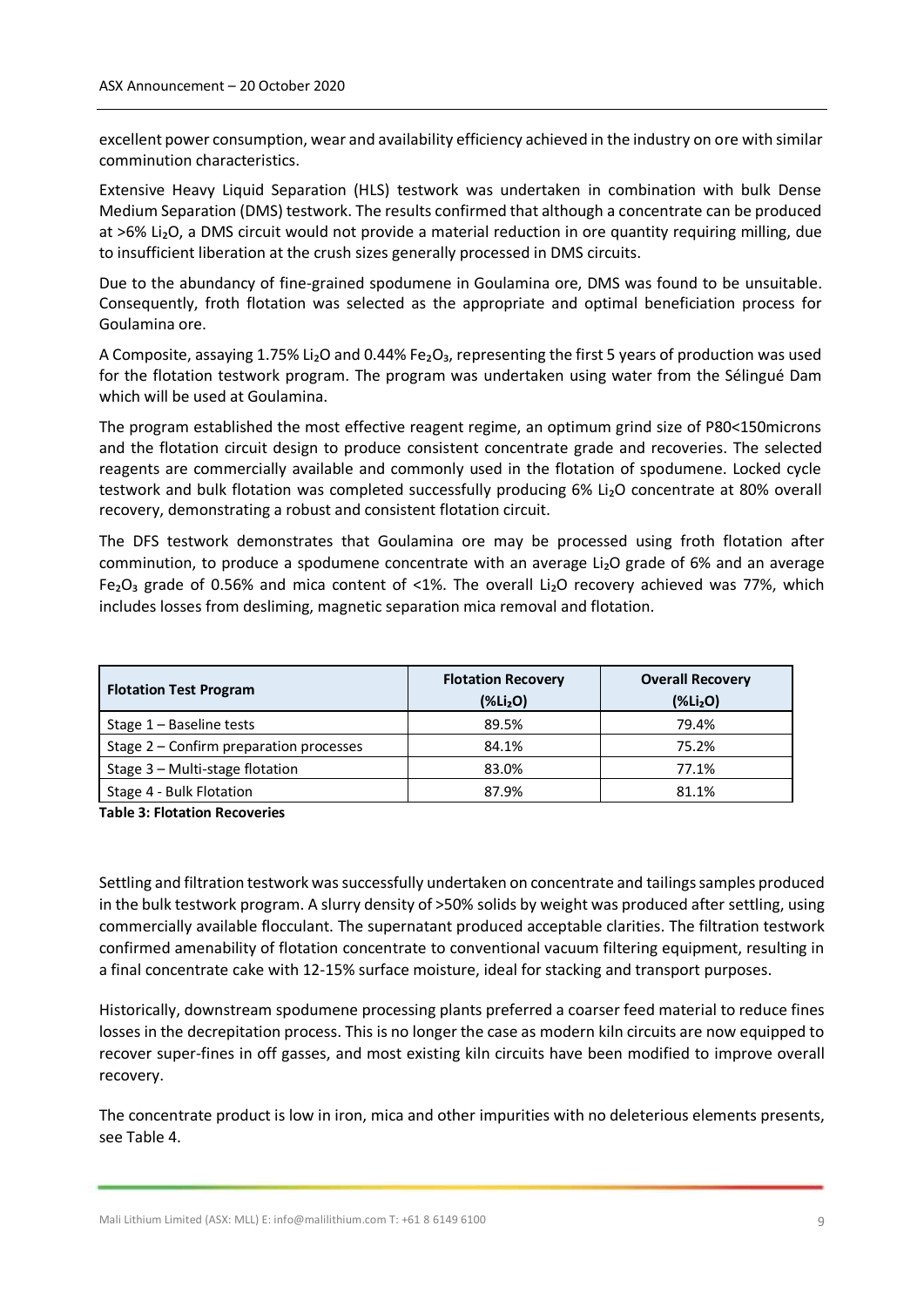| <b>Chemical Composition</b>    | (%)  | <b>Chemical Composition</b>    | (%)   |
|--------------------------------|------|--------------------------------|-------|
| Li <sub>2</sub> O              | 6.11 | Ta <sub>2</sub> O <sub>5</sub> | 0.003 |
| Fe <sub>2</sub> O <sub>3</sub> | 0.56 | Nb <sub>2</sub> O <sub>5</sub> | 0.002 |
| Al <sub>2</sub> O <sub>3</sub> | 21.2 | CaO                            | 0.249 |
| SiO <sub>2</sub>               | 57.4 | MgO                            | 0.029 |
| Mn                             | 0.08 | K <sub>2</sub> O               | 0.580 |
| D                              | 0.10 | Rb                             | 159   |

#### **Table 4: Concentrate Composition**

The Goulamina Lithium process plant was designed by Lycopodium in Perth in accordance with accepted industry practices. The process flowsheet consists of well proven unit operations and is based on results of results from the PFS and DFS metallurgical testwork programs.

The process plant is designed to treat ore at the rate of 2.3 million tonnes per annum. Ore hauled from the open pits will be stockpiled on a ROM pad and loaded into the crushing circuit via front end loader. Blending of ore from different areas in the pit will be possible by simultaneous loading from numerous ROM stockpiles with different grades recorded.

The dry crushing and screening circuit consists of a conventional open circuit primary jaw crusher and cone crusher in closed circuit with dry screening. A crushed ore bin, with 6 hours live capacity and a dedicated emergency loading facility, allows surge between crushing and screening and the wet processing plant. The final crush size of 6mm will be achieved with the HPGR in closed circuit with wet screening. In preparation for flotation, a 6MW ball mill, designed to grind to P80<106-150 µm, will be used in close circuit with conventional cyclone classification for final comminution. The milled ore is deslimed, iron bearing minerals removed with magnetic separators and mica removed prior to spodumene flotation. The multi-stage flotation circuit design includes rougher, cleaner and scavenger tank cells.



#### **Figure 5: Rendered View of the Process Plant**

Concentrate will be dewatered via conventional vacuum belt filters for thickening and filtration. The dewatered product will be stockpiled in covered sheds, ready for loading onto road transport. All tailings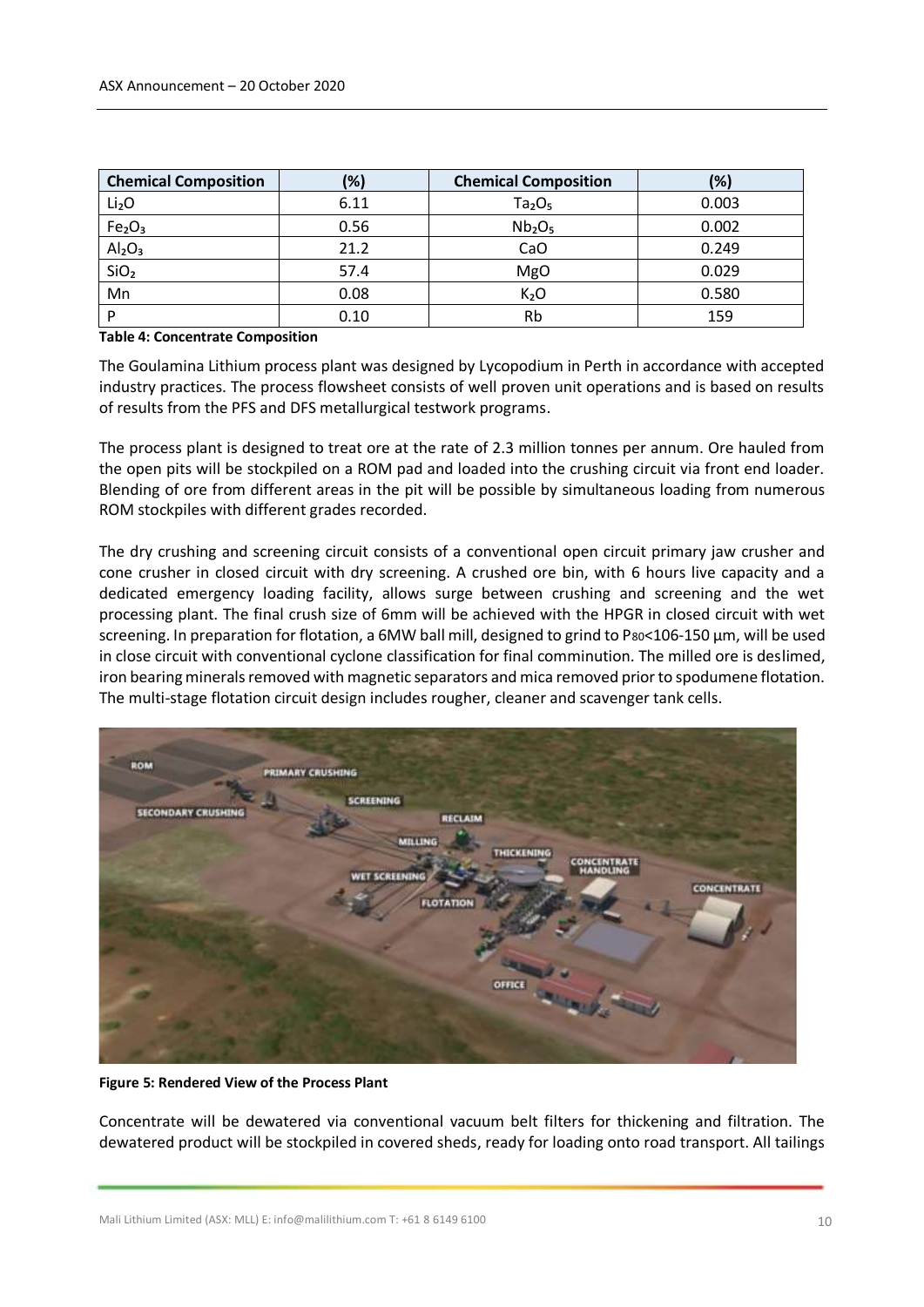from the processing plant will be dewatered in a thickener and pumped to the nearby tailings storage facility. Reagent storage and mixing facilities will be provided to support operations. The plant layout design was optimised to reduce footprint, pipe racks and conveyor lengths.



**Figure 6: Simplified Process Flow Diagram**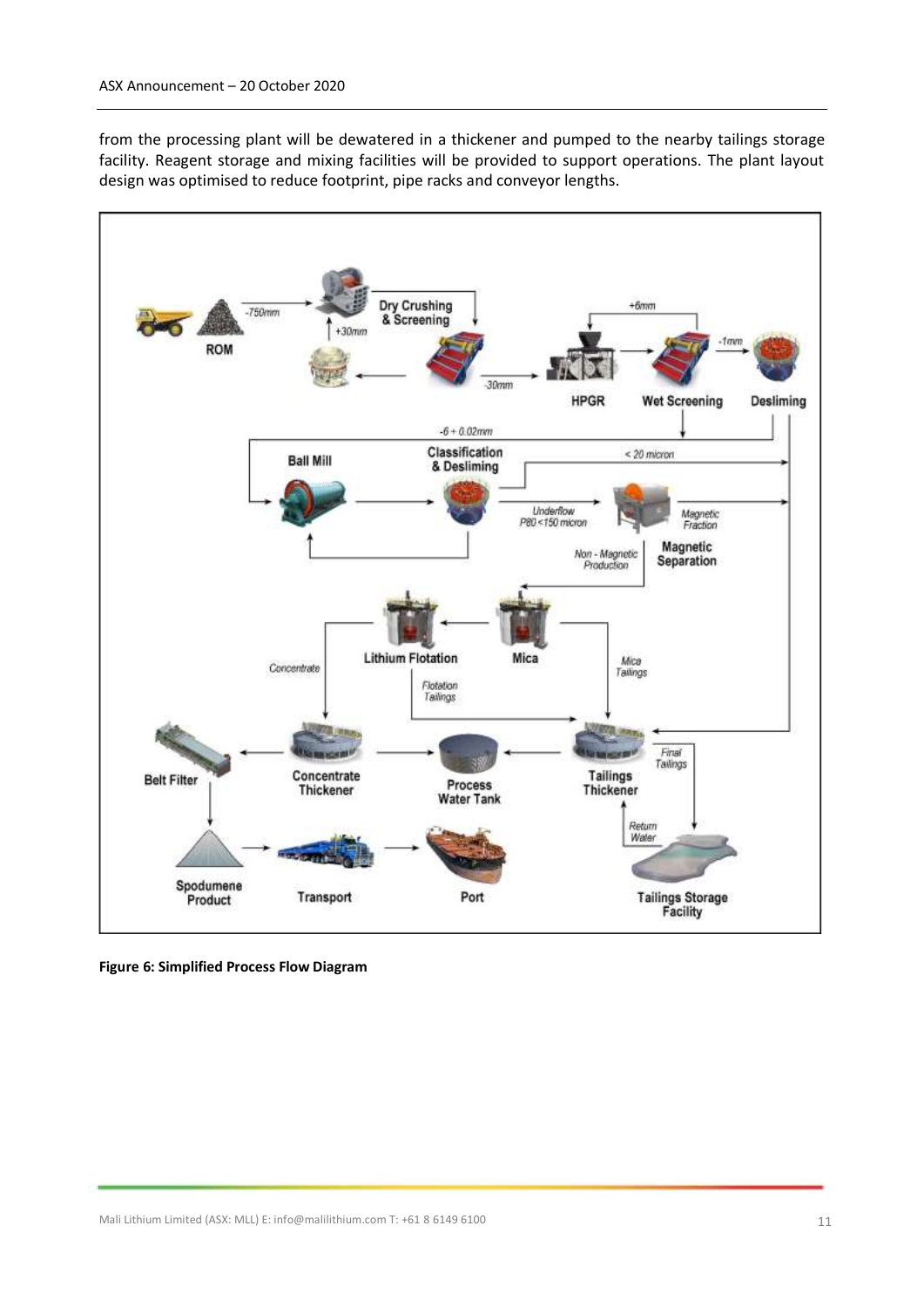#### **Tailings Storage Facility**

The Tailings Storage facility (TSF) was designed by Land & Marine Geological Services. The TSF will be valley storage and constructed using a staged approach. The embankment on stage 1 will be raised by 5 to 10 metres to a final height of 385 metres RL. Embankment raising will be by downstream construction. Initially compacted fill borrowed from within the facility will be used for the starter embankments and then sourced externally for future embankment lifts.

Traffic compacted mine waste rock will be placed on the downstream embankment with an armour layer placed on the outer slope to reduce the potential for erosion. A rock ring filter decant will enable supernatant water to be recovered and returned to the process plant for re-use.



**Figure 4: Overview of Mine Layout**.

#### **Power**

Power will be supplied from a 15MW on-site power station. A Build Own Operate (BOO) contracting strategy was selected for the study.

#### **Water Supply**

The bulk of the water supply will be sourced from the Sélingué Dam, pumped via a 29 km pipeline. The company has received approval to extract water.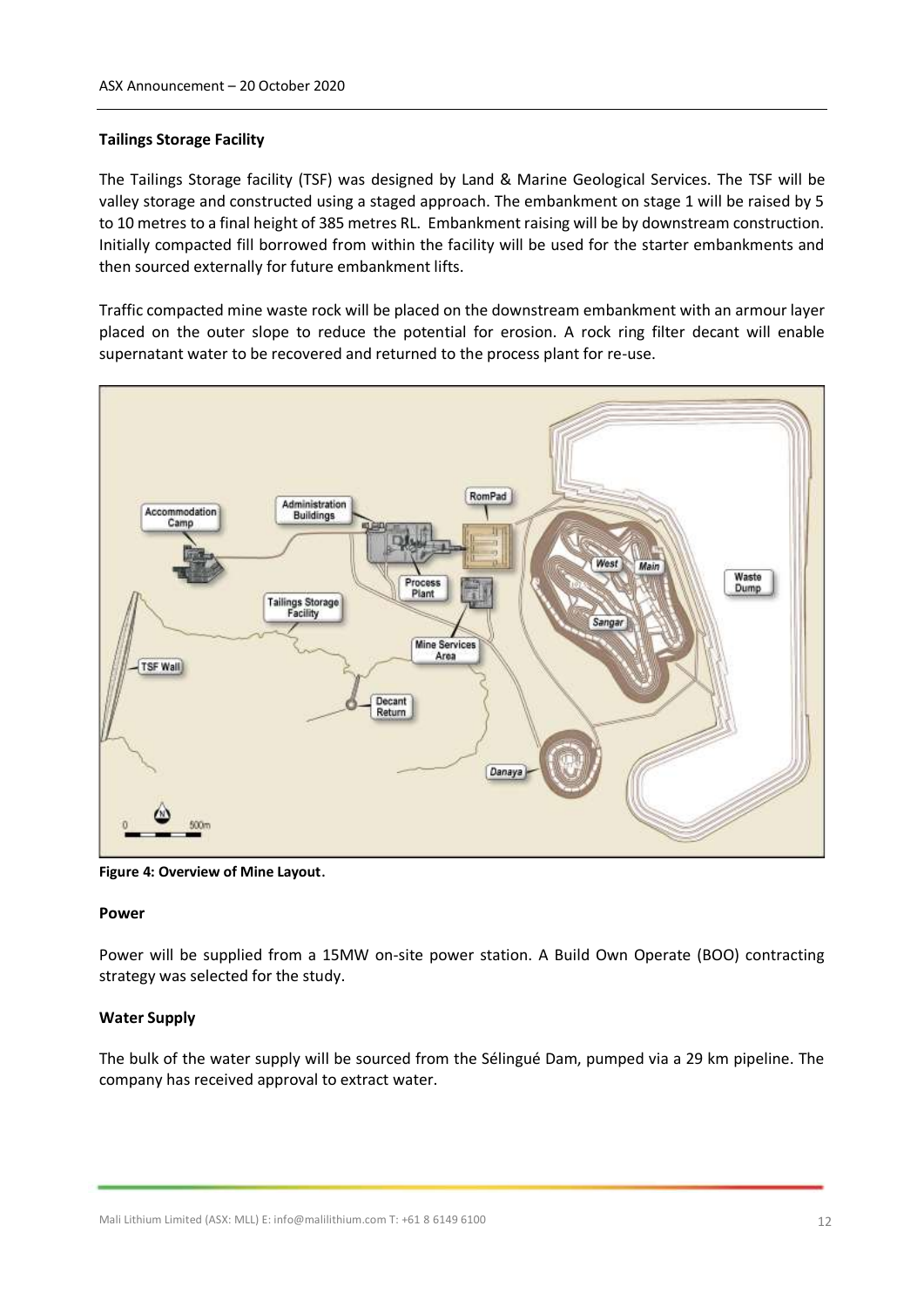The TSF will capture rainfall and runoff from the plant site and waste dumps will also be harvested to the TSF. It is estimated that 2.6 million cubic metres of rainfall will be harvested on an annual basis. This will be a major contributor to the overall water balance.

There is potential to the north west and south west of the mine site for development of surface water run-off facilities to provide a buffer in the event of disruption to supply from the Sélingué Dam.

Groundwater studies indicate that only minor water volumes can be sourced from bores. This will, however, be enough to facilitate construction.

#### **Communications**

Internal communications and IT services will be via a site wide fibre optic network. A local service provider will be contracted to install facilities on site and provide a link into the local, national, and international telecommunication network. A radio network will be established to cover the mine, process plant and infrastructure services. A local ground station will be installed to provide global satellite voice and data connection.

#### **Camp**

Accommodation for the Project comprises of a 150-person permanent camp which will be used for operations personnel. Temporary accommodation has been allowed for construction. The majority of the workforce are expected to reside in local towns and villages.

#### **Plant Buildings**

Layouts for site buildings were developed for scope definition and cost estimation. Allowance has been made for the workshops, offices, and other support service buildings common to mine sites.

The mine services area will have offices, workshops, and other facilities to support the mining operation and will be supplied, constructed, and maintained by the Mining Contractor.

Diesel fuel storage will consist of self-bunded tanks providing a total storage of 440,000 litres. Diesel fuel infrastructure will be suitable for refuelling of light vehicles and heavy equipment. Total fuel usage is estimated to be 6 million litres per annum.

#### **Transportation and Logistics**

Mali is a landlocked country with most of its imports coming by road from the ports of Abidjan in Côte d'Ivoire or Dakar in Senegal. Significant investment has been made by development agencies in road infrastructure in both Mali and Côte d'Ivoire. Concentrates will be loaded onto trucks by the haulage contractor's front-end loader. The payload is limited to 38 tonnes of concentrate per truck. A weighbridge will be installed and maintained by the haulage contractor.

Trucks will haul the product to a shed at Abidjan port supplied and managed by a terminal operator. Mali and Côte d'Ivoire are part of the Africa Continental Free Trade Area which means that tariffs are not applicable. The round trip to Abidjan will take 6 to 7 days requiring a truck fleet of between 220 and 250. Two alternative routes were selected and are shown in the figure below.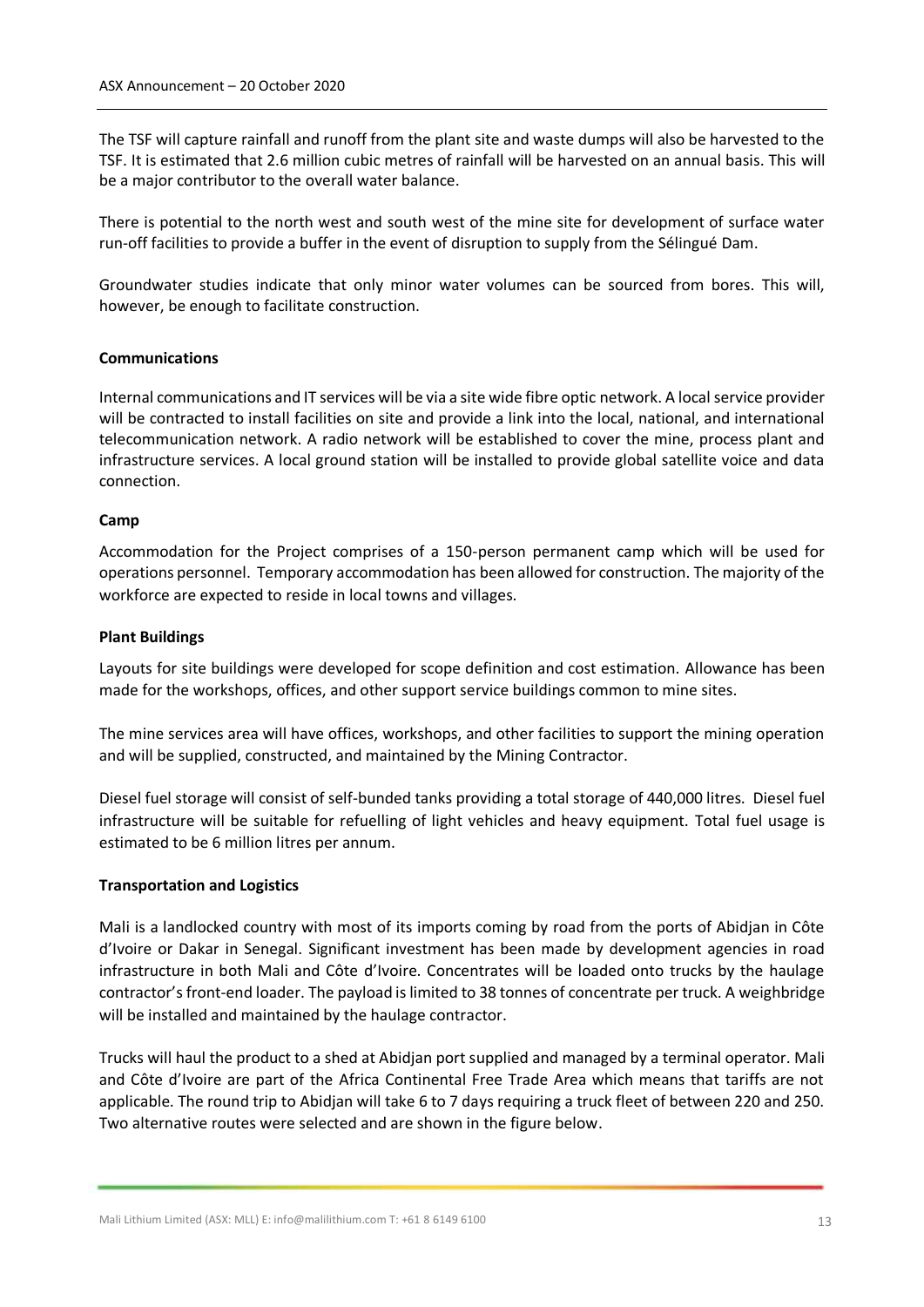#### **Community and Environment**

An Environmental and Social Impact Assessment (**ESIA**) was completed by Digby Wells Environmental (Mali) The ESIA contains both an Environmental and Social Management Plan (**ESMP**) and a Community development program (**CDP**).

The ESMP describes the framework for the monitoring, evaluation and reporting of environmental and social performance and ensures that environmental risks and liabilities are identified, mitigated, and managed. Mitigation measures minimise negative impacts and enhance positive impacts of the Project.



**Figure 5: Transport Routes**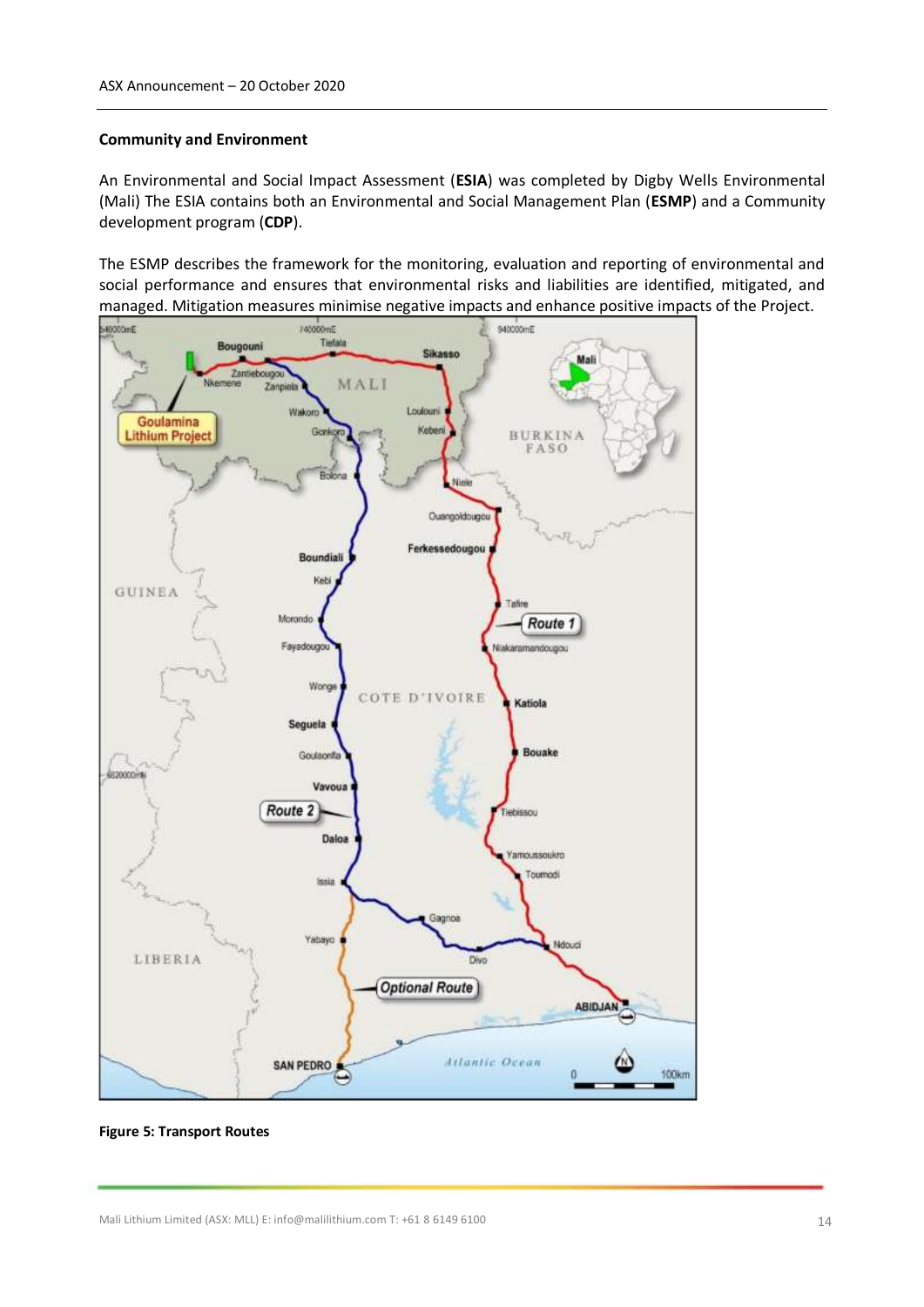The ESMP will continue to develop during the life of the Project with continuous improvement of the Project's social and environmental performance. The CDP identifies development projects aimed at improving the livelihoods of project-affected communities.

The Company will develop a Livelihood Restoration Plan (**LRP**) which will consider loss of livelihood from loss of cultivated fields, grazing land and trees of economic importance. Protected trees which incur a tax should they be felled will be identified and recorded. The LRP will also consider the existence of access roads, sacred objects and places of cultural importance within the Project site. The LRP will map out compensation for loss of assets.

#### **Government and Fiscal Regime**

Mali has an established Mining Code and a track record for facilitating and rapidly permitting mineral development and production. Under Article 65 of the Mining Code, on issue of the Exploitation Permit (granted in August 2019), the Government of Mali receive a 10% free carried interest in the mining company, with an option to purchase an additional 10%. "Lithium du Mali S.A." was created in March 2020 and serves as the exploitation company for the Goulamina Lithium Project.

The fiscal regime in the country consists of a 30% corporate tax and a 6% revenue-based royalty. Allowances made for royalties payable to the Government of Mali are based on an independent legal review of the statutory and regulatory environment in Mali.

Mali has been suffering from political instability in recent months, however, all current mines report no interruption to normal operations, the country is operating largely as normal, a civilian Government has been appointed and a timetable for democratic elections set.

#### **Capital Costs**

The capital cost estimate for the Project has been compiled by Lycopodium Minerals Pty Ltd with input from the Company on Mining and Owners costs.

| <b>Capital Cost</b>                | US\$(millions) |
|------------------------------------|----------------|
| Mine Development                   | 9              |
| <b>Process Plant</b>               | 95             |
| Non-Process Infrastructure         | 31             |
| <b>Management and Owners Costs</b> | 39             |
| Contingency                        | 20             |
| <b>Estimated Total</b>             | 194            |

#### **Table 5: Capital Costs**

General arrangement drawings and a 3D model have been produced to determine engineering quantities for earthworks, concrete, steelwork, mechanical and electrical for the infrastructure. Unit rates have been established for bulk materials, capital equipment and labour from project specific Budget Quotation Requests and from similar projects currently under construction.

Labour rates from the market have been benchmarked against in-house labour gang rates and indirect cost modelling to ensure consistency with the current project market.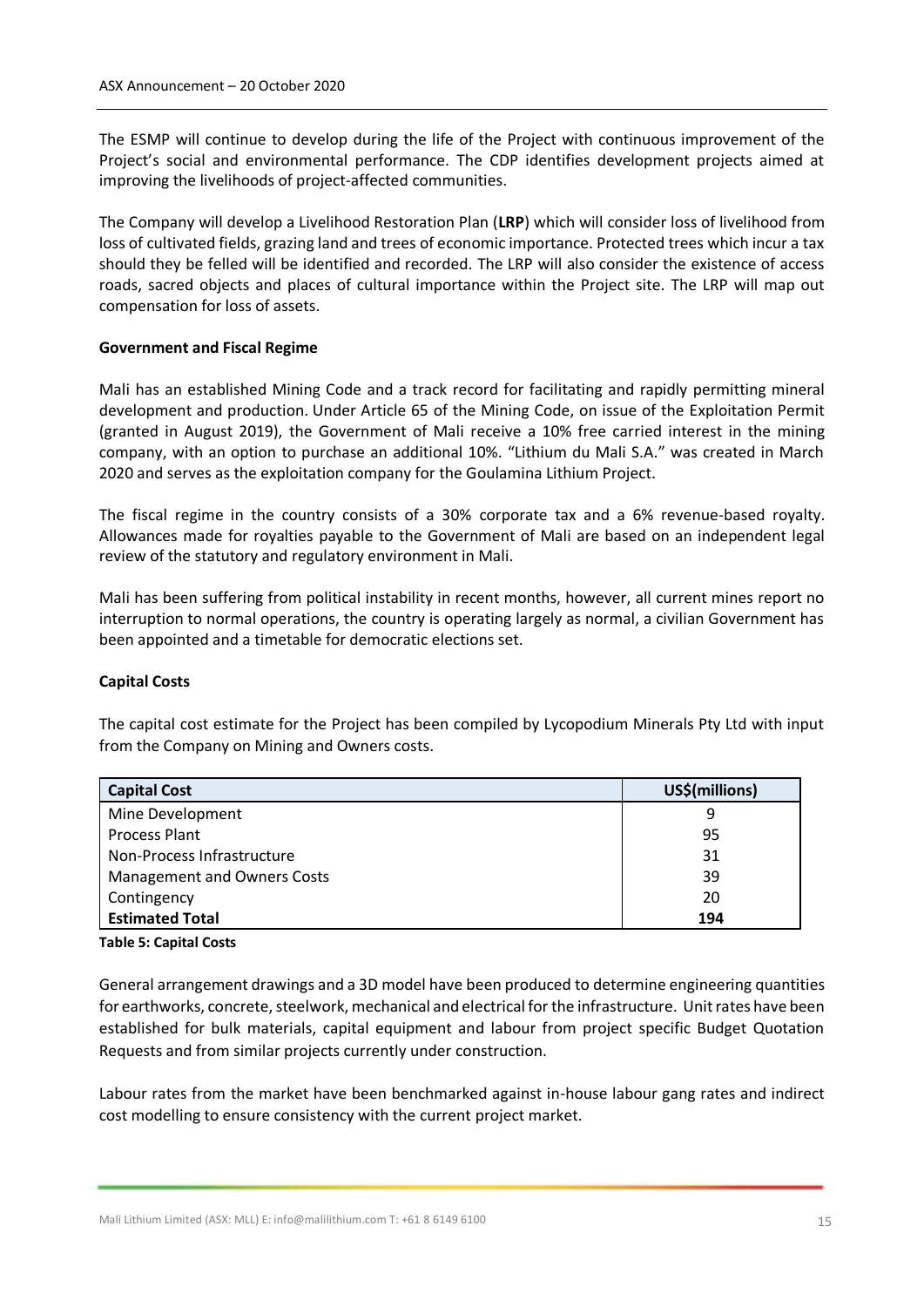Budget pricing for equipment, spares and infrastructure facilities were obtained from suitable suppliers and contractors. The estimate for Engineering, Procurement, Construction and Management (**EPCM**) services costs is based on a preliminary manning schedule for project delivery. The company will provide the owner's Project management team. all government taxes and duties have been excluded.

A contingency analysis has been applied to the estimate that considers scope definition, materials / equipment pricing and installation costs. Contingency applicable to various Owners inputs have been specified by the company. The resultant contingency for the project is 11.3%

### **Operating Costs**

The table below summarises operating costs per tonne of concentrate, under the Brook Hunt definition.

| <b>C1 Costs</b>                        | US\$/tonne      |
|----------------------------------------|-----------------|
| Mining                                 | 83.24           |
| Processing                             | 84.48           |
| SGA                                    | 14.13           |
| Road Transport & Port Handling         | 98.98           |
| <b>Total C1 Costs</b>                  | 280.80          |
| <b>C2 Costs</b>                        | US\$/tonne SC6  |
| C <sub>1</sub> Costs                   | 280.80          |
| <b>Initial Capital Depreciation</b>    | 16.60           |
| <b>Sustaining Capital Depreciation</b> | 2.70            |
| <b>Total C2 Costs</b>                  | 300.10          |
| <b>C3 Costs</b>                        | US\$/ tonne SC6 |
| C <sub>2</sub> Costs                   | 300.10          |
| Site Closure & Rehabilitation          | 1.30            |
| Mali State ISCP Royalty                | 17.00           |
| Mali State Ad Valorem Royalty          | 11.60           |
| <b>C3 Costs</b>                        | 330.00          |
| <b>All-in-Sustaining Cost (AISC)</b>   | US\$/ tonne SC6 |
| C <sub>3</sub> Costs                   | 330.00          |
| Initial Capital Depreciation           | (16.60)         |
| <b>All-in-Sustaining Cost (AISC)</b>   | 313.40          |

**Table 6: Operating Costs**

The process plant operating cost estimate has been prepared with contributions as follows:

- Power consumption for the plant has been calculated from the comminution characteristics of the ore and similar ore types and installed equipment and estimates
- Power costs are based on a firm proposal for on-site power generation
- General and Administration (G&A) costs were based on Lycopodium experience
- Manning levels and salaries are benchmarked against similar projects located in West Africa
- Reagent consumption based on testwork results, vendor advice and operational experience
- Consumable prices from supplier budget quotations or the Lycopodium database.
- Crushing and grinding consumables, using ore characteristics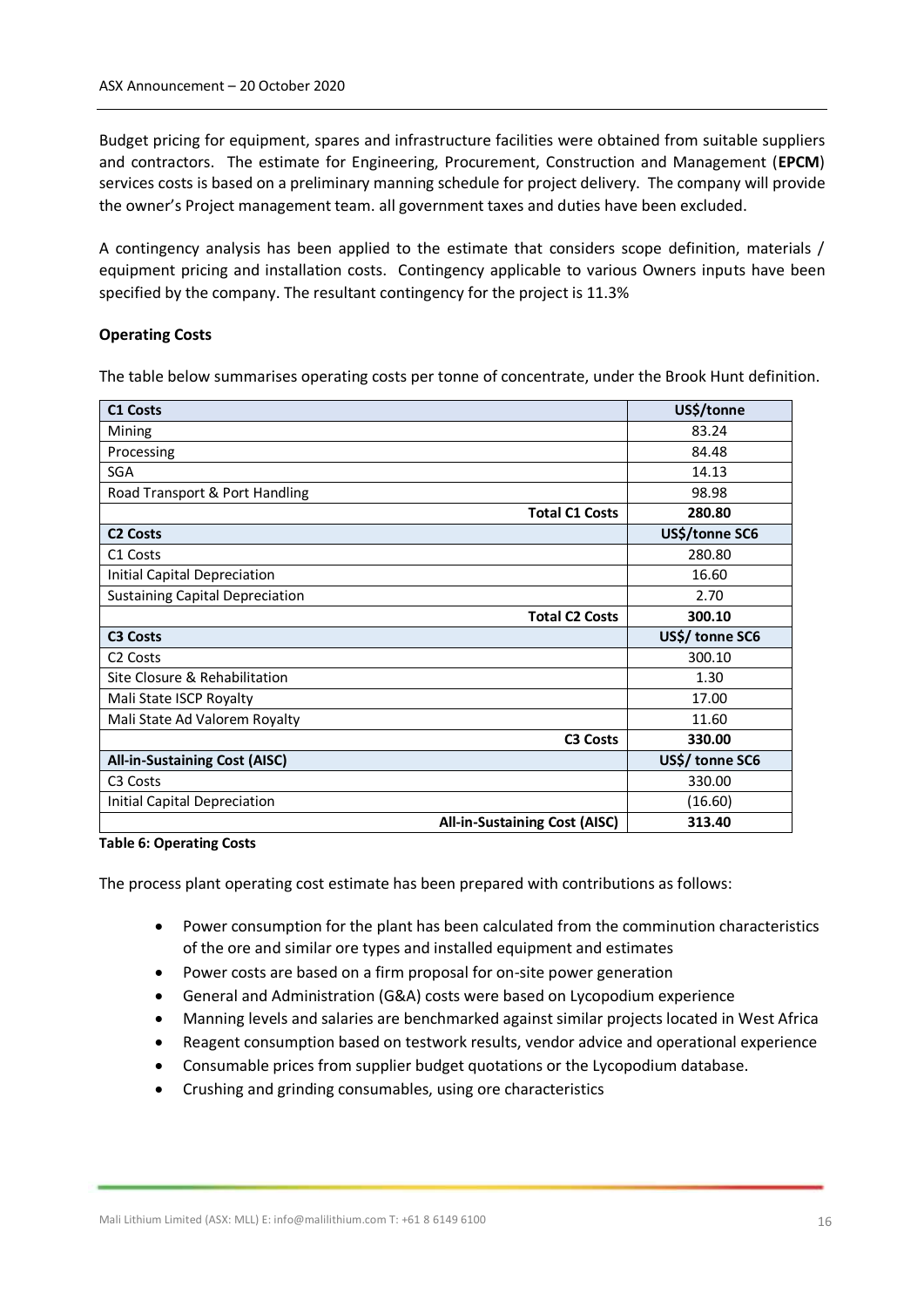Mining costs were derived from tender submissions for the mining services contract. The costs for road transport and port operations were derived from firm proposals from logistics contractors experienced in the region. The costs for storage and stevedoring were provided by a major operator at the Port of Abidjan

### **Lithium Market**

A customer and competitor analysis were completed for the PFS and an update was not formally undertaken for the DFS. In addition to the previous analysis, an assessment of likely market windows for spodumene concentrate was undertaken based upon demand and pricing outlooks by peer lithium operations and development companies. There is, a widely held consensus across the industry that, in the medium-term demand will outstrip supply. Forecasters are predicting that there will be supply shortage from 2022 with a sharp increase in demand from 2025.

The long term price for SC6 selected for the purposes of this DFS was derived from an analysis of prices adopted by similar projects, both in development and production. Most of these price forecasts are derived from independent forecasters, and forecasts lie in the range of US\$600 to US\$700 per tonne of SC6. The PFS released by the Company in 2018 was based on an independent forecast and was US\$666 per tonne of SC6. Given there has been no change in market forecasts this price was retained for the financial modelling in this DFS.

### **Financial Analysis**

Total earnings before interest, tax, depreciation, and amortisation (EBITDA) over the 23year Project life are US\$3,561 million. The project has an EBITDA margin of 53% (operating margin to gross selling price). See below for all key financial performance metrics, tax has been calculated based on the current tax regime in Mali. Corporate tax is 30%, VAT 17% and royalties are 6%.

|                                             | <b>Life of Mine</b> |              | Average per<br>annum |              |
|---------------------------------------------|---------------------|--------------|----------------------|--------------|
|                                             | US\$ millions       | A\$ millions | US\$ millions        | A\$ millions |
| Gross Revenue from Concentrate Sales        | 6,674               | 9,400        | 290                  | 409          |
| Downstream Costs (Freight/Royalties etc)    | $-1,278$            | $-1,800$     | -56                  | $-78$        |
| Net Revenue (Ex Site)                       | 5,396               | 7,600        | 235                  | 330          |
| Site Operating Expenses (including Closure) | $-1,835$            | $-2,585$     | $-80$                | $-112$       |
| <b>EBITDA</b>                               | 3,561               | 5,015        | 155                  | 218          |
| Initial Capital cost                        | $-194$              | $-273$       | -8                   | $-12$        |
| <b>Sustaining Capital costs</b>             | $-31$               | -44          | $-1$                 | $-2$         |
| <b>Total Capital Cost</b>                   | $-225$              | $-317$       | $-10$                | $-14$        |
| <b>Working Capital Movements</b>            | -6                  | -8           | $-0.3$               | $-0.4$       |
| Undiscounted Cashflow Pre-Tax               | 3,330               | 4,690        | 145                  | 204          |
| Tax Payable                                 | -888                | $-1,251$     | $-39$                | -54          |
| <b>Undiscounted Cashflow Post-Tax</b>       | 2,442               | 3,439        | 106                  | 150          |
| <b>NPV</b>                                  | Pre-tax             |              | Post-tax             |              |
| NPV 8% (real) US\$ millions                 | 1,234               | 1,737        | 897                  | 1,263        |
| IRR (real)                                  | 55.8%               |              | 46.7%                |              |
| Payback in Years                            | 1.7                 |              | $\overline{2}$       |              |
| <b>Table 7: Economic Results</b>            |                     |              |                      |              |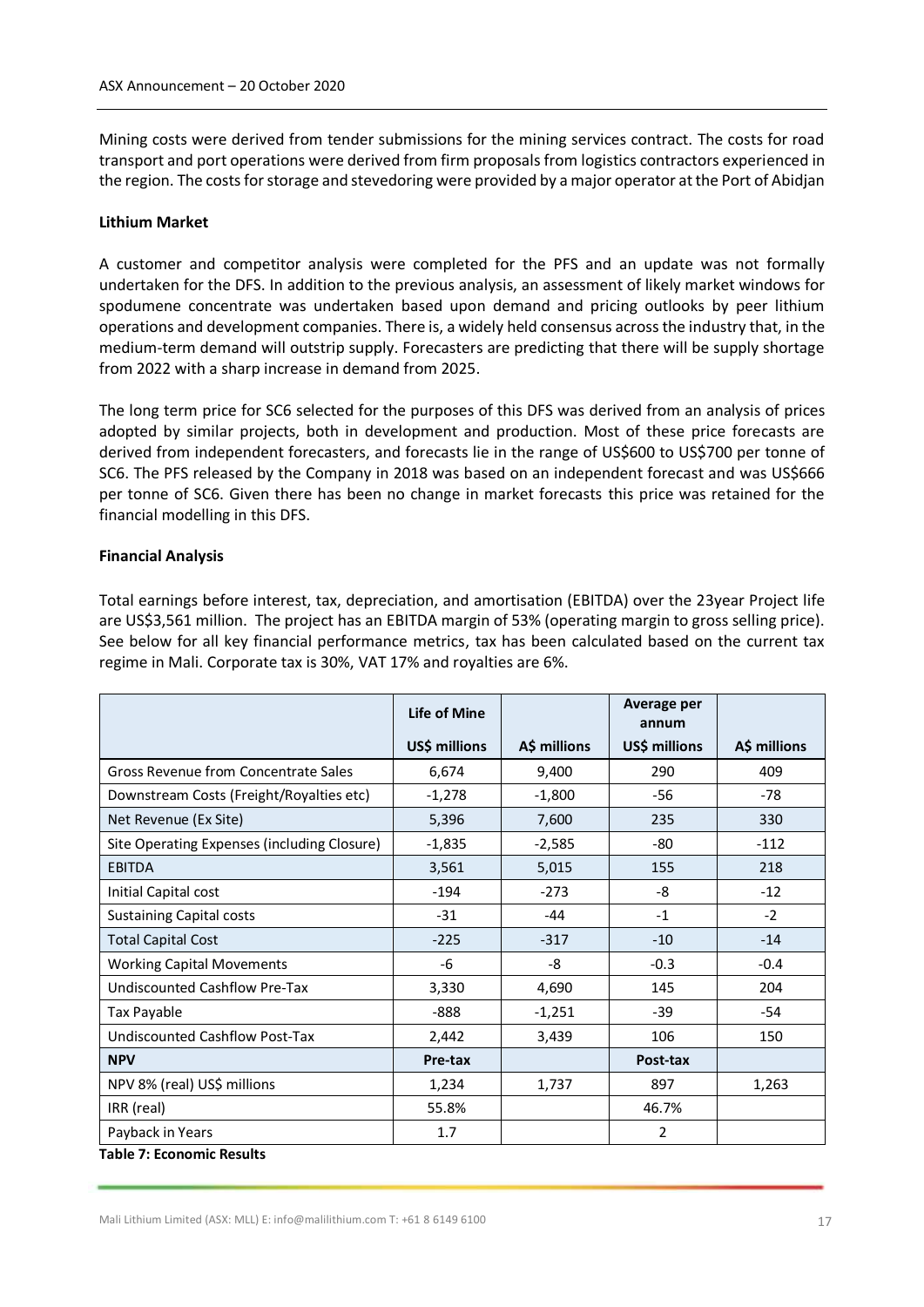The chart below presents the annual and cumulative pre-tax geared and ungeared free cash flow generated by the Project.



**Figure 6: Free Cashflow Generated by the Project**

The analysis of sensitivity analyses to key parameters and assumptions has been performed using the NPV result of US\$1,234 million (discounted at 8% pre-tax, real) as the baseline.

| Note that at SC6 prices of around US\$450/tonne, NPV is still in excess of US\$288 million |  |
|--------------------------------------------------------------------------------------------|--|
|--------------------------------------------------------------------------------------------|--|

|                          | NPV US\$(millions) |         |           |               |         |
|--------------------------|--------------------|---------|-----------|---------------|---------|
| Variable                 | <b>Downside</b>    |         | Base case | <b>Upside</b> |         |
| Price                    | (502)              | $-20%$  | 1,225     | 502           | $+20%$  |
| <b>Volume Mined</b>      | (376)              | $-20%$  |           | 376           | $+20%$  |
| <b>Operating Costs</b>   | (217)              | $+20%$  |           | 217           | $-20%$  |
| Recovery                 | (283)              | $-10%$  |           | 141           | +5%     |
| <b>Feed Grade</b>        | (280)              | $-0.2%$ |           | 280           | $+0.2%$ |
| Discount Rate            | (236)              | 10%     | 8%        | 312           | 6%      |
| Concentrate Target Grade | (69)               | 6.2%    | 6.%       | 196           | 5.5%    |
| Capex                    | (36)               | $+20%$  |           | 36            | $-20%$  |
| <b>Sustaining Capex</b>  | (3)                | $+20%$  |           | 3             | $-20%$  |

**Table 8: Analysis** *of Sensitivity of NPV to major variables*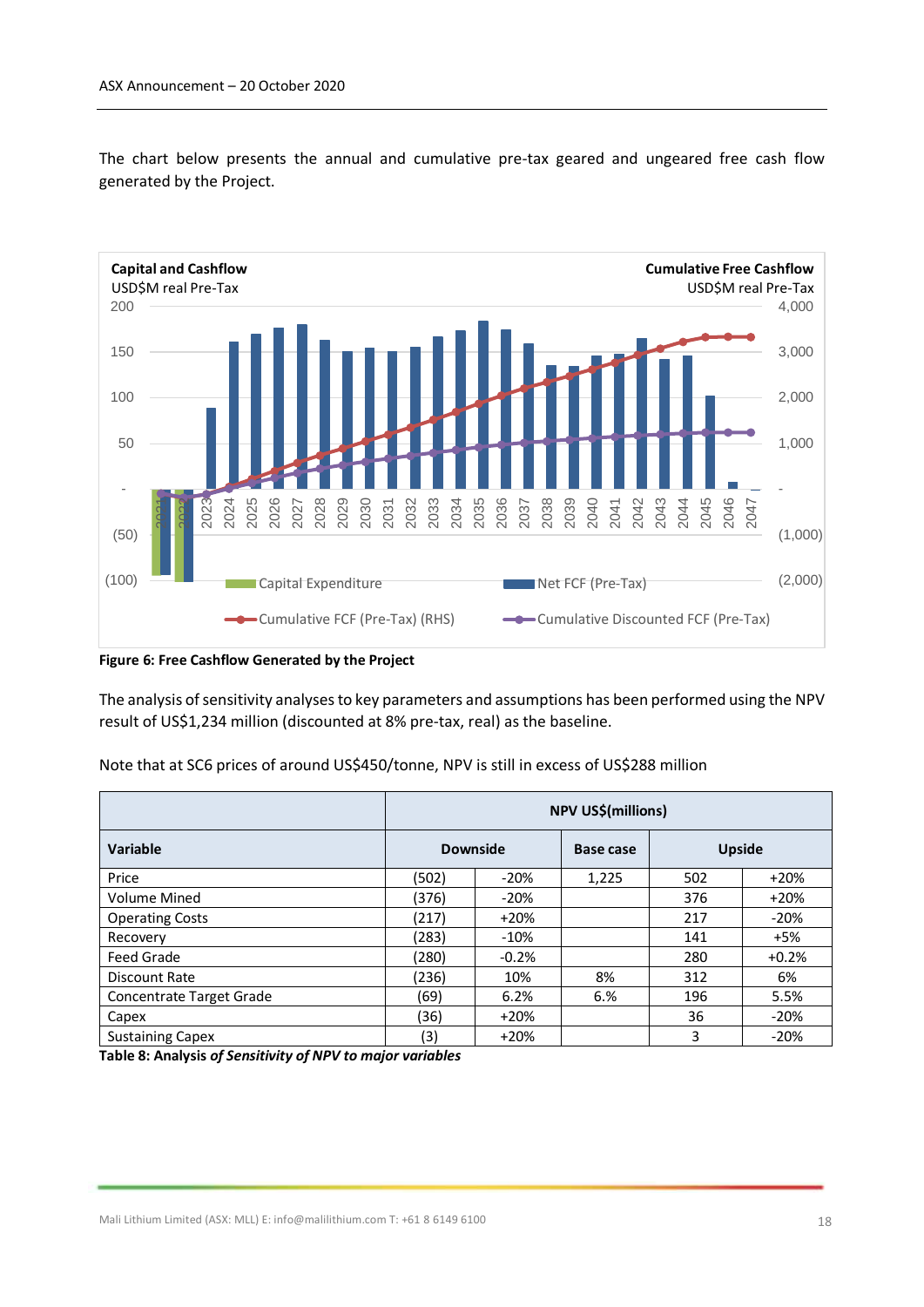#### **Funding and Project Development**

The Company is undertaking a strategic review to consider the optimum path for realising shareholder value for the Project. Such paths may include joint venture, offtake financing, debt financing, equity financing, sale of project equity, a spin out of the Project or a combination of some of the above. Based on the economic robustness and strategic nature of the Project, even at the current low prices, there are reasonable grounds to expect that commercial interest in the Project will be high and that the Project will be developed.

Should the commercial structure chosen to advance the Project include an equity issue, this would be dilutive to existing shareholders. The commercial structure selected may also affect the value of the Company's existing shares and be subject to various offtake, financing, and other conditions.

#### **Schedule**

A full schedule has been produced for the Project as part of the DFS. Implementation is forecast to take 24 months from award of the Engineering, Procurement and Construction Management (EPCM) contract to production and shipping of first product.

#### **Opportunities**

Exploration Potential**: There is significant potential to increase resources at Danaya, at depth** at **Sangar**  and the confluence between the north eastern and Danaya domains.

Mining: There is an opportunity to reduce overall mining costs by running a competitive Tender process

Processing: Optimisation opportunities include, but are not limited to;

- Configuration of the dewatering cyclones
- Relocation of the mill feed surge bin ahead of the HPGR screen
- Optimising configuration and layout of the magnetic separators
- Refining the desliming process
- High-intensity conditioning / attritioning of the flotation feed stream
- Further separation of process water circuits
- Further reduction of moisture content in the final product to reduce transport costs.

Transport: The haulage strategy will be developed to maximise potential backloading opportunities that may be available with CIM Ivoire with whom the Company has agreed an MOU and other haulage contractors.

#### **Downstream Processing**

During the DFS a scoping study was completed to evaluate the potential to further process spodumene concentrate to produce a lithium sulphate product. Lithium sulphate can potentially be sold directly to chemical manufacturers for conversion into lithium hydroxide or carbonate. This study identified some promising aspects to the downstream strategy, however further work is required before this can be properly evaluated as a viable option.

**ENDS**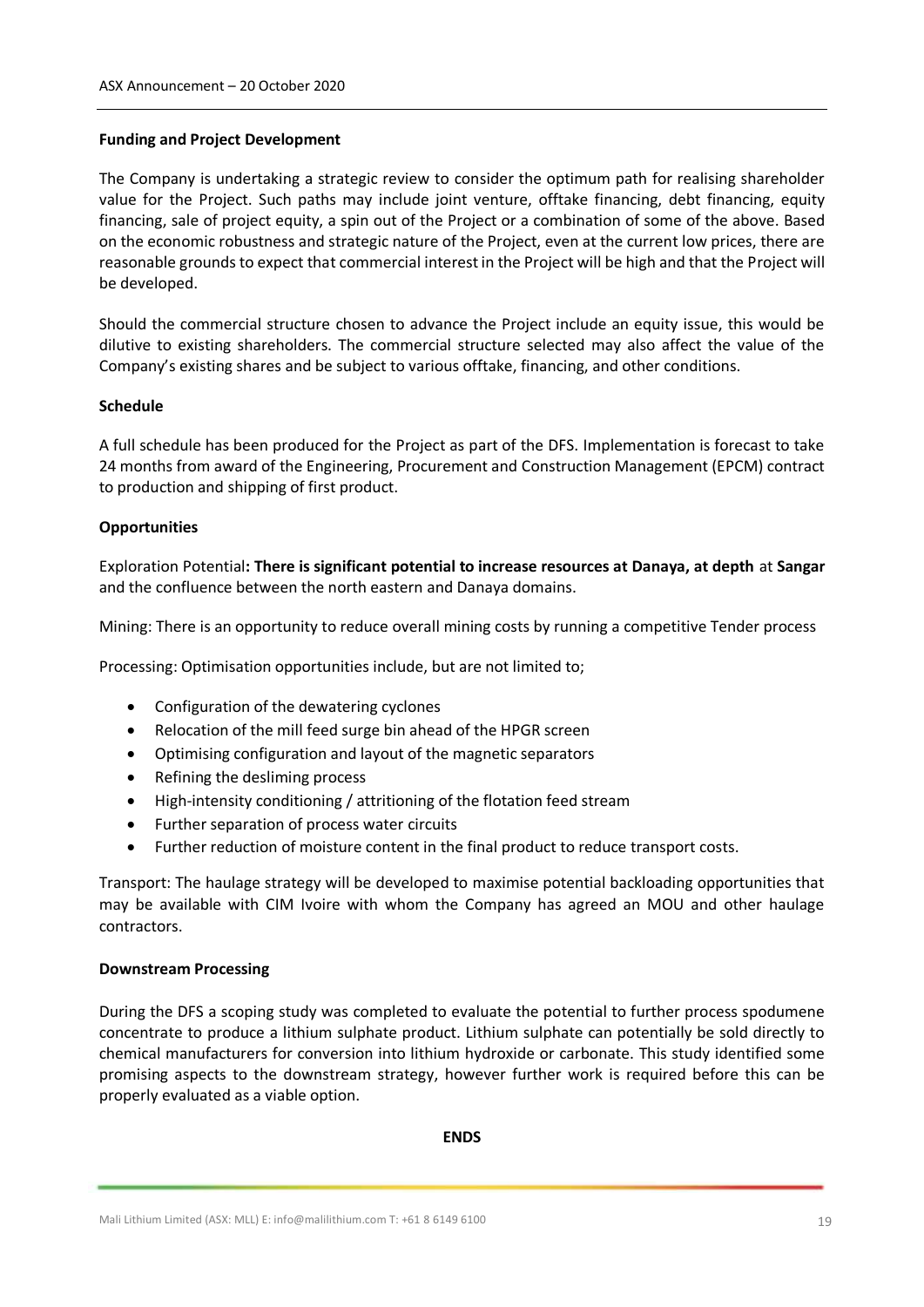#### **For Enquiries**

| Dr Alistair Cowden              | Dannika Warburton             |
|---------------------------------|-------------------------------|
| <b>Executive Chairman</b>       | Director                      |
| Mali Lithium Limited            | <b>Investability Partners</b> |
| alistair.cowden@malilithium.com | dannika@investability.com.au  |
| +61 419 914 988                 | +61 401 094 261               |

#### **About Mali Lithium**

Mali Lithium has been an active gold explorer in Mali, Africa's third largest gold producer, since 2011. In August 2020 it agreed to acquire, subject to conditions, an 80% interest in the Morila Gold Mine. The State of Mali owns 20%. The acquisition is expected to close by the end of October 2020. Morila is an operating gold mine and has a 4.5 million tonnes per annum processing plant and all infrastructure required for a remote mine site (see MLL's ASX Release dated 31 August 2020 for full details).

The hard rock open pit Inferred Mineral Resource at Morila is 1.3 million ounces of gold and there is standout potential to materially increase those resources.

Morila has produced over 7.4 million ounces of gold from open pit mining and processing of stockpiles and tailings over 20 years of Barrick/AngloGold ownership. Hydraulic mining and processing of tailings is providing immediate modest cashflow and the company is investigating supplementing gold production from tailings with open pit mining from Morila, its satellite pits and the Company's Koting discovery on its adjacent Massigui Project. The Measured Mineral Resource for tailings is 4.8 Mt at 0.5g/t gold for 76,000 ounces of contained gold.

Exploration will focus on growing the Morila resource, defining resources at the Morila satellite pits and the Koting discovery and testing multiple high value targets on the 685km2 of combined tenure.

In 2016 the Company acquired the Goulamina Lithium deposit. A Definitive Feasibility Study was completed in October 2020 and reported a Measured, Indicated and Inferred Resource Estimate of 109 million tonnes at 1.45% Li2O with 1.57 million tonnes of contained Li2O making Goulamina one of the world's largest ready to develop lithium deposits. An Ore Reserve of 52 million tonnes at 1.51% Li<sub>2</sub>O delivers a 23.5 year mine life, 436,000 tonnes per annum of 6% Li<sub>2</sub>O concentrate at a cash cost of US\$281/tonne. This makes Goulamina one of the lowest cost open pit lithium opportunities worldwide.

The Company confirms that it is not aware of any new information or data that materially affects the Mineral Resources at Goulamina and Morila and the production estimates for Goulamina in the DFS. The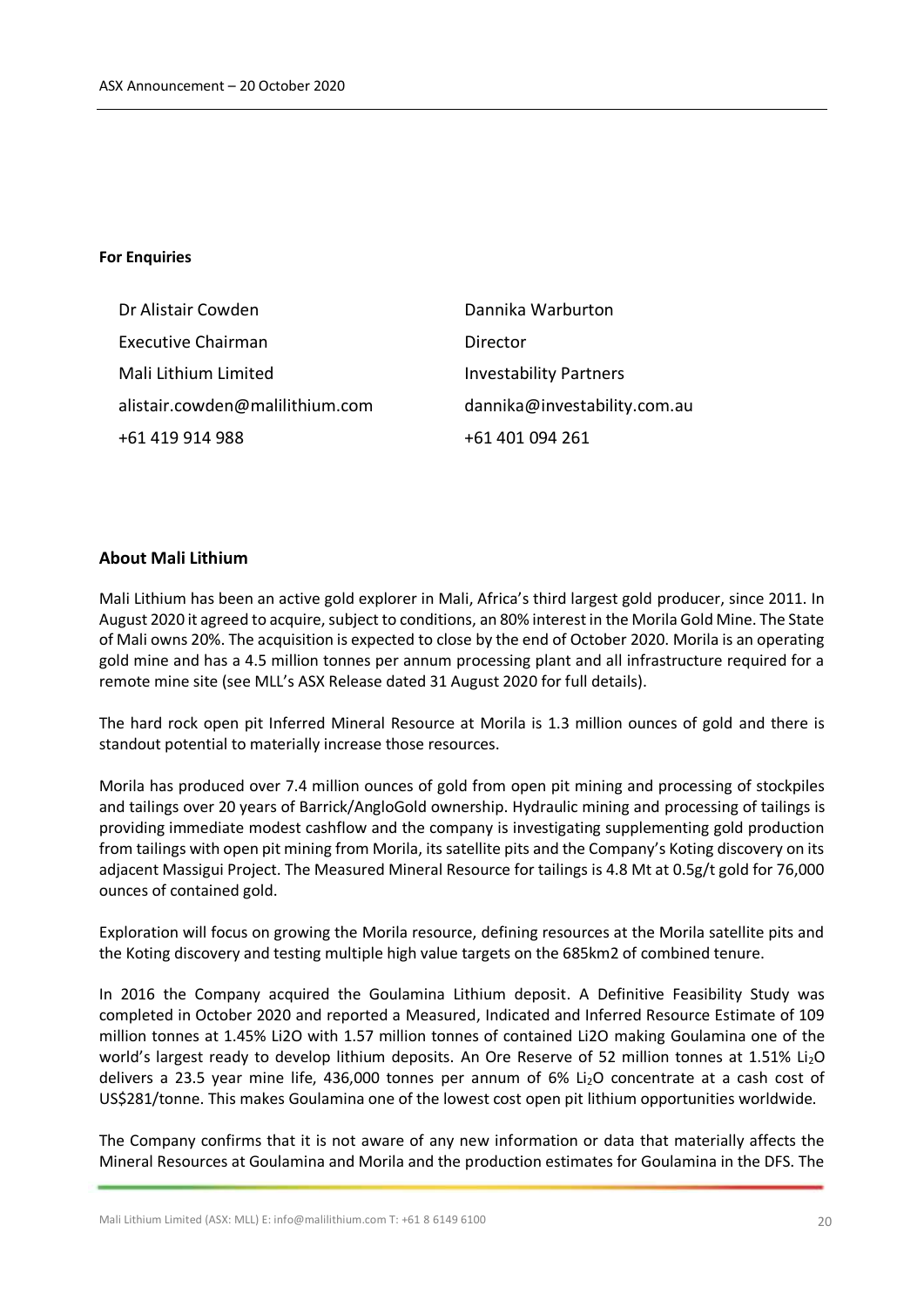Company also confirms that all material assumptions and parameters underpinning the Mineral Resource estimates and production estimates continue to apply and have not materially changed. Please refer to ASX Announcements of 8th July 2020 and 20 October 2020 (Goulamina), 31 August 2020 (Morila) and 7th September 2020(Morila tailings).

#### **Competent Person's Declaration**

The information in this announcement that relates to Exploration Results and Mineral Resources is based on information compiled by Mali Lithium's Geology Manager, Mr Simon McCracken, a Competent Person. Mr McCracken is a member of the Australian Institute of Geoscientists. Mr McCracken has sufficient experience which is relevant to the style of mineralisation and type of deposit under consideration and the activity he is undertaking to qualify as a Competent Person as defined in the 2012 Edition of the "Australasian Code for Reporting of Exploration Results, Mineral Resources and Ore Reserves (the JORC Code)". Mr McCracken consents to the inclusion in the report of the matters based on his information in the form and context in which it appears.

The information in this announcement that relates to Ore Reserves is based on information compiled by Mr Quinton de Klerk, who is employed by Cube Consulting. Mr de Klerk is a fellow of the Australian Institute of Institute of Mining and Metallurgy (AUSIMM and has sufficient experience which is relevant to the style of mineralisation and type of deposit under consideration and the activity he is undertaking to qualify as a Competent Person as defined in the 2012 Edition of the "Australasian Code for Reporting of Exploration Results, Mineral Resources and Ore Reserves (the JORC Code)". Mr de Klerk consents to the inclusion in the report of the matters based on his information in the form and context in which it appears.

Information in this announcement relating to the metallurgical testwork is based on technical data compiled or supervised by Mr Walter Mädel, a full-time employee of Mali Lithium. Mr Mädel is a member of the Australasian Institute of Mining and Metallurgy (AUSIMM) and a mineral processing professional with over 27 years of experience in metallurgical process and project development, process design, project implementation and operations. Of his experience, at least 5 years have been specifically focused on hard rock pegmatite Lithium processing development. Mr Mädel consents to the inclusion in the announcement of the matters based on this information in the form and context in which it appears.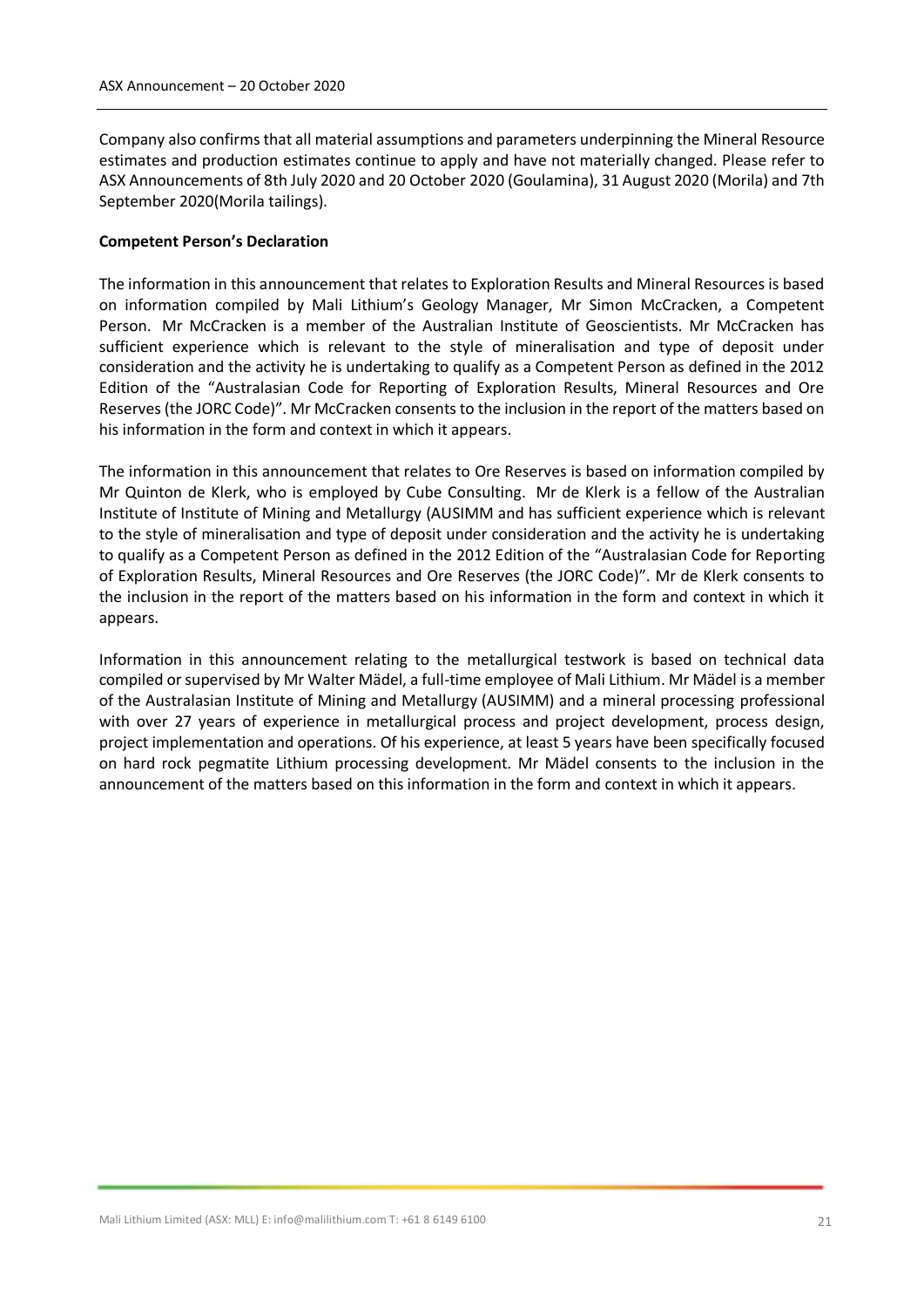### **Appendix 1**

# **Material Assumptions and Outcomes from the Feasibility Study**

|                                                           | <b>Comment</b><br><b>Forecast</b>                                                                                                                                                                                                                                                                                                                                         |  |
|-----------------------------------------------------------|---------------------------------------------------------------------------------------------------------------------------------------------------------------------------------------------------------------------------------------------------------------------------------------------------------------------------------------------------------------------------|--|
| General / Economic                                        |                                                                                                                                                                                                                                                                                                                                                                           |  |
| SC6 Price (US\$/t)                                        | Based on Average of long-term pricing forecasts by<br>\$666<br>both lithium development and operating companies.                                                                                                                                                                                                                                                          |  |
| <b>Exchange Rate</b>                                      | <b>Current AUD: USD</b><br>0.71                                                                                                                                                                                                                                                                                                                                           |  |
| <b>Taxation and Royalties</b>                             | Discussed in body of announcement                                                                                                                                                                                                                                                                                                                                         |  |
| <b>Mining / Production</b>                                |                                                                                                                                                                                                                                                                                                                                                                           |  |
| <b>Mineral Resources</b>                                  | Only Measured and Indicated Mineral Resources were considered in<br>the Mining Study. Material classified as Inferred (1.8 million tonnes)<br>was treated as waste and does not contribute to the economic<br>outcome of the study.                                                                                                                                       |  |
| <b>Mining Method</b>                                      | A standard open-pit mining operation of drill, blast, excavation, and<br>truck haulage will be employed for the Project. Contractors will be<br>employed for mining operations.                                                                                                                                                                                           |  |
| <b>Ore Mining Rate</b><br>(tonnes per day, average LoM)   | Required rate to feed process plant<br>6,300                                                                                                                                                                                                                                                                                                                              |  |
| <b>Waste Mining Rate</b><br>(tonnes per day, average LoM) | Based on average LoM strip ratio of 3.26:1<br>20,795                                                                                                                                                                                                                                                                                                                      |  |
| <b>Mining Dilution</b>                                    | The original resource block model has been re-blocked to match the<br>intended mining unit which is intended to adequately account for the<br>practicalities of mining dilution and ore losses within the operations.                                                                                                                                                     |  |
| <b>Cut Off Grade</b>                                      | The mining inventories have been compiled on the basis of "whole-of-<br>ore" mining, meaning that no selectivity of grade within the ore zone<br>is assumed, effectively mining all of the ore without applying a cut-off<br>grade. This provides higher probability of achieving the reported<br>grades in practice as well as a lower practical mining risk of dilution |  |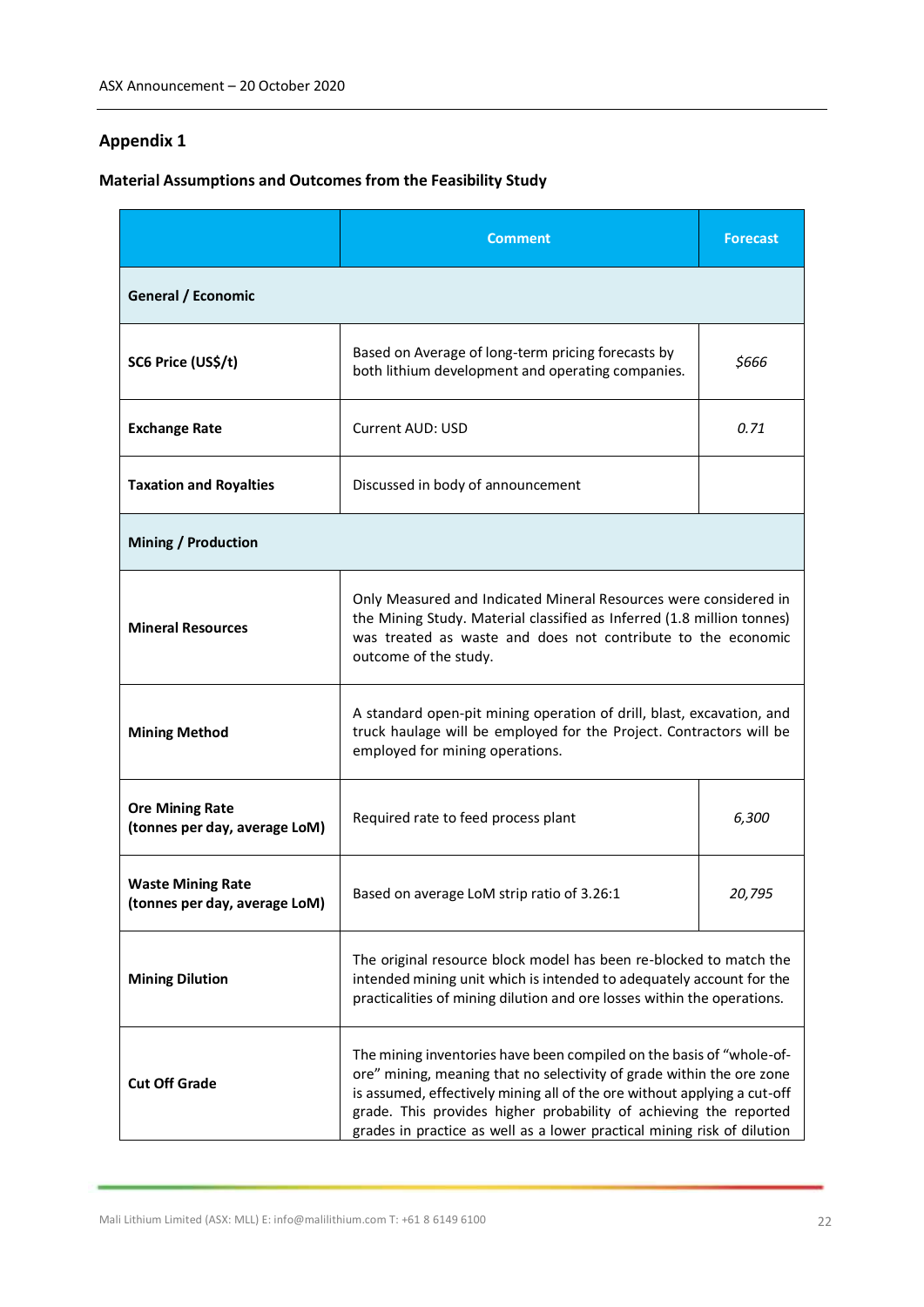|                                                                                                                                                                                                                                                                                                                                                                                                                                                                                             | <b>Comment</b><br><b>Forecast</b>                                                                                                                                                                                                                                                                                                                                                                                                                                                                                             |  |
|---------------------------------------------------------------------------------------------------------------------------------------------------------------------------------------------------------------------------------------------------------------------------------------------------------------------------------------------------------------------------------------------------------------------------------------------------------------------------------------------|-------------------------------------------------------------------------------------------------------------------------------------------------------------------------------------------------------------------------------------------------------------------------------------------------------------------------------------------------------------------------------------------------------------------------------------------------------------------------------------------------------------------------------|--|
|                                                                                                                                                                                                                                                                                                                                                                                                                                                                                             | occurring within the orebody itself as it is already accounted for by<br>this assumption.                                                                                                                                                                                                                                                                                                                                                                                                                                     |  |
| <b>Processing Rate</b><br>(tonnes per annum)                                                                                                                                                                                                                                                                                                                                                                                                                                                | A pit production and process feed schedule was completed in<br>quarterly increments resulting in a 23 year mine life, exclusive of 2<br>quarters of pre-production in which waste stripping is conducted and<br>a ROM stockpile is built to have process feed material available from<br>the start of production. The schedule demonstrates that the mine can<br>provide sufficient material to maintain a consistent process feed rate<br>of 2.3 million tonnes per annum throughout the planned mine life.                  |  |
| <b>Reserve Estimate</b>                                                                                                                                                                                                                                                                                                                                                                                                                                                                     | The work completed at a feasibility level in support of the modifying<br>factors facilitates the reporting of a maiden Ore Reserve estimate for<br>this project in accordance with the guidelines in the JORC Code (2012<br>Edition). Proven Ore Reserves have been derived from the Measured<br>Mineral Resources and Probable Ore Reserves and have been derived<br>from the Indicated Mineral Resources contained within the final pit<br>design and scheduled to be processed through the planned processing<br>facility. |  |
| <b>Estimation Methodology</b>                                                                                                                                                                                                                                                                                                                                                                                                                                                               |                                                                                                                                                                                                                                                                                                                                                                                                                                                                                                                               |  |
| WHITTLE® software, uses the Lerchs-Grossman algorithm to determine a range of optimal shells at varying<br>metal prices. The program generates economic shells based on input parameters consisting operating<br>costs (mining & processing costs, royalties, selling costs), metallurgical recoveries, geologic and<br>geotechnical (slope) considerations. The optimal pit shells derived from the open pit optimisation are then<br>used to develop open pit mine plans for the deposit. |                                                                                                                                                                                                                                                                                                                                                                                                                                                                                                                               |  |
| <b>Processing &amp; Metallurgy</b>                                                                                                                                                                                                                                                                                                                                                                                                                                                          |                                                                                                                                                                                                                                                                                                                                                                                                                                                                                                                               |  |
| <b>Process Flowsheet</b>                                                                                                                                                                                                                                                                                                                                                                                                                                                                    | The metallurgical process selected for Goulamina is a proven<br>contemporary process for the beneficiation of spodumene-containing<br>ores to saleable spodumene concentrates. The process is standard<br>practice and involves crushing, grinding, desliming, magnetic<br>separation, multi-stage flotation, concentrate filtration and bulk<br>transport to consumer.                                                                                                                                                       |  |
| <b>Metallurgical Testwork</b>                                                                                                                                                                                                                                                                                                                                                                                                                                                               | Metallurgical testwork was undertaken on composite samples from 33<br>HQ drill holes. The composites were developed to represent the<br>potential spatial variability of the ore across the three known ore zones<br>(Main, West and Sangar) and biased toward the first three years of<br>anticipated<br>ore supply.<br>These<br>composites<br>used<br>for<br>were                                                                                                                                                           |  |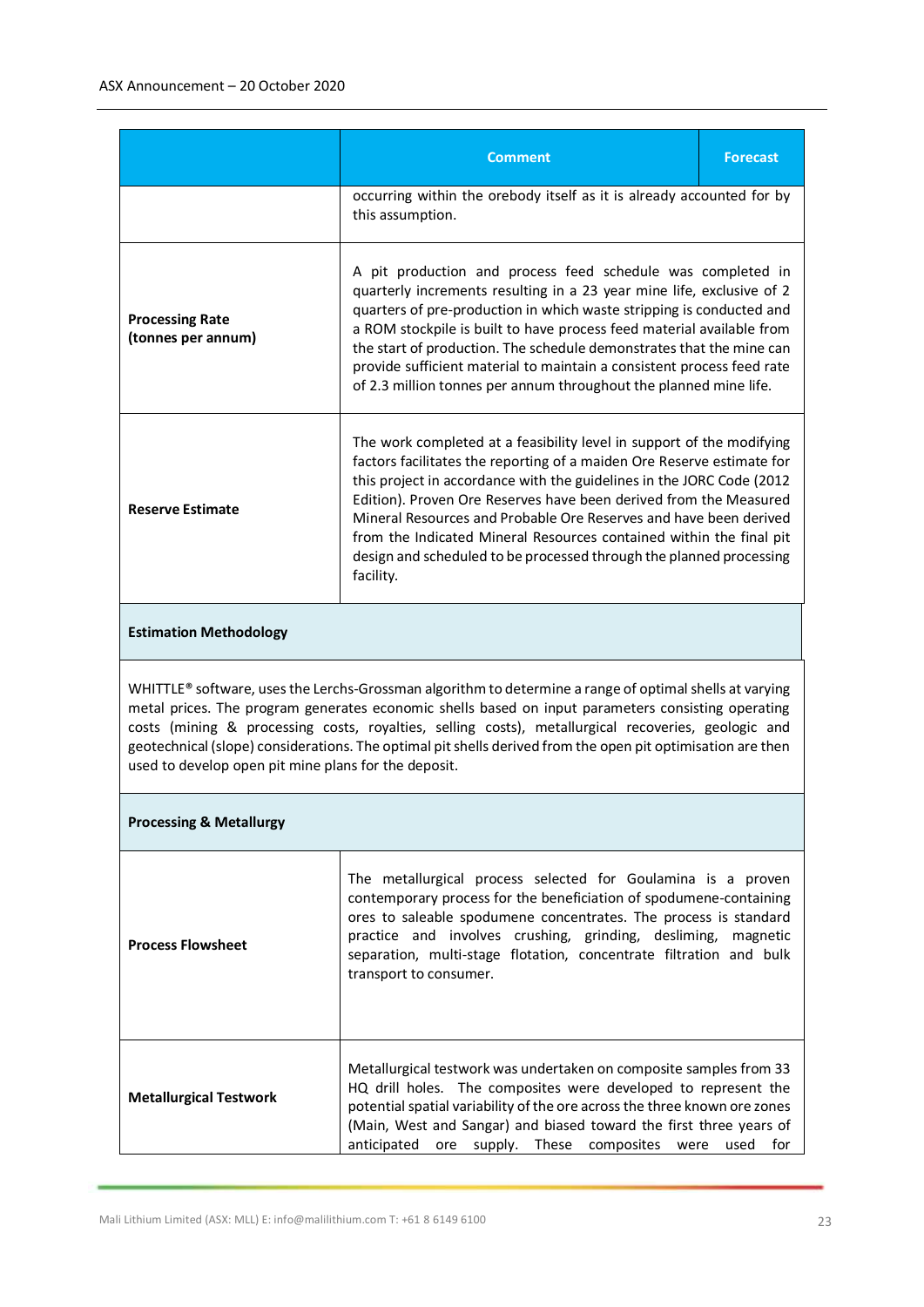| <b>Comment</b>                                                                                                                                                                                                               |                                                                                                                                                                                                                                                                                                                                                                                                                                                                                                                                                                                                                                                                | <b>Forecast</b> |
|------------------------------------------------------------------------------------------------------------------------------------------------------------------------------------------------------------------------------|----------------------------------------------------------------------------------------------------------------------------------------------------------------------------------------------------------------------------------------------------------------------------------------------------------------------------------------------------------------------------------------------------------------------------------------------------------------------------------------------------------------------------------------------------------------------------------------------------------------------------------------------------------------|-----------------|
|                                                                                                                                                                                                                              | characterisation, comminution, heavy liquid separation and variability<br>testwork. A Master Composite, representing the first 3 years of<br>anticipated ore supply from the Main and West orebodies, was used<br>for High Pressure Grinding Rolls, and the main body of Flotation<br>testwork. The technology used in the metallurgical testwork is well<br>tested and established. Parameters were customised to optimise the<br>processes, specifically to suit the characteristics of Goulamina ore and<br>to produce the desired results. Reagents used in the testwork are<br>commercially available and commonly used in the flotation of<br>spodumene. |                 |
|                                                                                                                                                                                                                              | The metallurgical testwork conducted to date has indicated that the<br>Goulamina Ore Reserve may be processed, using froth flotation after<br>comminution, to produce a spodumene concentrate of saleable grade.<br>Testwork conducted on the samples described above demonstrated<br>that a spodumene concentrate with average Li2O grade of >6% and<br>average Fe2O3 grade of 0.56% may be produced. The average flotation<br>recovery of Li <sub>2</sub> O in the testwork was 86.1% and average overall<br>recovery of Li2O achieved in all Flotation testwork was 78.2%.                                                                                  |                 |
| <b>Process Recovery</b>                                                                                                                                                                                                      |                                                                                                                                                                                                                                                                                                                                                                                                                                                                                                                                                                                                                                                                | 77%             |
| <b>Permits and Approvals</b>                                                                                                                                                                                                 |                                                                                                                                                                                                                                                                                                                                                                                                                                                                                                                                                                                                                                                                |                 |
| Environmental consultant Digby Wells were engaged to undertake a formal Environmental and Social<br>Impact Statement (ESIA) of the Project. Formal public consultation meetings for the ESIA were completed<br>successfully. |                                                                                                                                                                                                                                                                                                                                                                                                                                                                                                                                                                                                                                                                |                 |
| Digby Wells completed biodiversity, wetlands, soils and heritage field work in early June 2017. Digby Wells<br>advised the Company that they found no areas of significant concern.                                          |                                                                                                                                                                                                                                                                                                                                                                                                                                                                                                                                                                                                                                                                |                 |
| The ESIA was submitted as part of the application for an Exploitation Permit. The Exploitation or Mining<br>Permit was granted on 23rd August 2019 for the Torakoro tenement for a period of 30 years.                       |                                                                                                                                                                                                                                                                                                                                                                                                                                                                                                                                                                                                                                                                |                 |
| Costs                                                                                                                                                                                                                        |                                                                                                                                                                                                                                                                                                                                                                                                                                                                                                                                                                                                                                                                |                 |
| <b>Capital costs</b>                                                                                                                                                                                                         | Capital cost estimates for the DFS have been developed by Lycopodium<br>based on supplier quotations for major equipment items and factored<br>estimates using in-house databases. Costs are to an accuracy of +15/-<br>5%                                                                                                                                                                                                                                                                                                                                                                                                                                     |                 |
| <b>Operating Costs</b>                                                                                                                                                                                                       | Operating costs have been estimated by Lycopodium based on;<br>supplier quotes for reagents and consumables<br>derived local rates for labour costs and their on-costs                                                                                                                                                                                                                                                                                                                                                                                                                                                                                         |                 |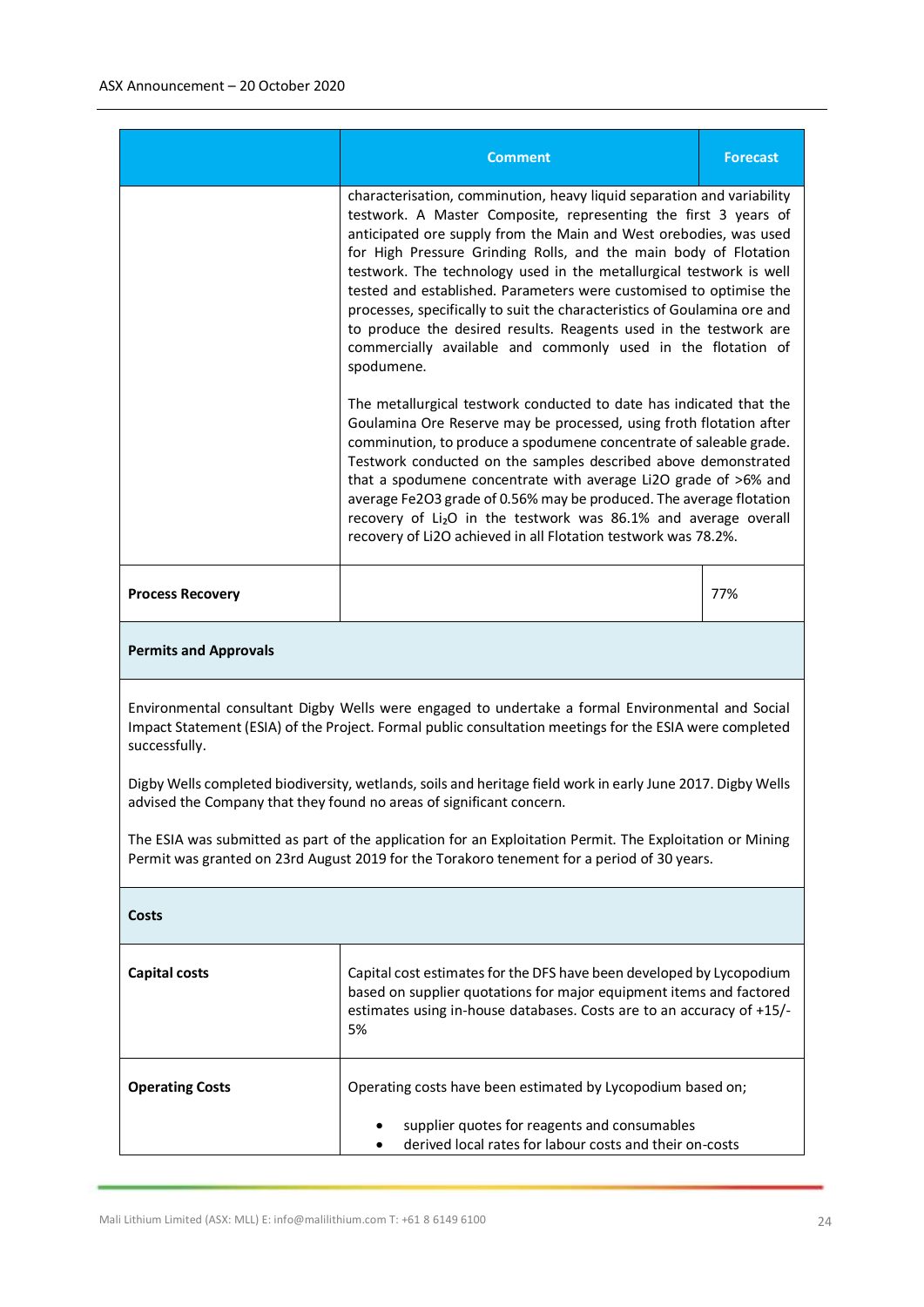|                                                                                                                                                                                                                                                                                                                                                                                                                                                                                                                                                                                                                                                                                                                   | <b>Comment</b>                                                                                                                                                                                                                                                                                                                                                                                                                                                                                                                                                                                                            | <b>Forecast</b> |  |
|-------------------------------------------------------------------------------------------------------------------------------------------------------------------------------------------------------------------------------------------------------------------------------------------------------------------------------------------------------------------------------------------------------------------------------------------------------------------------------------------------------------------------------------------------------------------------------------------------------------------------------------------------------------------------------------------------------------------|---------------------------------------------------------------------------------------------------------------------------------------------------------------------------------------------------------------------------------------------------------------------------------------------------------------------------------------------------------------------------------------------------------------------------------------------------------------------------------------------------------------------------------------------------------------------------------------------------------------------------|-----------------|--|
|                                                                                                                                                                                                                                                                                                                                                                                                                                                                                                                                                                                                                                                                                                                   | a derived power cost based on a firm proposal from an<br>$\bullet$<br>Independent Power Producer (IPP) and equipment supplier<br>quoted consumption rates<br>a proposal from an internationally recognised freight logistics<br>$\bullet$<br>management company for concentrate transport and logistics<br>a tender was issued for contract mining services and costs<br>were derived from tender submissions<br>LOM C1 cash operating cost for the mine is US\$281/t of<br>concentrate, including transport to port and loading to ship.<br>No allowances have been made for deleterious elements as<br>indicated above. |                 |  |
| <b>Revenue Factors</b>                                                                                                                                                                                                                                                                                                                                                                                                                                                                                                                                                                                                                                                                                            |                                                                                                                                                                                                                                                                                                                                                                                                                                                                                                                                                                                                                           |                 |  |
| A planned average head grade of 1.51 % Li2O with quarterly fluctuations ranging from 1.30 % to<br>$\bullet$<br>1.69 % Li2O<br>No penalties have been assumed for failure to meet product specification.<br>Long term pricing for 6% spodumene concentrate (FOB Abidjan) was based on review of the<br>pricing outlook by peer hard rock lithium operating and development companies.<br>An average concentrate price of \$666/t (FOB Abidjan) has been used on this basis<br>Allowances made for royalties payable to the Government of Mali are based on an independent<br>legal review of the statutory and regulatory environment in Mali.<br>Royalties of 4.3% of gross revenue, or 6% of royalty price base. |                                                                                                                                                                                                                                                                                                                                                                                                                                                                                                                                                                                                                           |                 |  |
| <b>Market Assessment</b>                                                                                                                                                                                                                                                                                                                                                                                                                                                                                                                                                                                                                                                                                          |                                                                                                                                                                                                                                                                                                                                                                                                                                                                                                                                                                                                                           |                 |  |
| The demand and supply for spodumene concentrate consumption trends and factors likely to affect supply<br>and demand into the future were assessed based upon:                                                                                                                                                                                                                                                                                                                                                                                                                                                                                                                                                    |                                                                                                                                                                                                                                                                                                                                                                                                                                                                                                                                                                                                                           |                 |  |
| The current and mid to long-term primary lithium supply/demand dynamics as presented by<br>peers and available in the market<br>Pricing outlook by peer lithium operational and development companies.                                                                                                                                                                                                                                                                                                                                                                                                                                                                                                            |                                                                                                                                                                                                                                                                                                                                                                                                                                                                                                                                                                                                                           |                 |  |

A customer and competitor analysis were completed for the PFS and an update was not formally undertaken for the DFS. As well as reviewing the previous analysis an assessment of likely market windows for spodumene concentrate was undertaken based upon demand and pricing outlooks by peer lithium operations and development companies.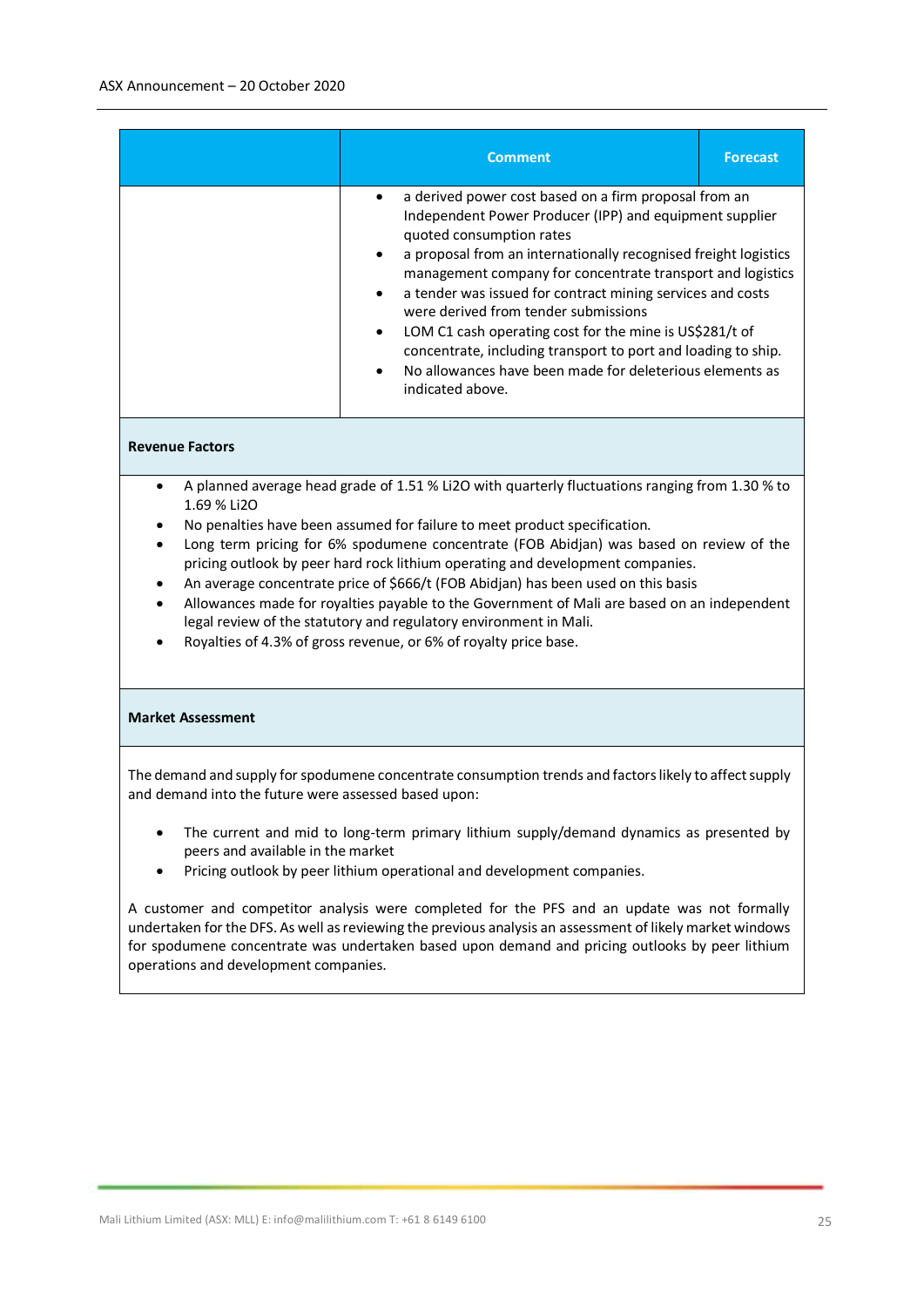### **Appendix 2: Table 1 JORC Code, 2012 Edition**

### **Section 1 Sampling Techniques and Data**

Criteria in this section apply to all succeeding sections

| <b>Criteria</b>               | <b>JORC Code explanation</b>                                                                                                                                                                                                                                                                                                                                                                                                                                                                                                                                                                                                                                                                                                                                                                                                                                                                                                                                                                                                                                                                                                                                                | <b>Commentary</b>                                                                                                                                                                                                                                                                                                                                                                                                                                                                                                                                                                                                                                                                                                                                                                                                                                                                                                                                                                                                                                                                                                                                                                                                                                                                                                                                                                                                                                                                                                     |
|-------------------------------|-----------------------------------------------------------------------------------------------------------------------------------------------------------------------------------------------------------------------------------------------------------------------------------------------------------------------------------------------------------------------------------------------------------------------------------------------------------------------------------------------------------------------------------------------------------------------------------------------------------------------------------------------------------------------------------------------------------------------------------------------------------------------------------------------------------------------------------------------------------------------------------------------------------------------------------------------------------------------------------------------------------------------------------------------------------------------------------------------------------------------------------------------------------------------------|-----------------------------------------------------------------------------------------------------------------------------------------------------------------------------------------------------------------------------------------------------------------------------------------------------------------------------------------------------------------------------------------------------------------------------------------------------------------------------------------------------------------------------------------------------------------------------------------------------------------------------------------------------------------------------------------------------------------------------------------------------------------------------------------------------------------------------------------------------------------------------------------------------------------------------------------------------------------------------------------------------------------------------------------------------------------------------------------------------------------------------------------------------------------------------------------------------------------------------------------------------------------------------------------------------------------------------------------------------------------------------------------------------------------------------------------------------------------------------------------------------------------------|
| <b>Sampling</b><br>techniques | Nature and quality of sampling (e.g. cut<br>$\bullet$<br>channels, random chips, or specific<br>specialised industry standard<br>measurement tools appropriate to the<br>minerals under investigation, such as<br>down hole gamma sondes, or handheld<br>XRF instruments, etc). These examples<br>should not be taken as limiting the<br>broad meaning of sampling.<br>Include reference to measures taken to<br>ensure sample representivity and the<br>appropriate calibration of any<br>measurement tools or systems used.<br>Aspects of the determination of<br>$\bullet$<br>mineralisation that are Material to the<br>Public Report.<br>In cases where 'industry standard' work<br>$\bullet$<br>has been done this would be relatively<br>simple (eq 'reverse circulation drilling<br>was used to obtain 1 m samples from<br>which 3 kg was pulverised to produce a<br>30 g charge for fire assay'). In other<br>cases more explanation may be<br>required, such as where there is coarse<br>gold that has inherent sampling<br>problems. Unusual commodities or<br>mineralisation types (eg submarine<br>nodules) may warrant disclosure of<br>detailed information. | One metre samples were collected using<br>$\bullet$<br>Reverse Circulation (RC) drilling with a<br>$~^{\sim}$ 140mm bit.<br>The entire sample is collected from the<br>$\bullet$<br>cyclone on the rig in plastic bags and then<br>split by hand using a riffle splitter to collect a<br>nominal 2 kg sample in a prenumbered cotton<br>sample bag.<br>The entire sample is dried, then is crushed to<br>75% passing 2mm in a jaw crusher.<br>A 1.5kg sample is split using a riffle splitter.<br>The 1.5kg split is pulverised in a tungsten<br>carbide ring and puck pulveriser to 80%<br>passing 75 µm.<br>Only samples that are not granitic material<br>$\bullet$<br>are prepared for assay.<br>To ensure that short mineralised intervals in<br>$\bullet$<br>granitic rock are recognized, 6 metre<br>composite samples are split from the<br>collected granitic material<br>In the case of diamond core drilled for<br>resource purposes, the core is split<br>longitudinally with a core saw, with half being<br>retained in core trays at site or sent to Perth<br>Australia (Mineralised material only) to<br>support metallurgical testing, and the<br>remaining material being split into 1m<br>(dominantly) samples and assayed using the<br>same process as for RC samples.<br>In the case of core drilled entirely for<br>metallurgical testing the intact mineralised<br>core is sent to Australia to provide sample for<br>metallurgical testing. Over 10 tonnes of core<br>sample was sent to Perth |
| <b>Drilling</b><br>techniques | Drill type (e.g. core, reverse circulation,<br>٠<br>open-hole hammer, rotary air blast,<br>auger, Bangka, sonic, etc) and details<br>(e.g. core diameter, triple or standard<br>tube, depth of diamond tails, face-                                                                                                                                                                                                                                                                                                                                                                                                                                                                                                                                                                                                                                                                                                                                                                                                                                                                                                                                                         | All samples in the current campaign were<br>collected using RC drilling<br>Previous campaigns included HQ and HQ3<br>diamond core collected for resource purposes<br>as well as HQ core collected for Metallurgical                                                                                                                                                                                                                                                                                                                                                                                                                                                                                                                                                                                                                                                                                                                                                                                                                                                                                                                                                                                                                                                                                                                                                                                                                                                                                                   |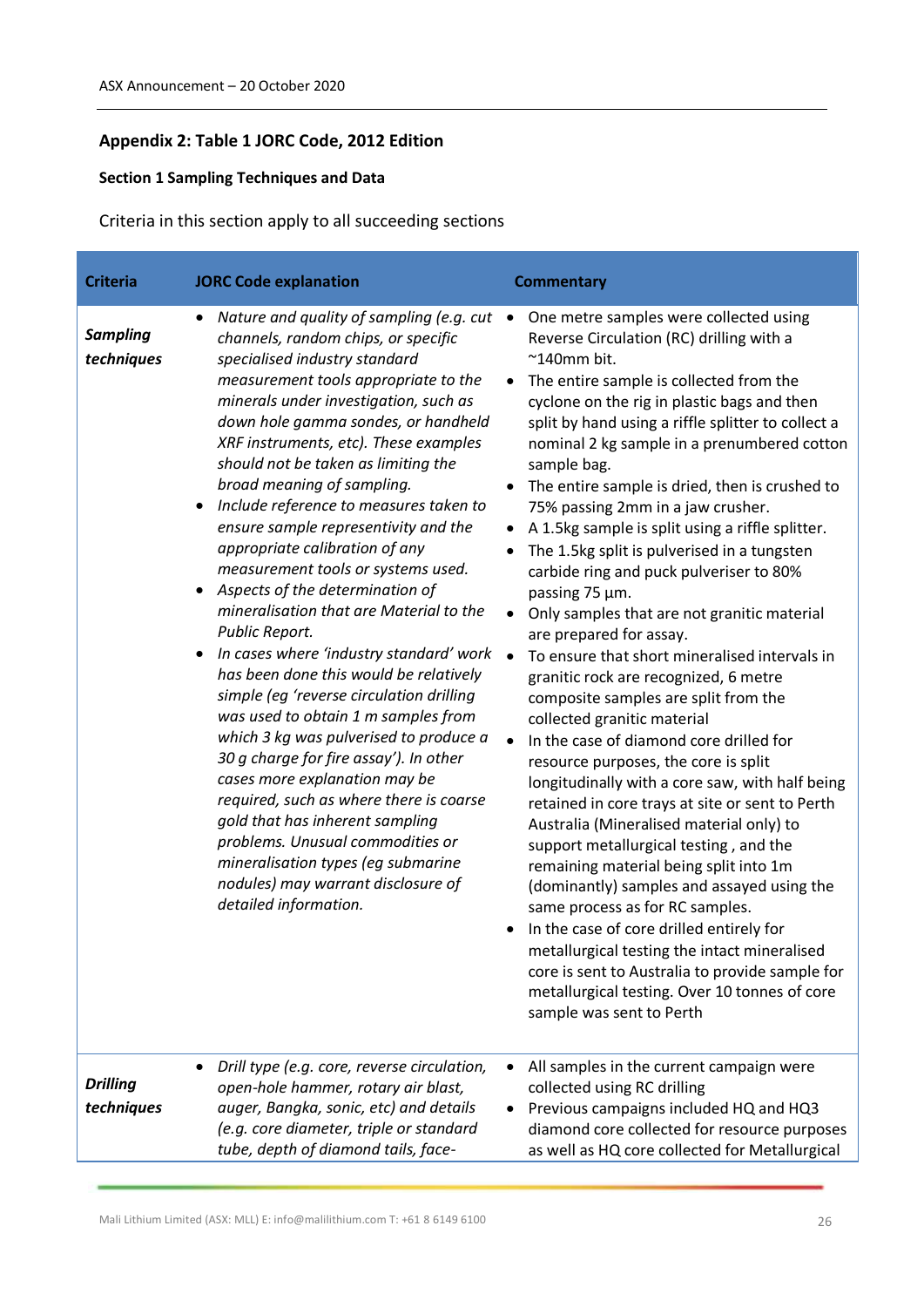| <b>Criteria</b>                                             | <b>JORC Code explanation</b>                                                                                                                                                                                                                                                                                                                                                                                                                                                                                                                                                                                                                                                                          | <b>Commentary</b>                                                                                                                                                                                                                                                                                                                                                                                                                                                                                                                                                                                                                                                                                                                                                                                                                   |
|-------------------------------------------------------------|-------------------------------------------------------------------------------------------------------------------------------------------------------------------------------------------------------------------------------------------------------------------------------------------------------------------------------------------------------------------------------------------------------------------------------------------------------------------------------------------------------------------------------------------------------------------------------------------------------------------------------------------------------------------------------------------------------|-------------------------------------------------------------------------------------------------------------------------------------------------------------------------------------------------------------------------------------------------------------------------------------------------------------------------------------------------------------------------------------------------------------------------------------------------------------------------------------------------------------------------------------------------------------------------------------------------------------------------------------------------------------------------------------------------------------------------------------------------------------------------------------------------------------------------------------|
|                                                             | sampling bit or other type, whether core<br>is oriented and if so, by what method,<br>etc).                                                                                                                                                                                                                                                                                                                                                                                                                                                                                                                                                                                                           | studies                                                                                                                                                                                                                                                                                                                                                                                                                                                                                                                                                                                                                                                                                                                                                                                                                             |
| <b>Drill sample</b><br>recovery                             | Method of recording and assessing core<br>and chip sample recoveries and results<br>assessed.<br>Measures taken to maximise sample<br>recovery and ensure representative<br>nature of the samples.<br>Whether a relationship exists between<br>sample recovery and grade and whether<br>sample bias may have occurred due to<br>preferential loss/gain of fine/coarse<br>material.                                                                                                                                                                                                                                                                                                                    | The entire sample was collected from the<br>cyclone and subsequently split by hand in a<br>riffle splitter.<br>Condition of the sample is recorded (i.e. Dry,<br>Moist, or Wet)<br>Where samples were wet (due to ground<br>water there is a possibility that the assay<br>result could be biased through loss of fine<br>material.<br>Core recovery from diamond core is excellent<br>with only minor (<1%) amounts of core lost                                                                                                                                                                                                                                                                                                                                                                                                   |
| Logging                                                     | Whether core and chip samples have<br>been geologically and geotechnically<br>logged to a level of detail to support<br>appropriate Mineral Resource<br>estimation, mining studies and<br>metallurgical studies.<br>Whether logging is qualitative or<br>quantitative in nature. Core (or costean,<br>channel, etc) photography.<br>The total length and percentage of the<br>relevant intersections logged.                                                                                                                                                                                                                                                                                          | Chips or core were geologically logged at site<br>in their entirety. A representative fraction of<br>RC material is collected in a chip tray. The logs<br>are sufficiently detailed to support Mineral<br>Resource estimation. Logged criteria included;<br>lithology, weathering, alteration,<br>mineralisation, veining, and sample condition.<br>Geological logging is qualitative in nature<br>$\bullet$<br>although percentages of different lithologies,<br>sulphides, and veining are estimated.                                                                                                                                                                                                                                                                                                                             |
| Sub-<br>sampling<br>techniques<br>and sample<br>preparation | If core, whether cut or sawn and<br>whether quarter, half or all core taken.<br>If non-core, whether riffled, tube<br>sampled, rotary split, etc and whether<br>sampled wet or dry.<br>For all sample types, the nature, quality<br>and appropriateness of the sample<br>preparation technique.<br>Quality control procedures adopted for<br>all sub-sampling stages to maximise<br>representivity of samples.<br>Measures taken to ensure that the<br>sampling is representative of the in-situ<br>material collected, including for<br>instance results for field<br>duplicate/second-half sampling.<br>Whether sample sizes are appropriate<br>to the grain size of the material being<br>sampled. | All core is split longitudinally using a core saw,<br>or in some cases a hammer and bolster. Half<br>core is taken for analytical purposes<br>All RC samples are riffle split by hand using a<br>٠<br>stand-alone splitter. This technique is<br>appropriate for collecting statistically<br>unbiassed samples. The riffle splitter is<br>cleaned with compressed air and soft brushes<br>between each sample<br>Samples are weighed to ensure a sample<br>weight of between 2 and 3 kg. Samples of<br>between 2 and 3 kg are considered<br>appropriate for determination of contained<br>lithium and other elements using the sodium<br>peroxide fusion process.<br>Certified reference standards, Blanks, and<br>$\bullet$<br>duplicates are inserted into the sample<br>stream as the samples are collected at a rate<br>of 10%. |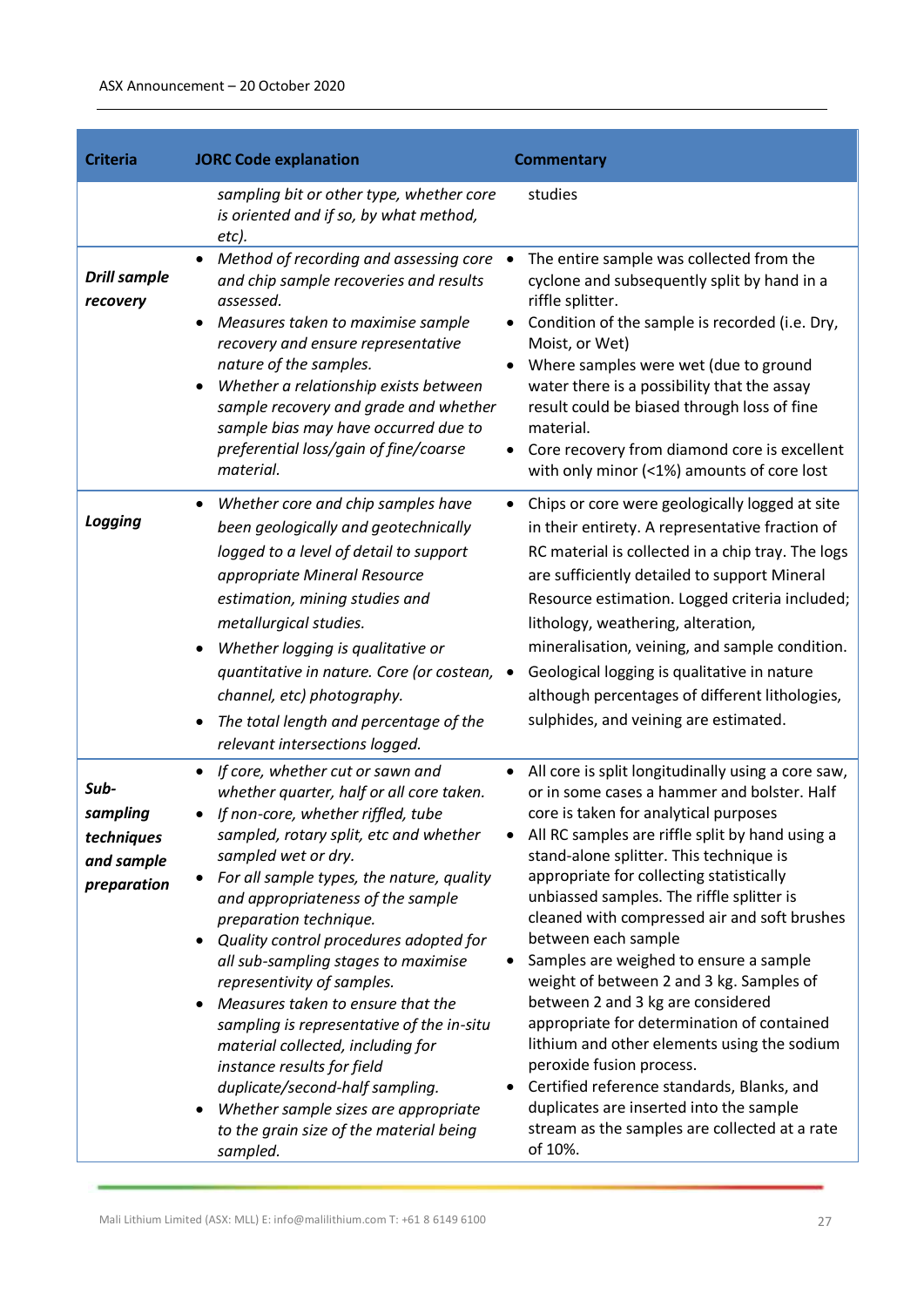| <b>Criteria</b>                                               | <b>JORC Code explanation</b>                                                                                                                                                                                                                                                                                                                                                                                                                                                                                                                                                                                                                            | <b>Commentary</b>                                                                                                                                                                                                                                                                                                                                                                                                                                                                                                                                                                                                                                                                                                                                                                                                                                                                                                                                                                                                                                                                                                                                                                                                       |
|---------------------------------------------------------------|---------------------------------------------------------------------------------------------------------------------------------------------------------------------------------------------------------------------------------------------------------------------------------------------------------------------------------------------------------------------------------------------------------------------------------------------------------------------------------------------------------------------------------------------------------------------------------------------------------------------------------------------------------|-------------------------------------------------------------------------------------------------------------------------------------------------------------------------------------------------------------------------------------------------------------------------------------------------------------------------------------------------------------------------------------------------------------------------------------------------------------------------------------------------------------------------------------------------------------------------------------------------------------------------------------------------------------------------------------------------------------------------------------------------------------------------------------------------------------------------------------------------------------------------------------------------------------------------------------------------------------------------------------------------------------------------------------------------------------------------------------------------------------------------------------------------------------------------------------------------------------------------|
|                                                               |                                                                                                                                                                                                                                                                                                                                                                                                                                                                                                                                                                                                                                                         | Field duplicates are inserted<br>$\circ$<br>every 20 samples<br><b>Blanks (derived from</b><br>$\circ$<br>unmineralized river sand) and<br>Certified reference material<br>$\circ$<br>standards (CRMs) are inserted<br>alternately every 20 samples                                                                                                                                                                                                                                                                                                                                                                                                                                                                                                                                                                                                                                                                                                                                                                                                                                                                                                                                                                     |
| <b>Quality of</b><br>assay data<br>and<br>laboratory<br>tests | The nature, quality and appropriateness $\bullet$<br>of the assaying and laboratory<br>procedures used and whether the<br>technique is considered partial or total.<br>For geophysical tools, spectrometers,<br>handheld XRF instruments, etc, the<br>parameters used in determining the<br>analysis including instrument make and<br>model, reading times, calibrations<br>factors applied and their derivation, etc.<br>Nature of quality control procedures<br>adopted (eg standards, blanks,<br>duplicates, external laboratory checks)<br>and whether acceptable levels of<br>accuracy (i.e. lack of bias) and precision<br>have been established. | Samples are analysed for Lithium using an<br>industry standard technique (SGS method<br>ICP90A).<br>by:<br>drying the sample<br>$\circ$<br>crushing the sample to 75% passing -<br>$\circ$<br>2mm<br>1.5kg split by riffle splitter<br>$\circ$<br>Pulverise to 85% passing 75 microns<br>$\circ$<br>in a tungsten-carbide ring and puck<br>pulveriser<br>Samples are analysed for lithium and<br>$\circ$<br>other elements by ICPOES after a<br>sodium peroxide fusion<br>Laboratory checks include<br>$\bullet$<br>Every 50th sample is screened to<br>$\circ$<br>confirm % passing 2mm and 75<br>microns.<br>1 reagent blank every 84 samples<br>$\circ$<br>1 preparation blank every 84 samples<br>$\circ$<br>2 weighed replicates every 84<br>O<br>samples<br>1 preparation duplicate (re split)<br>$\circ$<br>every 84 samples<br>3 SRMs every 84 samples<br>$\circ$<br>Certified reference standards, Blanks, and<br>duplicates are inserted into the sample<br>stream as the samples are collected at a rate<br>of 10%.<br>Field duplicates are inserted every 20<br>$\circ$<br>samples<br>Blanks (derived from unmineralized<br>$\circ$<br>river sand) and Certified reference<br>standards (CRMs) are inserted |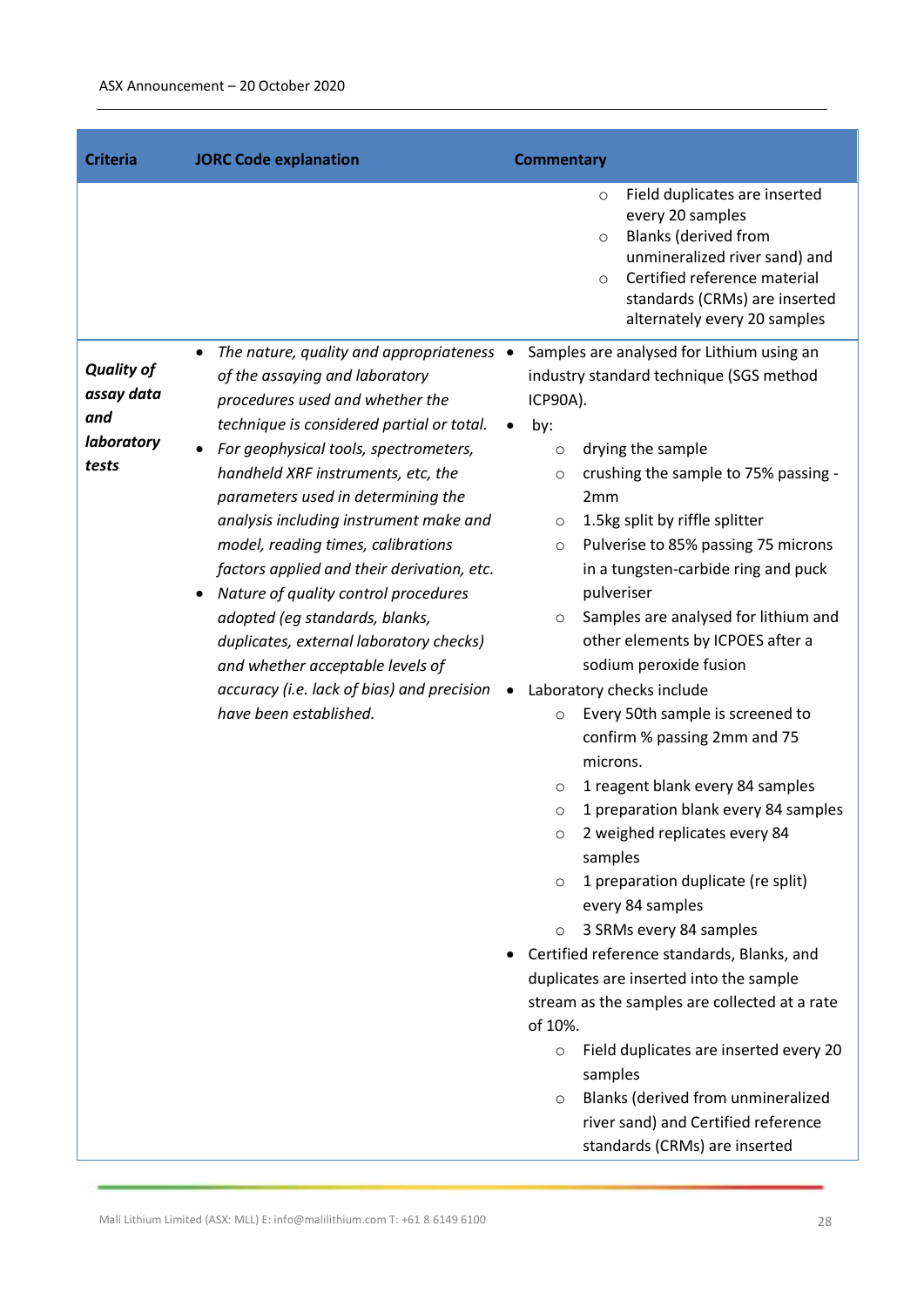| <b>Criteria</b>                                    | <b>JORC Code explanation</b>                                                                                                                                                                                                                                                                                                                                                | <b>Commentary</b>                                                                                                                                                                                                                                                                                                                                                                                                                                                                                                                                                                                                                                                                                                                                                   |
|----------------------------------------------------|-----------------------------------------------------------------------------------------------------------------------------------------------------------------------------------------------------------------------------------------------------------------------------------------------------------------------------------------------------------------------------|---------------------------------------------------------------------------------------------------------------------------------------------------------------------------------------------------------------------------------------------------------------------------------------------------------------------------------------------------------------------------------------------------------------------------------------------------------------------------------------------------------------------------------------------------------------------------------------------------------------------------------------------------------------------------------------------------------------------------------------------------------------------|
|                                                    |                                                                                                                                                                                                                                                                                                                                                                             | alternately every 20 samples                                                                                                                                                                                                                                                                                                                                                                                                                                                                                                                                                                                                                                                                                                                                        |
| <b>Verification</b><br>of sampling<br>and assaying | The verification of significant<br>$\bullet$<br>intersections by either independent or<br>alternative company personnel.<br>The use of twinned holes.<br>Documentation of primary data, data<br>$\bullet$<br>entry procedures, data verification, data<br>storage (physical and electronic)<br>protocols.<br>Discuss any adjustment to assay data.                          | All drilling and exploration data are stored in<br>$\bullet$<br>the company database which is hosted by an<br>independent geological database consultant.<br>Drilling and sampling procedures have been<br>developed to ensure consistent sampling<br>practices are used by site personnel.<br>Logging and sampling data are collected on a<br>$\bullet$<br>Toughbook PC at the drill site and provided<br>directly to the database consultant, to limit<br>the chance of transcription errors.<br>Where duplicate assays are measured the<br>value is taken as the first value, and not<br>averaged with other values for the same<br>sample.<br>QAQC reports are generated regularly by the<br>database consultant to allow ongoing reviews<br>of sample quality. |
| <b>Location of</b><br>data points                  | Accuracy and quality of surveys used to<br>$\bullet$<br>locate drill holes (collar and down-hole<br>surveys), trenches, mine workings and<br>other locations used in Mineral<br>Resource estimation.<br>Specification of the grid system used.<br>Quality and adequacy of topographic<br>control.                                                                           | Drill hole collars are initially located using<br>$\bullet$<br>GPS. They are subsequently surveyed using<br>RTK DGPS systems.<br>Down hole dip and azimuth are collected<br>using a Gyro measuring every 20 to 50m for<br>RC drilling.<br>Coordinates are recorded in UTM WGS94 29N<br>Topographic control is considered adequate<br>for the current drill spacing.                                                                                                                                                                                                                                                                                                                                                                                                 |
| <b>Data spacing</b><br>and<br>distribution         | Data spacing for reporting of<br>$\bullet$<br><b>Exploration Results.</b><br>Whether the data spacing and<br>distribution is sufficient to establish the<br>degree of geological and grade<br>continuity appropriate for the Mineral<br>Resource and Ore Reserve estimation<br>procedure(s) and classifications applied.<br>Whether sample compositing has been<br>applied. | Drill holes are spaced approximately 30 to 50<br>metres apart on 25m, 50m or 100m spaced<br>sections.<br>The spacing is sufficient to establish grade<br>٠<br>and geological continuity and is appropriate<br>for Mineral Resource and Ore Reserve<br>estimation and the resource classifications<br>applied.<br>Samples from pegmatite rocks are collected<br>every metre and are not composited into<br>longer lengths. Samples in unmineralized<br>granites are collected every metre but are                                                                                                                                                                                                                                                                    |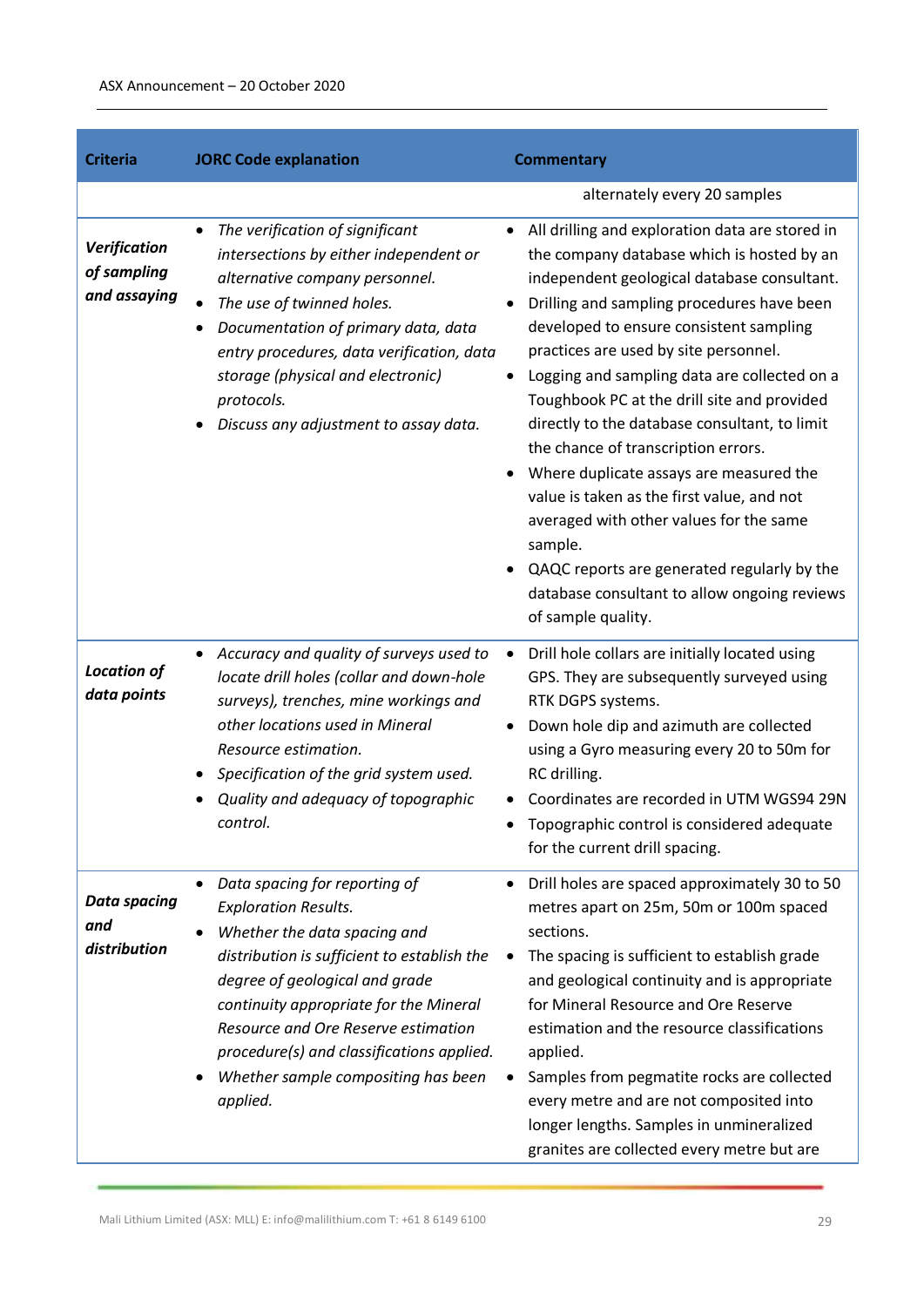| <b>Criteria</b>                                                            | <b>JORC Code explanation</b>                                                                                                                                                                                                                                                                                                                                                                                  | <b>Commentary</b>                                                                                                                                                                                                                                                                                                                                                                                                                                                                                                                                                                                                                                                                                                                                                                                                                                                                                                                                   |
|----------------------------------------------------------------------------|---------------------------------------------------------------------------------------------------------------------------------------------------------------------------------------------------------------------------------------------------------------------------------------------------------------------------------------------------------------------------------------------------------------|-----------------------------------------------------------------------------------------------------------------------------------------------------------------------------------------------------------------------------------------------------------------------------------------------------------------------------------------------------------------------------------------------------------------------------------------------------------------------------------------------------------------------------------------------------------------------------------------------------------------------------------------------------------------------------------------------------------------------------------------------------------------------------------------------------------------------------------------------------------------------------------------------------------------------------------------------------|
|                                                                            |                                                                                                                                                                                                                                                                                                                                                                                                               | composited to 6m prior to assay.                                                                                                                                                                                                                                                                                                                                                                                                                                                                                                                                                                                                                                                                                                                                                                                                                                                                                                                    |
| <b>Orientation</b><br>of data in<br>relation to<br>geological<br>structure | Whether the orientation of sampling<br>$\bullet$<br>achieves unbiased sampling of possible<br>structures and the extent to which this is<br>known, considering the deposit type.<br>If the relationship between the drilling<br>orientation and the orientation of key<br>mineralised structures is considered to<br>have introduced a sampling bias, this<br>should be assessed and reported if<br>material. | Mineralised zones in the north-eastern<br>$\bullet$<br>domains are interpreted to dip moderately to<br>the northeast. Drilling is generally oriented -<br>60 degrees due west. Intersection angles on<br>the mineralised zone are between 35 and 65<br>degrees depending on the local strike of the<br>mineralised pegmatite. True widths of<br>mineralisation are between about 75% and<br>40% of downhole widths.<br>Mineralised zones in the Danaya resource<br>$\bullet$<br>area are hosted within intersecting dykes and<br>sills that are shown to be variously oriented.<br>RC drilling does not allow orientations of<br>contacts to be measured directly, but<br>subsequent use of acoustic imaging of some<br>boreholes has pointed to the complex nature<br>of the distribution of pegmatites.<br>The relationship between drilling orientation<br>٠<br>and structural orientation is not thought to<br>have introduced a sampling bias. |
| <b>Sample</b><br>security                                                  | The measures taken to ensure sample<br>$\bullet$<br>security.                                                                                                                                                                                                                                                                                                                                                 | Samples are delivered from the drilling site in<br>$\bullet$<br>batches of 300 to the SGS laboratory in<br>Bamako with appropriate paperwork to<br>ensure the chain of custody is recorded.<br>Prepared pulps are shipped by SGS using DHL<br>from Bamako to their South African<br>Randfontein facility for assay determination                                                                                                                                                                                                                                                                                                                                                                                                                                                                                                                                                                                                                    |
| <b>Audits or</b><br>reviews                                                | The results of any audits or reviews of<br>sampling techniques and data.                                                                                                                                                                                                                                                                                                                                      | QAQC checks of individual assay files are<br>٠<br>routinely made when the results are issued.<br>• QAQC reports are prepared monthly by MLLs<br>database contractors. Any issues attributable<br>to the assay laboratory e.g. Standards<br>reporting out of specification, are queried<br>with the laboratory directly. These queries<br>have resulted in explanations being provided<br>to MLL, and in various re-assaying campaigns<br>by SGS to the satisfaction of MLL.<br>QAQC reports are generated for the entire                                                                                                                                                                                                                                                                                                                                                                                                                            |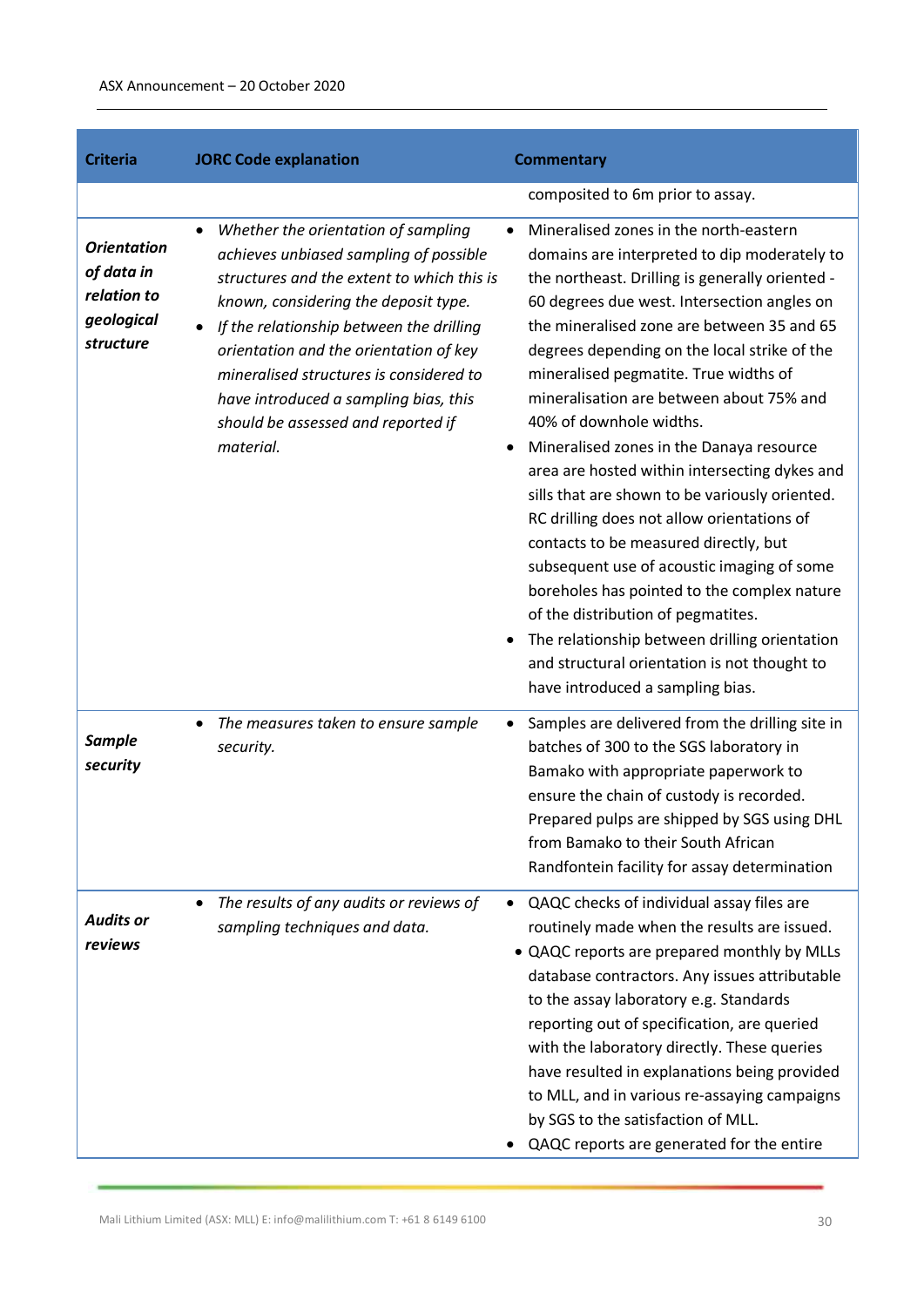| <b>Criteria</b> | <b>JORC Code explanation</b> | <b>Commentary</b>                                                       |
|-----------------|------------------------------|-------------------------------------------------------------------------|
|                 |                              | program at the end of the program, to<br>support the resource estimate. |

# **Section 2 Reporting of Exploration Results**

(Criteria listed in the preceding section also apply to this section.)

| <b>Criteria</b>                                         | <b>JORC Code explanation</b>                                                                                                                                                                                                                                                                                                                                                                                                                                                 | <b>Commentary</b>                                                                                                                                                                                                                                                                                                                                                                  |
|---------------------------------------------------------|------------------------------------------------------------------------------------------------------------------------------------------------------------------------------------------------------------------------------------------------------------------------------------------------------------------------------------------------------------------------------------------------------------------------------------------------------------------------------|------------------------------------------------------------------------------------------------------------------------------------------------------------------------------------------------------------------------------------------------------------------------------------------------------------------------------------------------------------------------------------|
| <b>Mineral</b><br>tenement and<br>land tenure<br>status | Type, reference name/number,<br>$\bullet$<br>location and ownership<br>including agreements or<br>material issues with third<br>parties such as joint ventures,<br>partnerships, overriding<br>royalties, native title interests,<br>historical sites, wilderness or<br>national park and<br>environmental settings.<br>The security of the tenure held<br>at the time of reporting along<br>with any known impediments to<br>obtaining a licence to operate in<br>the area. | The Goulamina Project is entirely within the<br>$\bullet$<br><b>Torakoro Exploitation Permit PE 19/25 in</b><br>Mali, PE19/25 is 100% held Timbuktu<br>Ressources SARL a 100% held subsidiary of<br>Mali Lithium.                                                                                                                                                                  |
| <b>Exploration done</b><br>by other parties             | Acknowledgment and appraisal<br>$\bullet$<br>of exploration by other parties.                                                                                                                                                                                                                                                                                                                                                                                                | Mali Lithium (Formerly Birimian Gold) has<br>completed substantial exploration in the<br>area including soil sampling, Auger Drilling,<br>Air-core Drilling and RC Drilling as well as<br>limited diamond drilling. The current<br>program was designed to infill areas of<br>broad spaced (100m sections) drilling and<br>extend the depth potential of the Goulamina<br>deposit. |
| Geology                                                 | Deposit type, geological setting<br>$\bullet$<br>and style of mineralisation.                                                                                                                                                                                                                                                                                                                                                                                                | The deposit is a pegmatite hosted<br>spodumene lithium deposit. The pegmatites<br>are hosted entirely within granitic rocks.                                                                                                                                                                                                                                                       |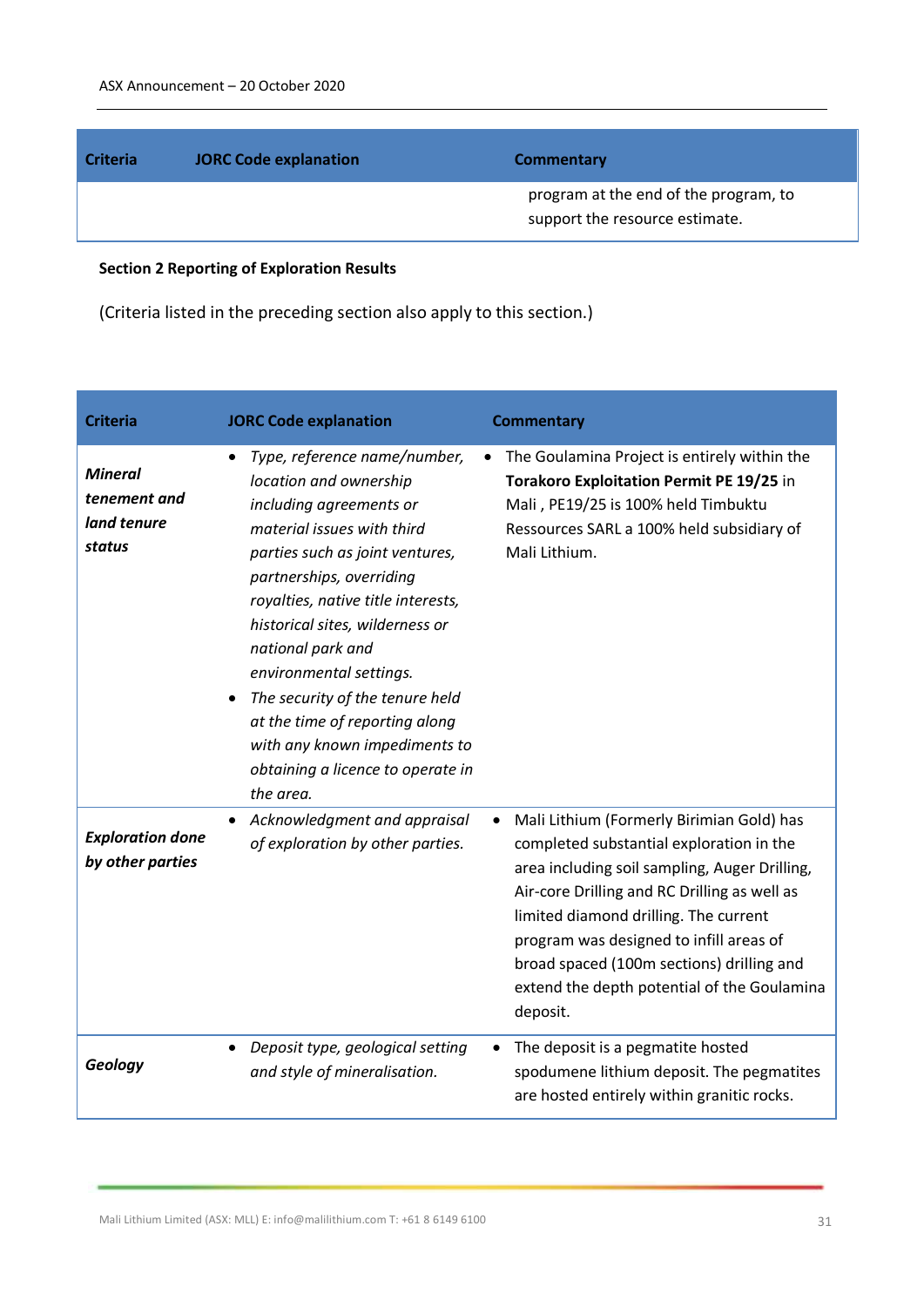| <b>Criteria</b>                         | <b>JORC Code explanation</b>                                                                                                                                                                                                                                                                                                                                                                                                                                                                                                                                                                                                                                                                                                                                                     | <b>Commentary</b>                                                                                                                                                                                                                                                                                                                       |
|-----------------------------------------|----------------------------------------------------------------------------------------------------------------------------------------------------------------------------------------------------------------------------------------------------------------------------------------------------------------------------------------------------------------------------------------------------------------------------------------------------------------------------------------------------------------------------------------------------------------------------------------------------------------------------------------------------------------------------------------------------------------------------------------------------------------------------------|-----------------------------------------------------------------------------------------------------------------------------------------------------------------------------------------------------------------------------------------------------------------------------------------------------------------------------------------|
| <b>Drill hole</b><br><b>Information</b> | A summary of all information<br>$\bullet$<br>material to the understanding<br>of the exploration results<br>including a tabulation of the<br>following information for all<br><b>Material drill holes:</b><br>$\circ$ easting and northing of the<br>drill hole collar<br>o elevation or RL (Reduced<br>Level - elevation above sea<br>level in metres) of the drill<br>hole collar<br>dip and azimuth of the hole<br>$\circ$<br>o down hole length and<br>interception depth<br>$\circ$ hole length.<br>If the exclusion of this<br>information is justified on the<br>basis that the information is not<br>Material and this exclusion does<br>not detract from the<br>understanding of the report, the<br>Competent Person should<br>clearly explain why this is the<br>case. | Drilling completed by Birimian Gold in the<br>٠<br>period from 2015 to 2018 has been reported<br>in various market updates on the Goulamina<br>Lithium deposit which are available on the<br>Mali Lithium web site<br>Drill hole collar information for all drilling in<br>the Goulamina area is tabulated elsewhere<br>in this report. |
| Data aggregation<br>methods             | In reporting Exploration Results,<br>weighting averaging techniques,<br>maximum and/or minimum<br>grade truncations (eg cutting of<br>high grades) and cut-off grades<br>are usually Material and should<br>be stated.<br>Where aggregate intercepts<br>incorporate short lengths of<br>high grade results and longer<br>lengths of low grade results, the<br>procedure used for such<br>aggregation should be stated<br>and some typical examples of<br>such aggregations should be                                                                                                                                                                                                                                                                                             | All sample lengths are 1m. a weighting of 1<br>has been applied to all samples.<br>Top cuts have not been used.<br>Metal equivalent grades have not been<br>reported or used.                                                                                                                                                           |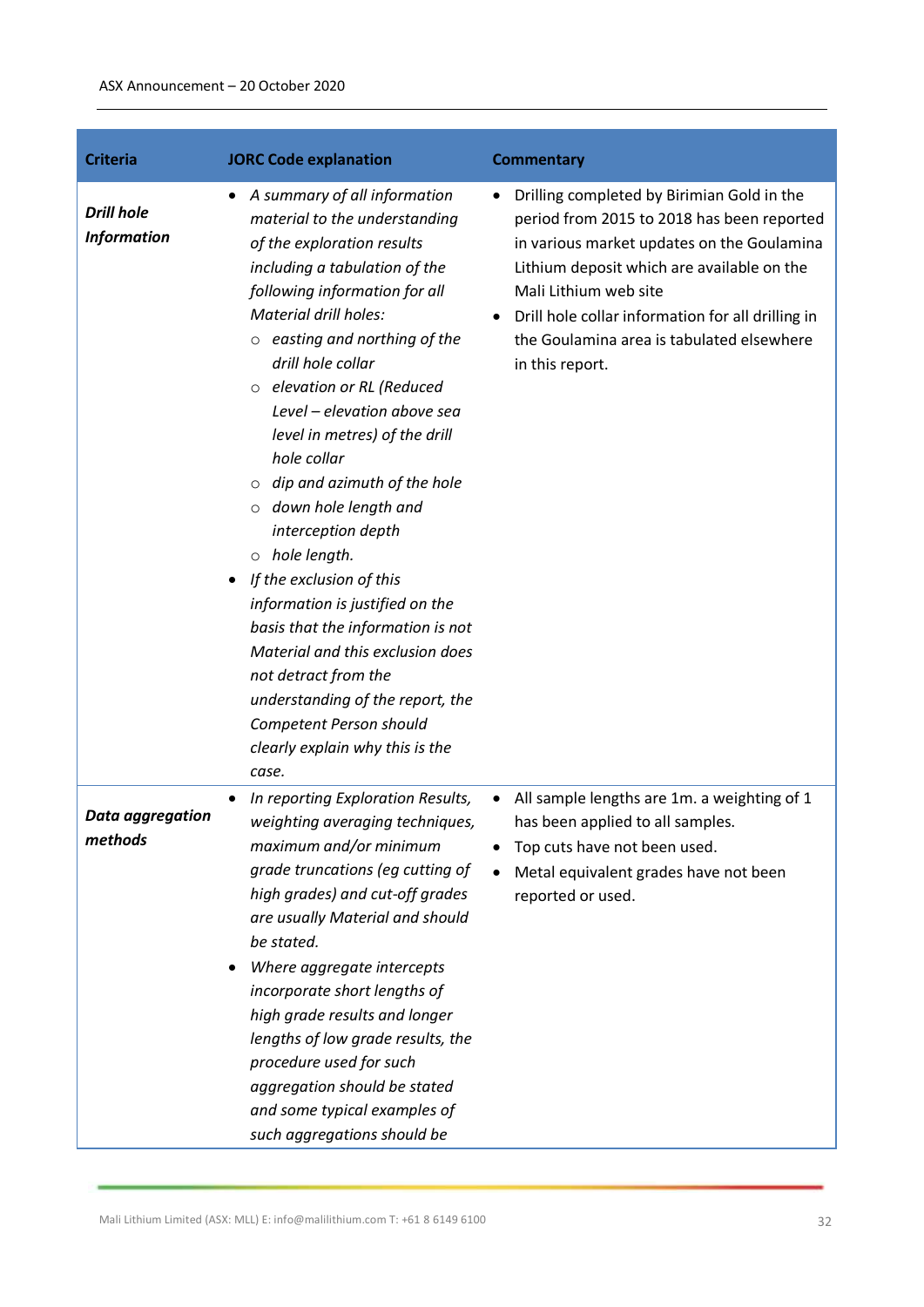| <b>Criteria</b>                                                              | <b>JORC Code explanation</b>                                                                                                                                                                                                                                                                                                                                                                                      | <b>Commentary</b>                                                                                                                                                                                                                                                                                                                                                                                                                                                                                                                                                                                                                                                                                                                                                                                     |
|------------------------------------------------------------------------------|-------------------------------------------------------------------------------------------------------------------------------------------------------------------------------------------------------------------------------------------------------------------------------------------------------------------------------------------------------------------------------------------------------------------|-------------------------------------------------------------------------------------------------------------------------------------------------------------------------------------------------------------------------------------------------------------------------------------------------------------------------------------------------------------------------------------------------------------------------------------------------------------------------------------------------------------------------------------------------------------------------------------------------------------------------------------------------------------------------------------------------------------------------------------------------------------------------------------------------------|
|                                                                              | shown in detail.<br>The assumptions used for any<br>reporting of metal equivalent<br>values should be clearly stated.                                                                                                                                                                                                                                                                                             |                                                                                                                                                                                                                                                                                                                                                                                                                                                                                                                                                                                                                                                                                                                                                                                                       |
| Relationship<br>between<br>mineralisation<br>widths and<br>intercept lengths | These relationships are<br>particularly important in the<br>reporting of Exploration Results.<br>If the geometry of the<br>mineralisation with respect to<br>the drill hole angle is known, its<br>nature should be reported.<br>If it is not known and only the<br>down hole lengths are reported,<br>there should be a clear<br>statement to this effect (e.g.<br>'down hole length, true width<br>not known'). | In the north east part of the deposit, five<br>$\bullet$<br>main north-northwest-south-southeast<br>striking pegmatites are interpreted to dip<br>moderately to the east-northeast. Drilling is<br>generally oriented -60 degrees due west.<br>Intersection angles on the north east<br>mineralised pegmatites vary between 35<br>and 75 degrees. True widths of<br>mineralisation vary depending on the local<br>strike and dip of the pegmatite.<br>In the Danaya area, pegmatite dykes and<br>sills are variously oriented. Drilling is<br>generally oriented 60 degrees towards the<br>west, and in a few cases 70 degrees towards<br>the east. The true width of any intersection<br>at Danaya is not generally known and<br>depends on the actual orientation of the<br>pegmatite dyke or sill. |
| <b>Diagrams</b>                                                              | Appropriate maps and sections<br>(with scales) and tabulations of<br>intercepts should be included for<br>any significant discovery being<br>reported These should include,<br>but not be limited to a plan view<br>of drill hole collar locations and<br>appropriate sectional views.                                                                                                                            | Appropriate maps and sections (with scales)<br>and tabulations of intercepts are provided<br>elsewhere in this report                                                                                                                                                                                                                                                                                                                                                                                                                                                                                                                                                                                                                                                                                 |
| <b>Balanced</b><br>reporting                                                 | Where comprehensive reporting<br>of all Exploration Results is not<br>practicable, representative<br>reporting of both low and high<br>grades and/or widths should be<br>practiced to avoid misleading<br>reporting of Exploration Results.                                                                                                                                                                       | Reporting all mineralised intercepts is not<br>practical in this report. They have been<br>presented in previous ASX releases.<br>Intercepts that are not reported in previous<br>releases, can generally be assumed to<br>contain insignificant or no spodumene<br>pegmatite associated lithium mineralisation.                                                                                                                                                                                                                                                                                                                                                                                                                                                                                      |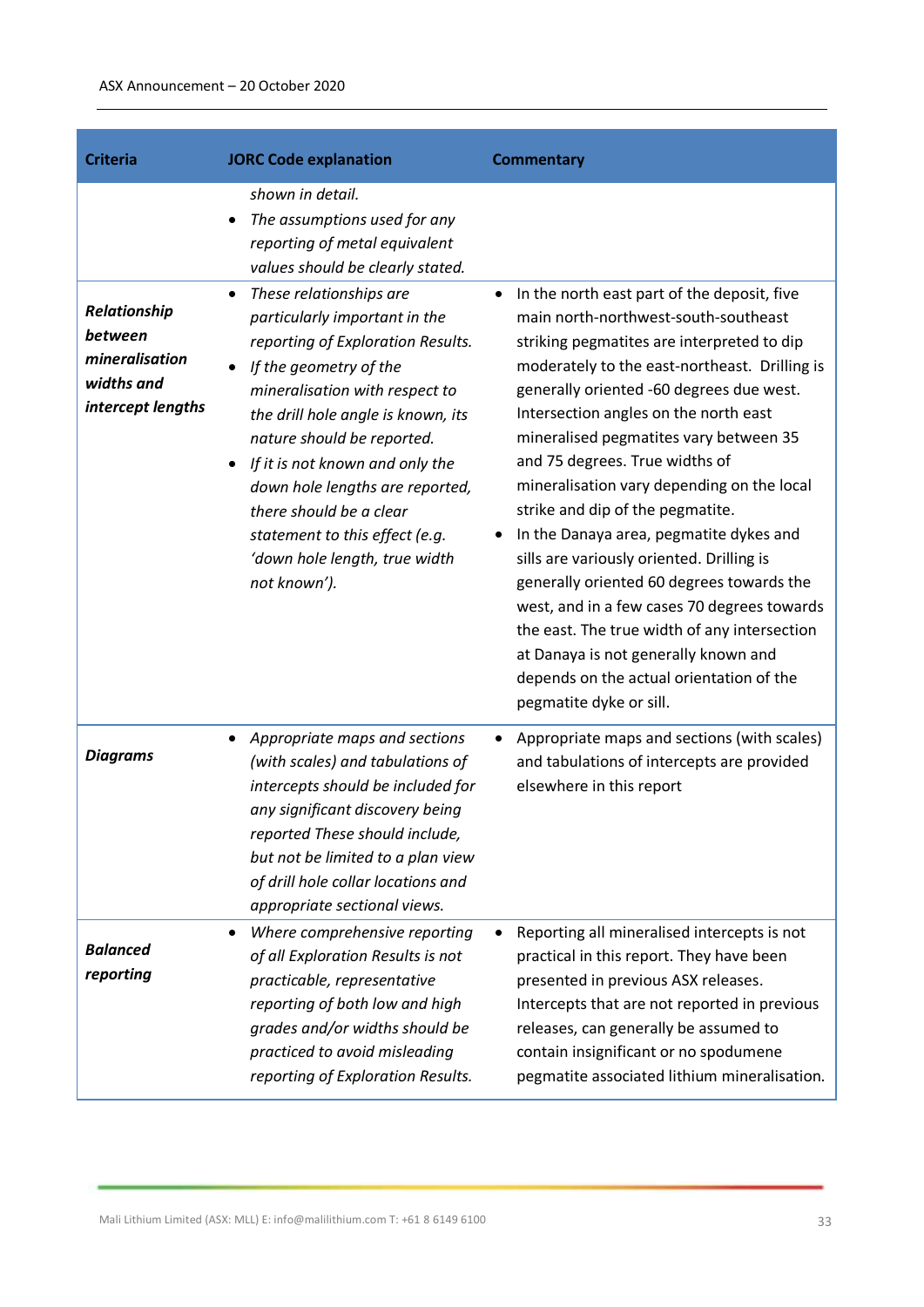| <b>Criteria</b>                                 | <b>JORC Code explanation</b>                                                                                                                                                                                                                                                                                                                                                                                                 | <b>Commentary</b>                                                                                                                                                                                                                                                                                                                                                 |
|-------------------------------------------------|------------------------------------------------------------------------------------------------------------------------------------------------------------------------------------------------------------------------------------------------------------------------------------------------------------------------------------------------------------------------------------------------------------------------------|-------------------------------------------------------------------------------------------------------------------------------------------------------------------------------------------------------------------------------------------------------------------------------------------------------------------------------------------------------------------|
| <b>Other</b><br>substantive<br>exploration data | Other exploration data, if<br>meaningful and material, should<br>be reported including (but not<br>limited to): geological<br>observations; geophysical<br>survey results; geochemical<br>survey results; bulk samples -<br>size and method of treatment;<br>metallurgical test results; bulk<br>density, groundwater,<br>geotechnical and rock<br>characteristics; potential<br>deleterious or contaminating<br>substances. | Other exploration information is not<br>meaningful or material to this report or has<br>been reported previously.<br>An update about metallurgical test work was<br>released to the market on 27th November<br>2019.<br>https://malilithium.com/pdfs/GoulaminaMe<br>tallurgyTestworkSurpassesExpectations27No<br>v19.pdf                                          |
| <b>Further work</b>                             | The nature and scale of planned<br>further work (eg tests for lateral<br>extensions or depth extensions<br>or large-scale step-out drilling).<br>Diagrams clearly highlighting<br>the areas of possible extensions,<br>including the main geological<br>interpretations and future<br>drilling areas, provided this<br>information is not commercially<br>sensitive.                                                         | Further drilling to infill areas of the Danaya<br>resource where the drilling is limited to<br>100m Sections, and where the Danaya<br>pegmatites are thought to intersect the<br>Sangar II domain will be planned and<br>scheduled dependent on the results of the<br>DFS.<br>Diagrams showing areas of high potential<br>are presented elsewhere in this report. |

### **Section 3 Estimation and Reporting of Mineral Resources**

(Criteria listed in section 1, and where relevant in section 2, also apply to this section.)

| <b>Criteria</b>       | <b>JORC Code explanation</b>                                                                                                                                                                                             | <b>Commentary</b>                                                                                                                                                                                                                                                                                                                         |
|-----------------------|--------------------------------------------------------------------------------------------------------------------------------------------------------------------------------------------------------------------------|-------------------------------------------------------------------------------------------------------------------------------------------------------------------------------------------------------------------------------------------------------------------------------------------------------------------------------------------|
| Database<br>integrity | Measures taken to ensure that<br>data has not been corrupted<br>by, for example, transcription<br>or keying errors, between its<br>initial collection and its use for<br><b>Mineral Resource estimation</b><br>purposes. | • The Drilling database is maintained by Mali<br>Lithium's database consultant (Rock Solid Data<br>Consultancy) using Datashed software. Look-up<br>tables and fixed formatting are used for entering<br>logging, spatial, and sampling data for the<br>deposit databases. Sample numbers are<br>uniquely coded and pre-numbered bags are |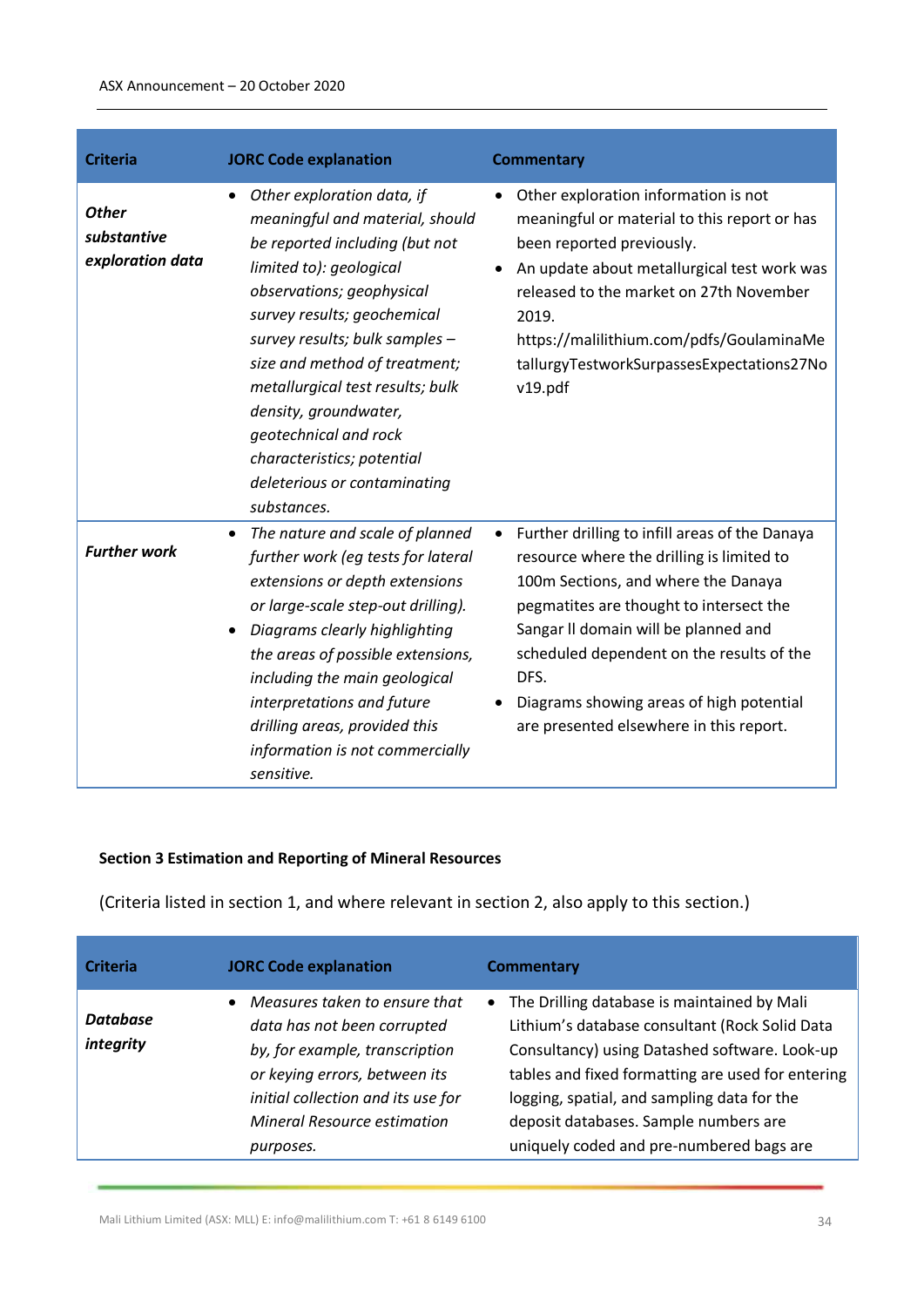| <b>Criteria</b>                     | <b>JORC Code explanation</b>                                                                                                                                                                                                                                                                                                                                                                                                                    | <b>Commentary</b>                                                                                                                                                                                                                                                                                                                                                                                                                                                                                                                                                                                                                                                                                                                                                                                                                                                                                                  |
|-------------------------------------|-------------------------------------------------------------------------------------------------------------------------------------------------------------------------------------------------------------------------------------------------------------------------------------------------------------------------------------------------------------------------------------------------------------------------------------------------|--------------------------------------------------------------------------------------------------------------------------------------------------------------------------------------------------------------------------------------------------------------------------------------------------------------------------------------------------------------------------------------------------------------------------------------------------------------------------------------------------------------------------------------------------------------------------------------------------------------------------------------------------------------------------------------------------------------------------------------------------------------------------------------------------------------------------------------------------------------------------------------------------------------------|
|                                     | Data validation procedures<br>$\bullet$<br>used.                                                                                                                                                                                                                                                                                                                                                                                                | used. Lithology, collar and downhole survey, and<br>sampling and assay data is transferred to the<br>database consultant from Mali Lithium's offices<br>in Mali electronically via email.                                                                                                                                                                                                                                                                                                                                                                                                                                                                                                                                                                                                                                                                                                                          |
| <b>Site visits</b>                  | Comment on any site visits<br>$\bullet$<br>undertaken by the Competent<br>Person and the outcome of<br>those visits.<br>If no site visits have been<br>undertaken indicate why this is<br>the case.                                                                                                                                                                                                                                             | Two site visits have been made to the<br>Goulamina project prior to and while drilling was<br>being undertaken by Mr. Simon McCracken, the<br>Competent Person. Local Geology, and general<br>site set up as well as the sample preparation<br>laboratory were observed on the first visit and<br>drilling and sampling practices and procedures<br>were reviewed while drilling was underway, on<br>the second visit.<br>The sample preparation laboratory was changed<br>to SGS as they could offer pulverisers made of<br>Tungsten Carbide which result in lower iron<br>contamination. The SGS laboratory sample<br>preparation facility was observed to be clean,<br>tidy, and well organized.<br>Drilling and sampling practices were found to be<br>industry standard and no deleterious issues<br>were noted.                                                                                              |
| <b>Geological</b><br>interpretation | Confidence in (or conversely,<br>$\bullet$<br>the uncertainty of) the<br>geological interpretation of the<br>mineral deposit.<br>Nature of the data used and of<br>any assumptions made.<br>The effect, if any, of alternative<br>٠<br>interpretations on Mineral<br>Resource estimation.<br>The use of geology in guiding<br>and controlling Mineral<br>Resource estimation.<br>The factors affecting continuity<br>both of grade and geology. | The geological interpretation of the northern<br>part of the resource encompassing the Main,<br>West I, West II, Sangar I and Sangar II domains is<br>well understood. The recent drilling campaign<br>has confirmed the interpretation of these zones.<br>The geological confidence in the interpretation<br>of the Danaya has been increased by utilising<br>optical and acoustic sounding techniques to<br>measure the orientation of some of the<br>geological contacts and foliations. However, the<br>orientation and structural relationships of the<br>dykes and sills remains uncertain and can only<br>be resolved with further diamond drilling.<br>There is a strong correlation between<br>pegmatites and lithium mineralisation. there is<br>usually a sharp cut off in mineralisation at the<br>contact between the lithium bearing pegmatites<br>and the host granitic material. The boundaries of |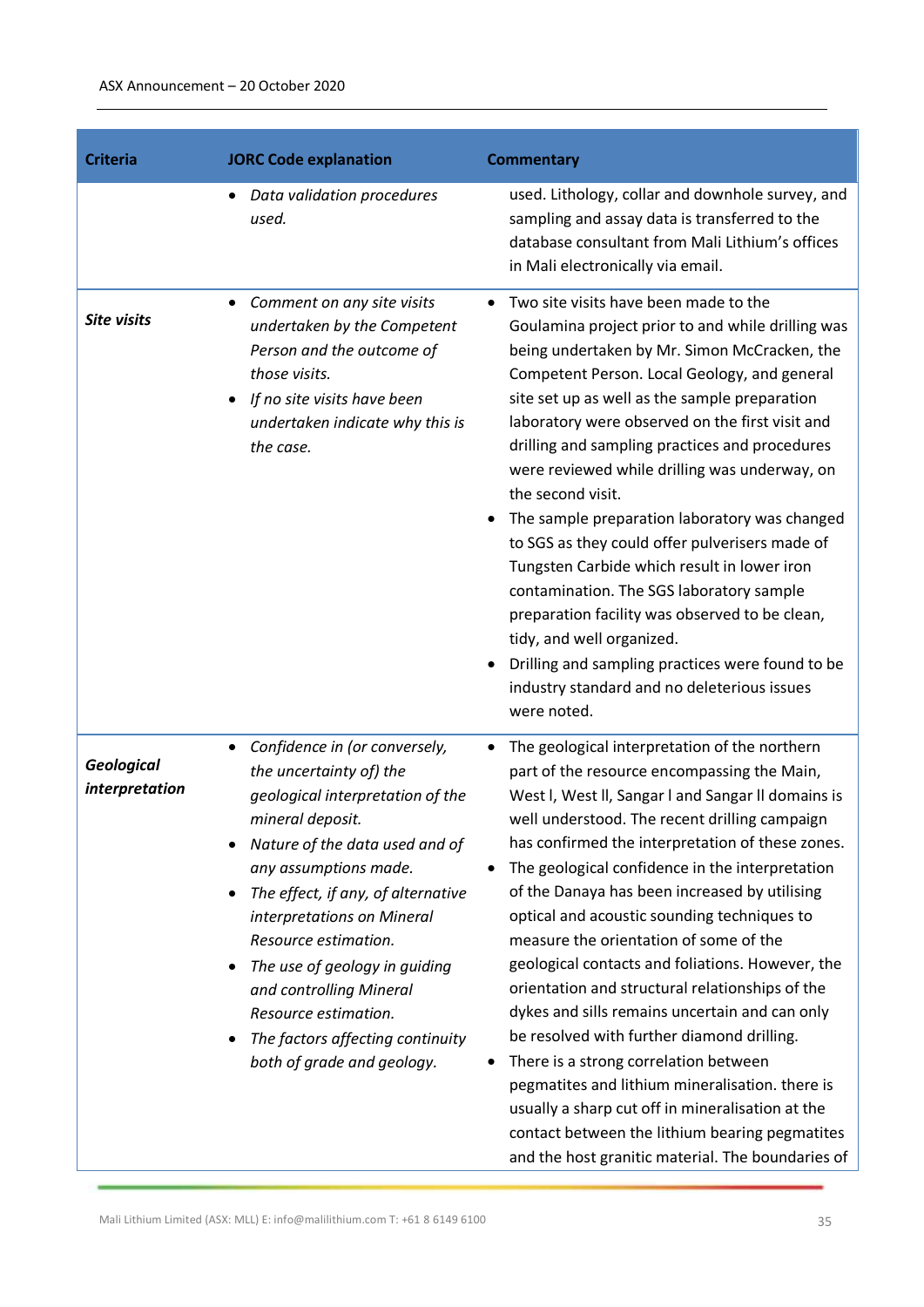| <b>Criteria</b>                                  | <b>JORC Code explanation</b>                                                                                                                                                                                                                                                                                                       | <b>Commentary</b>                                                                                                                                                                                                                                                                                                                                                                                                                                                                                                                                                                                                                                                                                                                                                                                                                                                                                                                                                                                                                                             |
|--------------------------------------------------|------------------------------------------------------------------------------------------------------------------------------------------------------------------------------------------------------------------------------------------------------------------------------------------------------------------------------------|---------------------------------------------------------------------------------------------------------------------------------------------------------------------------------------------------------------------------------------------------------------------------------------------------------------------------------------------------------------------------------------------------------------------------------------------------------------------------------------------------------------------------------------------------------------------------------------------------------------------------------------------------------------------------------------------------------------------------------------------------------------------------------------------------------------------------------------------------------------------------------------------------------------------------------------------------------------------------------------------------------------------------------------------------------------|
|                                                  |                                                                                                                                                                                                                                                                                                                                    | the pegmatites are in most cases used as a<br>defacto grade boundary. In some instances,<br>where it appears that the contact has not been<br>interpreted correctly possibly due to<br>metasomatic or metamorphic alteration at the<br>boundary, the grade boundary is based on the<br>grade distribution.                                                                                                                                                                                                                                                                                                                                                                                                                                                                                                                                                                                                                                                                                                                                                    |
| <b>Dimensions</b>                                | The extent and variability of<br>$\bullet$<br>the Mineral Resource expressed<br>as length (along strike or<br>otherwise), plan width, and<br>depth below surface to the<br>upper and lower limits of the<br>Mineral Resource.                                                                                                      | The Goulamina Mineral Resource has an overall<br>strike extent of 2.9km N-S, and 1.5km E-W.<br>Mineralisation is exposed at surface in the<br>central portion of the Main Zone. The remaining<br>mineralisation domains are buried below laterite<br>and weathered saprolite, and saprock.<br>Weathering and laterisation processes have<br>removed most of the Li <sub>2</sub> O from the pegmatites<br>between the surface and the base of oxidation<br>(BOCO). No resources have been defined in the<br>weathered part of the resource as this clay rich<br>material is deleterious to the process and cannot<br>be economically beneficiated.<br>The deepest drilling extends to 230m below<br>surface and the deepest known mineralisation is<br>at 220m below surface. The Inferred Mineral<br>Resource extends to 300m below surface. The<br>interpreted mineralisation has not been closed<br>off at depth, although in a few areas, deep<br>watercourses appear to have preferentially<br>eroded spodumene (and $Li2O$ ) from the<br>pegmatite host. |
| <b>Estimation and</b><br>modelling<br>techniques | The nature and<br>$\bullet$<br>appropriateness of the<br>estimation technique(s) applied<br>and key assumptions, including<br>treatment of extreme grade<br>values, domaining,<br>interpolation parameters and<br>maximum distance of<br>extrapolation from data points.<br>If a computer assisted<br>estimation method was chosen | The continuous and consistent nature of the<br>$\bullet$<br>mineralised northern domains (Main, West I,<br>West II, Sangar I, Sangar II) allows a range of<br>estimation techniques to be used. In the<br>Northern domains, where geostatistical studies<br>(variography) can be used to develop weighting<br>parameters for kriging, ordinary kriging (OK) has<br>been used.<br>In the Danaya zone where the distribution and<br>orientation of spodumene pegmatites is<br>uncertain, a probabilistic approach to modelling                                                                                                                                                                                                                                                                                                                                                                                                                                                                                                                                  |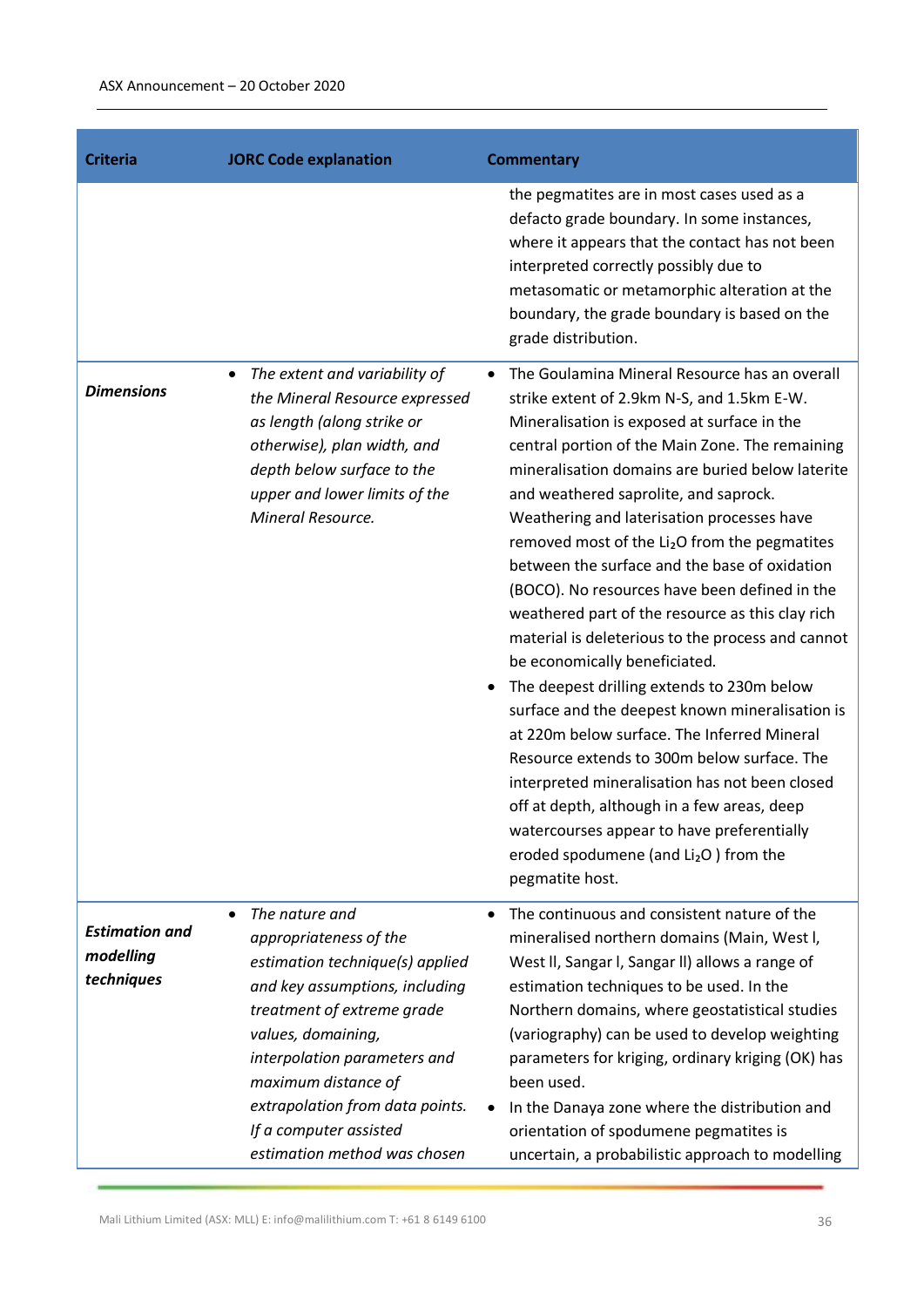| <b>Criteria</b> | <b>JORC Code explanation</b>                                                                                                                                                                                                                                                                                                                                                                                                                                                                                                                                                                                                                                                                                                                                                                                                                                                                                                          | <b>Commentary</b>                                                                                                                                                                                                                                                                                                                                                                                                                                                                                                                                                                                                                                                                                                                                                                                                                                                                                                                                                                                                                                                                                                                                                                                                                                                                                                                                                                                                                                                                     |
|-----------------|---------------------------------------------------------------------------------------------------------------------------------------------------------------------------------------------------------------------------------------------------------------------------------------------------------------------------------------------------------------------------------------------------------------------------------------------------------------------------------------------------------------------------------------------------------------------------------------------------------------------------------------------------------------------------------------------------------------------------------------------------------------------------------------------------------------------------------------------------------------------------------------------------------------------------------------|---------------------------------------------------------------------------------------------------------------------------------------------------------------------------------------------------------------------------------------------------------------------------------------------------------------------------------------------------------------------------------------------------------------------------------------------------------------------------------------------------------------------------------------------------------------------------------------------------------------------------------------------------------------------------------------------------------------------------------------------------------------------------------------------------------------------------------------------------------------------------------------------------------------------------------------------------------------------------------------------------------------------------------------------------------------------------------------------------------------------------------------------------------------------------------------------------------------------------------------------------------------------------------------------------------------------------------------------------------------------------------------------------------------------------------------------------------------------------------------|
|                 | include a description of<br>computer software and<br>parameters used.<br>The availability of check<br>estimates, previous estimates<br>and/or mine production records<br>and whether the Mineral<br>Resource estimate takes<br>appropriate account of such<br>data.<br>The assumptions made<br>regarding recovery of by-<br>products.<br><b>Estimation of deleterious</b><br>elements or other non-grade<br>variables of economic<br>significance (eg sulphur for acid<br>mine drainage<br>characterisation).<br>In the case of block model<br>interpolation, the block size in<br>relation to the average sample<br>spacing and the search<br>employed.<br>Any assumptions behind<br>modelling of selective mining<br>units.<br>Any assumptions about<br>correlation between variables.<br>Description of how the<br>geological interpretation was<br>used to control the resource<br>estimates.<br>Discussion of basis for using or | the pegmatites has been taken.<br>Previous estimates completed by Cube<br>Consulting in 2018, have used Ordinary Kriging<br>based on 3m composites, and Uniform<br>conditioning. Uniform conditioning provides a<br>view as to the local variation of block grades and<br>is important for defining selective mining units.<br>At Goulamina economic pegmatites are strongly<br>spatially associated with economic spodumene<br>mineralisation. Mali Lithium plans to mine and<br>process the pegmatites from footwall to<br>hangingwall which obviates the need for pattern<br>grade control drilling. Block selectivity is<br>relatively unimportant except in the context of<br>where the pegmatites pinch out, so it is not<br>considered necessary to pursue uniform<br>conditioning.<br>High grade lithia values were reviewed, and the<br>application of top cuts is not considered<br>necessary.<br>In the north-eastern domains<br>Mineralised domains for all mineralised<br>pegmatites (except for several insignificant<br>narrow structures of uncertain orientation),<br>were digitised on cross sections and wireframed<br>into three dimensional shapes. Six domains are<br>identified in the north-eastern part of the<br>resource (Main; West I; West II; Sangar I; and<br>Sangar II)<br>Drill hole sample data was flagged using domain<br>codes generated within each of the mineralised<br>domain wireframes.<br>Following creation of a blank block model, each |
|                 | not using grade cutting or<br>capping.<br>The process of validation, the<br>checking process used, the<br>comparison of model data to<br>drill hole data, and use of                                                                                                                                                                                                                                                                                                                                                                                                                                                                                                                                                                                                                                                                                                                                                                  | block is assigned a domain number, a lithology<br>code, a weathering code, and subsequently a<br>resource classification code.<br>Anisotropic search directions are used by<br>digitizing a trend surface which is then added to<br>the block model and is used to inform the search                                                                                                                                                                                                                                                                                                                                                                                                                                                                                                                                                                                                                                                                                                                                                                                                                                                                                                                                                                                                                                                                                                                                                                                                  |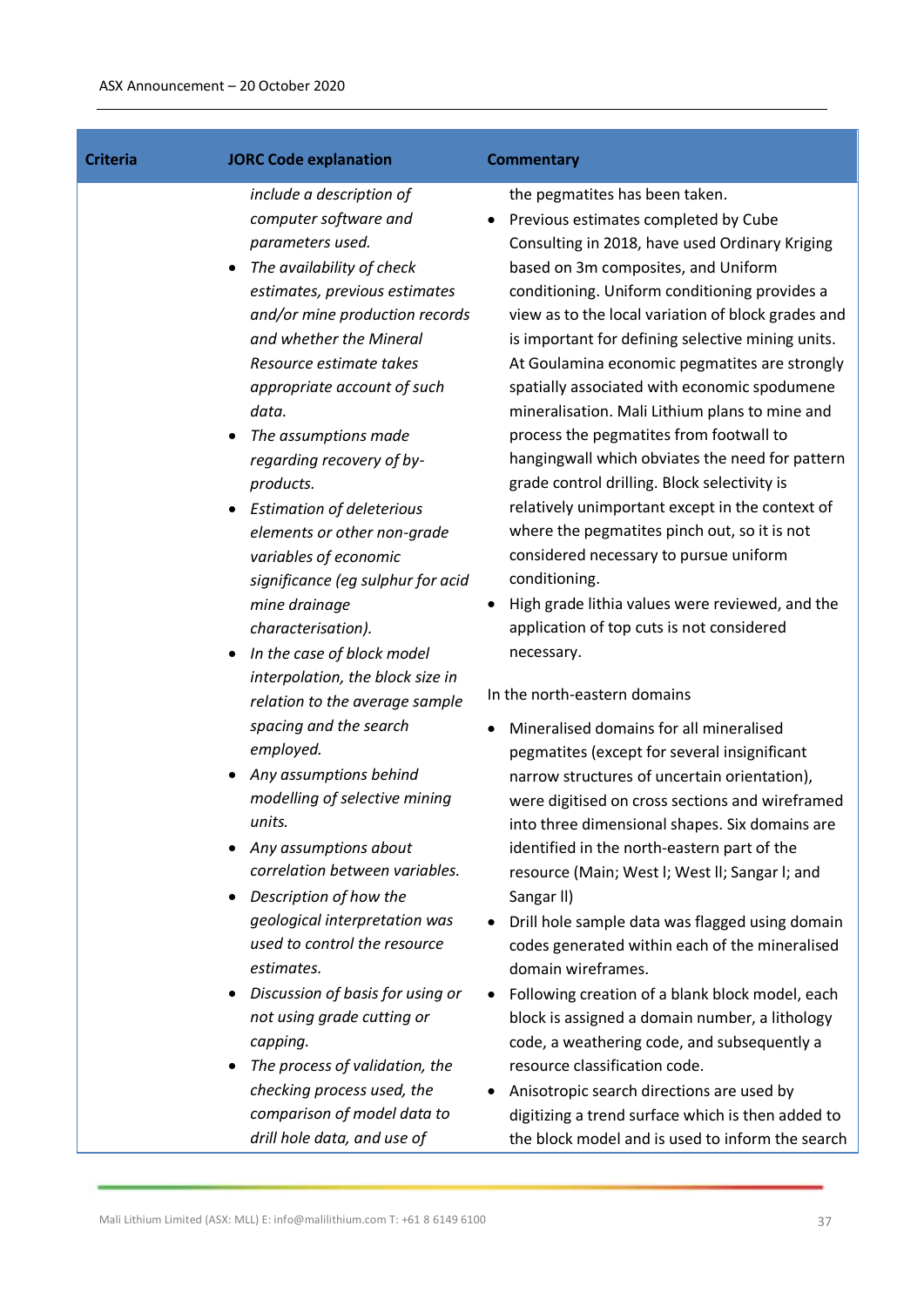| <b>Criteria</b> | <b>JORC Code explanation</b>      | <b>Commentary</b>                                                                                                                                                                                                                                                                                                                                                                                                                                                                                                                                                                                                                                                                                                                                                                                                                                                                                                                                                                                                                                              |
|-----------------|-----------------------------------|----------------------------------------------------------------------------------------------------------------------------------------------------------------------------------------------------------------------------------------------------------------------------------------------------------------------------------------------------------------------------------------------------------------------------------------------------------------------------------------------------------------------------------------------------------------------------------------------------------------------------------------------------------------------------------------------------------------------------------------------------------------------------------------------------------------------------------------------------------------------------------------------------------------------------------------------------------------------------------------------------------------------------------------------------------------|
|                 | reconciliation data if available. | ellipsoid orientation for each block.<br>Three separate estimation runs are completed<br>$\bullet$<br>for each lode with increasing search ellipse sizes<br>(75m, 150m, 400m) The largest size search<br>ellipsoid is used so that blocks distal from<br>drilling, for example at depth are informed with<br>a grade. This allows a scoping level optimization<br>to be undertaken to defined areas that have<br>reasonable prospects of eventual economic<br>extraction and to ensure that placement of<br>process plant elements does not compromise<br>the resource potential.<br>The number of drill holes and individual samples<br>$\bullet$<br>required to inform a block varies with each<br>estimation run. The 75m sized search ellipsoid<br>required a minimum of four samples from each<br>of four drill holes and a maximum of 20 samples.<br>The 150m sized search ellipsoid requires at least<br>4 samples from a minimum of three drill holes,<br>and the 400m search ellipsoid requires a<br>minimum of 4 samples from each of 2 drill holes. |
|                 |                                   | In the Danaya domain<br>A single domain of crisscrossed pegmatite sills<br>and dykes is recognised in the Danaya area. It<br>has not been possible to develop a set of 3D<br>wireframes that represent the pegmatites. A<br>probabilistic approach has been taken to<br>modelling the pegmatites.<br>o Based on the sectional interpretation of<br>pegmatites and mineralisation and the<br>orientations of contacts suggested by<br>acoustic imaging of various RC holes, a<br>trend surface was developed to describe<br>in 3 dimensions the generalised<br>orientations of the pegmatites, and to<br>provide a variable search ellipsoid<br>orientation.<br>The distribution of pegmatite at Danaya is<br>$\circ$<br>modelled using ordinary kriging based on                                                                                                                                                                                                                                                                                               |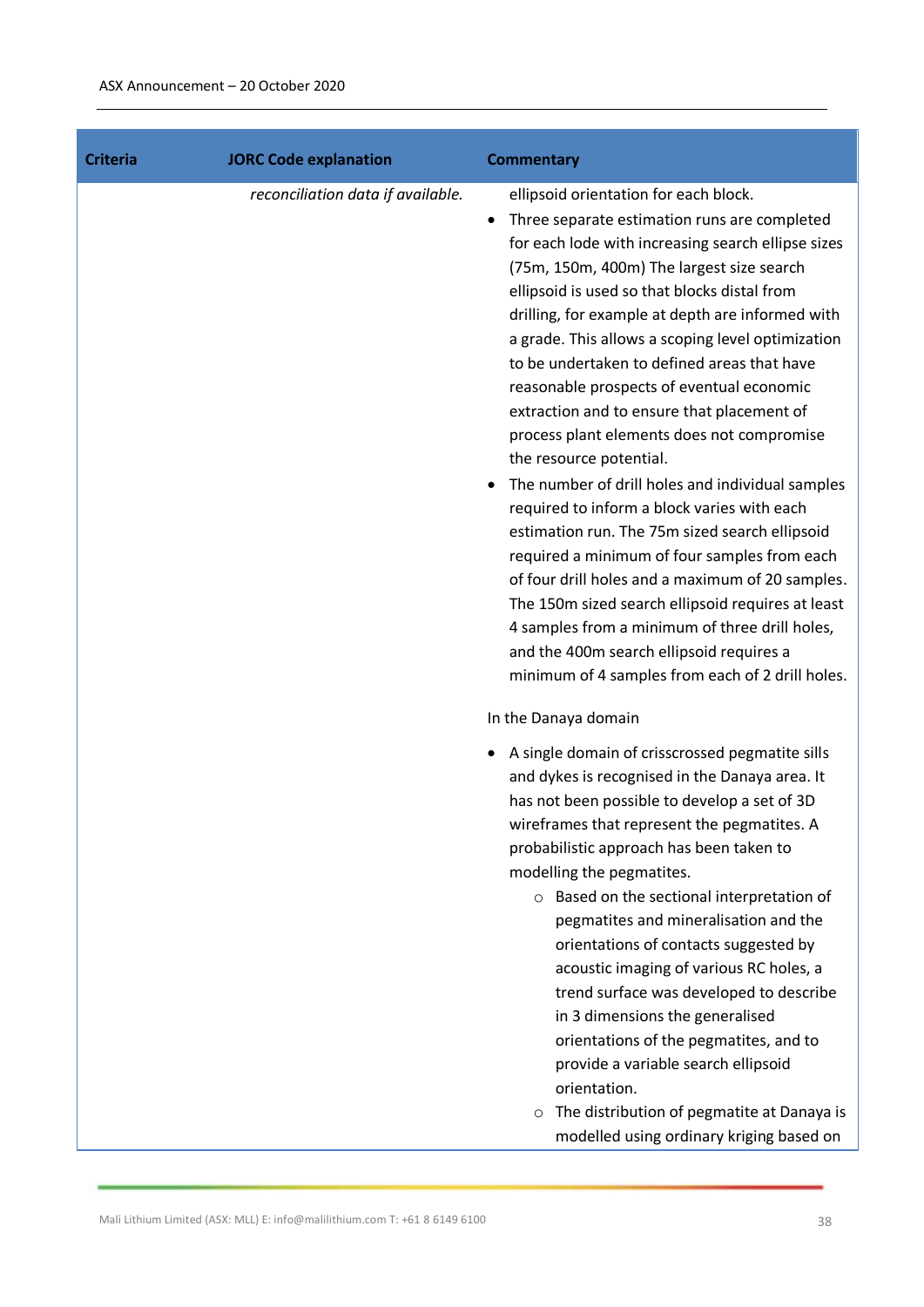| <b>JORC Code explanation</b><br><b>Criteria</b> | <b>Commentary</b>                                                                                                                                                                                                                                                                                                                                                                                                                                                                                                                                                                                                                                                                                                                                                                                                                                                                                                                                                                                                                                                                                                                                                                                                                                                                                                                                                                                                                                                                                                                                                                                                                                                                                                                                                                 |
|-------------------------------------------------|-----------------------------------------------------------------------------------------------------------------------------------------------------------------------------------------------------------------------------------------------------------------------------------------------------------------------------------------------------------------------------------------------------------------------------------------------------------------------------------------------------------------------------------------------------------------------------------------------------------------------------------------------------------------------------------------------------------------------------------------------------------------------------------------------------------------------------------------------------------------------------------------------------------------------------------------------------------------------------------------------------------------------------------------------------------------------------------------------------------------------------------------------------------------------------------------------------------------------------------------------------------------------------------------------------------------------------------------------------------------------------------------------------------------------------------------------------------------------------------------------------------------------------------------------------------------------------------------------------------------------------------------------------------------------------------------------------------------------------------------------------------------------------------|
|                                                 | logged pegmatite percentage of each<br>sample (Usually 0 or 100%) Variable<br>search ellipsoid directions are controlled<br>by the trend surface.<br>$\circ$ Li <sub>2</sub> O and Fe <sub>2</sub> O <sub>3</sub> are modelled using<br>ordinary Kriging throughout the Danaya<br>deposit area using a similar approach.<br>$\circ$ Where a block has a probability of being<br>pegmatite less than 0.5, the Li2O and<br>$Fe2O3$ grades are reset to zero.<br>The method was checked using swath plots to<br>confirm that the grade of the resulting model is<br>similar the grade of the input data. Although the<br>geological interpretation is uncertain, Indicated<br>Mineral Resources are defined where sufficient<br>drilling has provided a good correlation between<br>the boundaries of known and modelled<br>pegmatites.<br>Computer software used for all aspects of the<br>resource estimate is Micromine 2020.<br>No by-product recoveries were considered.<br>Fe <sub>2</sub> O <sub>3</sub> which is deleterious to the beneficiation<br>process was estimated using ordinary kriging<br>and the same parameters as Li <sub>2</sub> O<br>The parent block sized used in the north eastern<br>model was 5mN x 5mE x 5mRL,<br>The parent block size used at Danaya was 5m X,<br>10m Y and 5m Z.<br>Sub-blocking is allowed, to better follow the<br>domain boundaries which are often oblique to<br>the model orientation<br>No assumptions about selective mining units<br>were made.<br>In the north eastern part of the resource,<br>wireframed mineralised domains acted as hard<br>boundaries within which to estimate resources.<br>Model validation was carried out by:<br>Visually comparing block grades with<br>$\circ$<br>surrounding drill hole grades |
|                                                 | Utilizing swath plots to compare sectional<br>O                                                                                                                                                                                                                                                                                                                                                                                                                                                                                                                                                                                                                                                                                                                                                                                                                                                                                                                                                                                                                                                                                                                                                                                                                                                                                                                                                                                                                                                                                                                                                                                                                                                                                                                                   |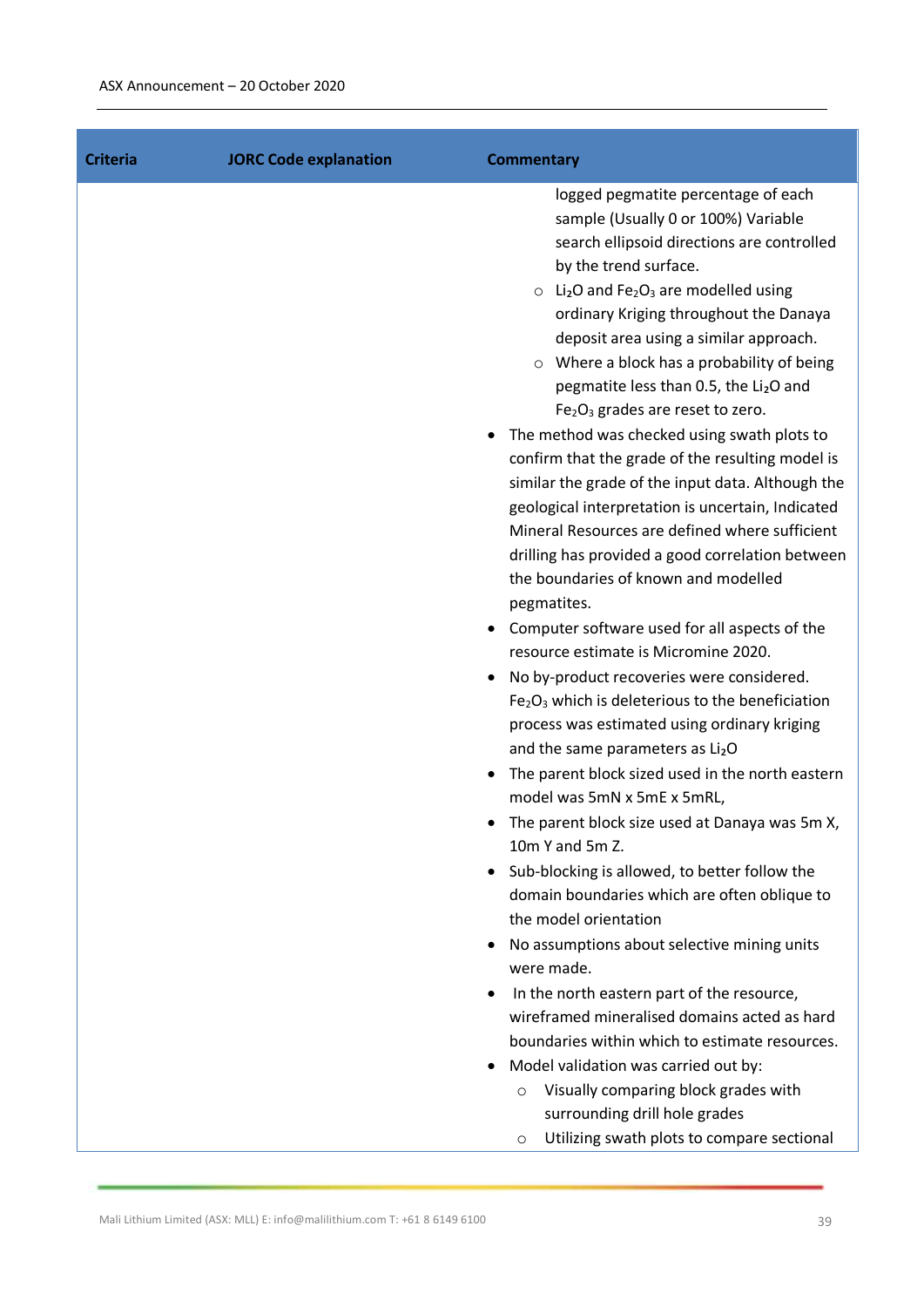| <b>Criteria</b>                         | <b>JORC Code explanation</b>                                                                                                                                                                                                                                                                                                                                                                                                                                                                                                                                                                                          | <b>Commentary</b>                                                                                                                                                                                                                                                                                                             |
|-----------------------------------------|-----------------------------------------------------------------------------------------------------------------------------------------------------------------------------------------------------------------------------------------------------------------------------------------------------------------------------------------------------------------------------------------------------------------------------------------------------------------------------------------------------------------------------------------------------------------------------------------------------------------------|-------------------------------------------------------------------------------------------------------------------------------------------------------------------------------------------------------------------------------------------------------------------------------------------------------------------------------|
|                                         |                                                                                                                                                                                                                                                                                                                                                                                                                                                                                                                                                                                                                       | drill hole and block grades as well as grades<br>from previous models<br>Volume comparisons between domain<br>$\circ$<br>wireframes and contained blocks.<br>Global comparison between input grades<br>$\circ$<br>and block grades<br>No mining has taken place and so no<br>reconciliation data is available                 |
| <b>Moisture</b>                         | Whether the tonnages are<br>$\bullet$<br>estimated on a dry basis or<br>with natural moisture, and the<br>method of determination of the<br>moisture content.                                                                                                                                                                                                                                                                                                                                                                                                                                                         | Tonnages are based on a dry basis                                                                                                                                                                                                                                                                                             |
| Cut-off<br>parameters                   | The basis of the adopted cut-off<br>$\bullet$<br>grade(s) or quality parameters<br>applied.                                                                                                                                                                                                                                                                                                                                                                                                                                                                                                                           | No cut off is applied to reporting. The<br>pegmatites generally have mineralisation from<br>footwall to hanging wall and will be mined in<br>their entirety using visual geological control to<br>avoid dilution at the contacts of the pegmatite.                                                                            |
| <b>Mining factors or</b><br>assumptions | Assumptions made regarding<br>$\bullet$<br>possible mining methods,<br>minimum mining dimensions<br>and internal (or, if applicable,<br>external) mining dilution. It is<br>always necessary as part of the<br>process of determining<br>reasonable prospects for<br>eventual economic extraction<br>to consider potential mining<br>methods, but the assumptions<br>made regarding mining<br>methods and parameters when<br>estimating Mineral Resources<br>may not always be rigorous.<br>Where this is the case, this<br>should be reported with an<br>explanation of the basis of the<br>mining assumptions made. | Open cut mining using contract mining fleet and<br>conventional drill and blast mining methods are<br>envisaged in the DFS completed in 2020.<br>A scoping level optimised pit shell (at US\$650)<br>was developed to determine the extent of<br>resources that have reasonable prospects of<br>eventual economic extraction. |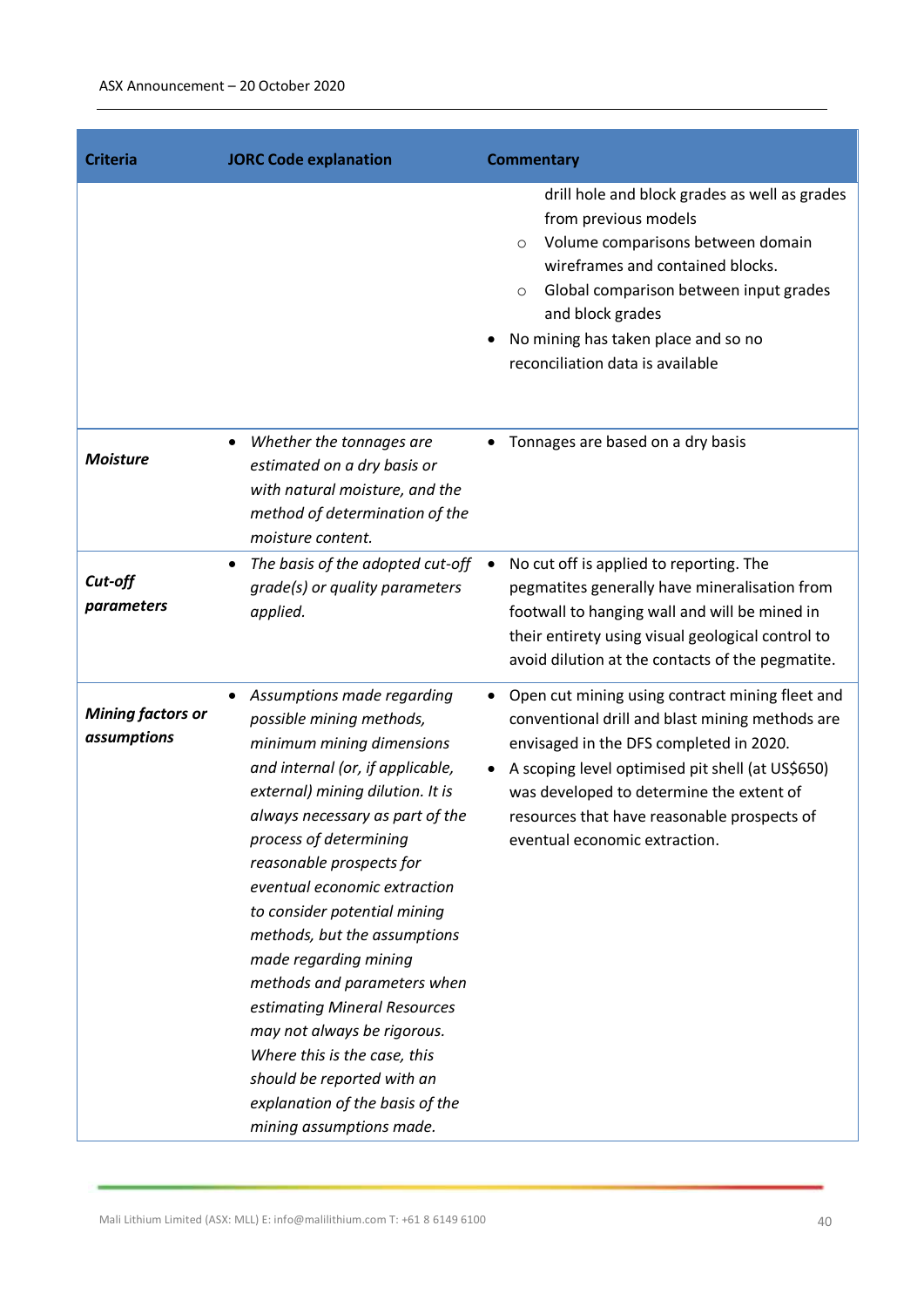| <b>Criteria</b>                                   | <b>JORC Code explanation</b>                                                                                                                                                                                                                                                                                                                                                                                                                                                                                                                                                                                                                 | <b>Commentary</b>                                                                                                                                                                                                                                                                                                                                                                                                                                                                                                                                                                                                                                                                                                                                                                                                                                                                                                                                                                                                                     |
|---------------------------------------------------|----------------------------------------------------------------------------------------------------------------------------------------------------------------------------------------------------------------------------------------------------------------------------------------------------------------------------------------------------------------------------------------------------------------------------------------------------------------------------------------------------------------------------------------------------------------------------------------------------------------------------------------------|---------------------------------------------------------------------------------------------------------------------------------------------------------------------------------------------------------------------------------------------------------------------------------------------------------------------------------------------------------------------------------------------------------------------------------------------------------------------------------------------------------------------------------------------------------------------------------------------------------------------------------------------------------------------------------------------------------------------------------------------------------------------------------------------------------------------------------------------------------------------------------------------------------------------------------------------------------------------------------------------------------------------------------------|
| <b>Metallurgical</b><br>factors or<br>assumptions | The basis for assumptions or<br>predictions regarding<br>metallurgical amenability. It is<br>always necessary as part of the<br>process of determining<br>reasonable prospects for<br>eventual economic extraction<br>to consider potential<br>metallurgical methods, but the<br>assumptions regarding<br>metallurgical treatment<br>processes and parameters<br>made when reporting Mineral<br>Resources may not always be<br>rigorous. Where this is the<br>case, this should be reported<br>with an explanation of the<br>basis of the metallurgical<br>assumptions made.                                                                 | • The MRE is supported by metallurgical test work<br>undertaken between 2017 and 2020, by ALS,<br>Nagrom and others, reported to the ASX on 27th<br>November 2019 (Goulamina Metallurgy Test work<br>Surpasses Expectations); 17th September 2019<br>(Excellent Metallurgical Test work) and 4th July<br>2018 (Goulamina Updated PFS Delivers Strong<br>Project Outcomes). The test work programs<br>included comminution test work, mineralogy<br>using QEMSCAN, reflux classification, heavy liquid<br>separation and DMS test work, Flotation and<br>Magnetic Separation test work. A process<br>developed<br>flowsheet was<br>based<br>the<br>on<br>metallurgical test work programs. These resulted<br>in achieving an average of 86.1% Li <sub>2</sub> O recovery in<br>flotation, and overall average recovery of 78.2%<br>Li <sub>2</sub> O, producing a high-quality chemical grade<br>spodumene concentrate at >6% Li2O. The results<br>of the test work programs support the DFS which<br>will be completed in due course. |
| <b>Environmental</b><br>factors or<br>assumptions | Assumptions made regarding<br>٠<br>possible waste and process<br>residue disposal options. It is<br>always necessary as part of the<br>process of determining<br>reasonable prospects for<br>eventual economic extraction<br>to consider the potential<br>environmental impacts of the<br>mining and processing<br>operation. While at this stage<br>the determination of potential<br>environmental impacts,<br>particularly for a greenfields<br>project, may not always be well<br>advanced, the status of early<br>consideration of these potential<br>environmental impacts should<br>be reported. Where these<br>aspects have not been | Environmental factors and assumptions have<br>been studied as part of the Preliminary<br>Feasibility Study completed in 2019 and are<br>reported there.                                                                                                                                                                                                                                                                                                                                                                                                                                                                                                                                                                                                                                                                                                                                                                                                                                                                               |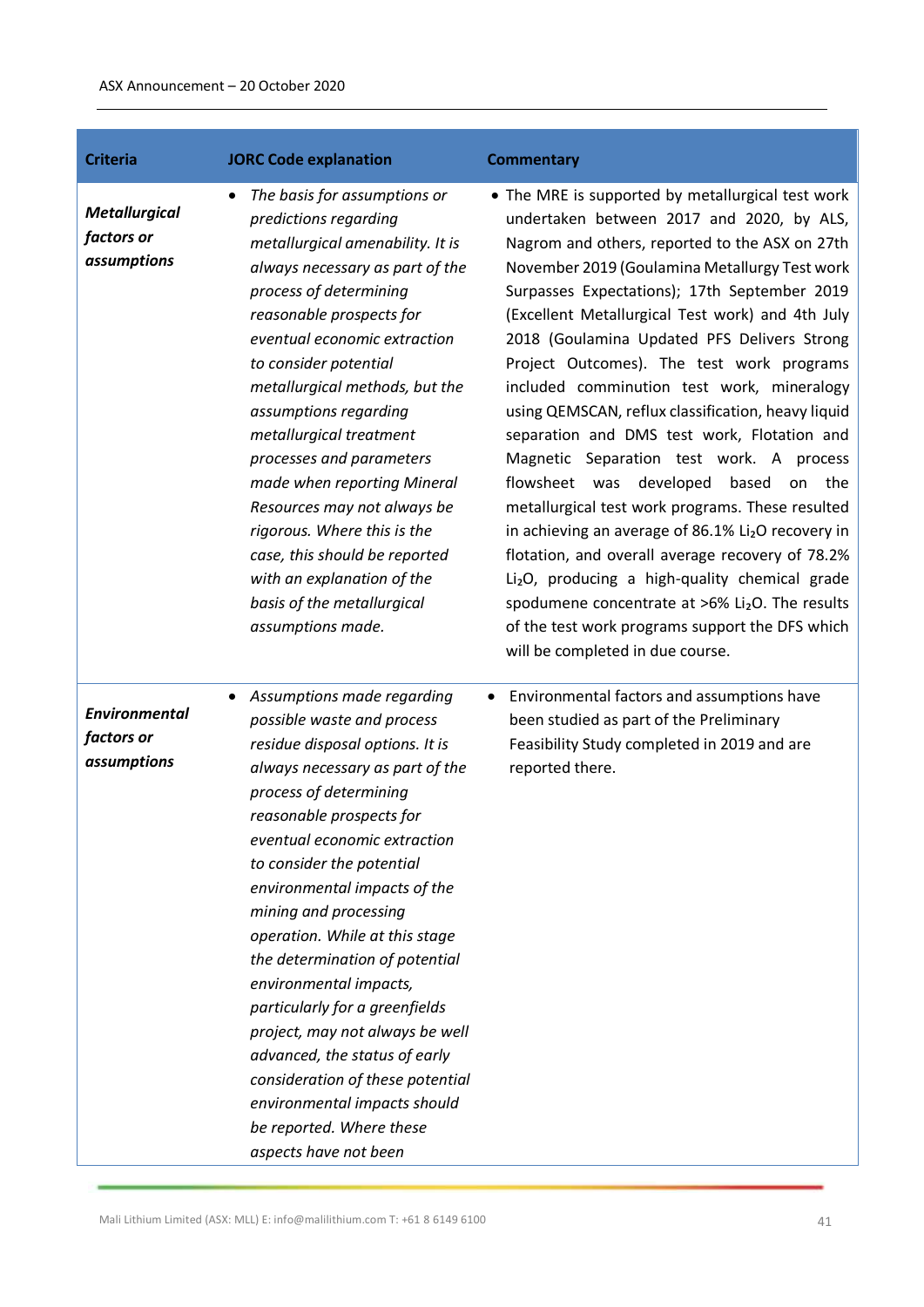| <b>Criteria</b>       | <b>JORC Code explanation</b>                                                                                                                                                                                                                                                                                                                                                                                                                                                                                                                                                                                                         | <b>Commentary</b>                                                                                                                                                                                                                                                                                                                                                                                                                                                                                                                                                                                                                                                                                                        |
|-----------------------|--------------------------------------------------------------------------------------------------------------------------------------------------------------------------------------------------------------------------------------------------------------------------------------------------------------------------------------------------------------------------------------------------------------------------------------------------------------------------------------------------------------------------------------------------------------------------------------------------------------------------------------|--------------------------------------------------------------------------------------------------------------------------------------------------------------------------------------------------------------------------------------------------------------------------------------------------------------------------------------------------------------------------------------------------------------------------------------------------------------------------------------------------------------------------------------------------------------------------------------------------------------------------------------------------------------------------------------------------------------------------|
|                       | considered this should be<br>reported with an explanation of<br>the environmental assumptions<br>made.                                                                                                                                                                                                                                                                                                                                                                                                                                                                                                                               |                                                                                                                                                                                                                                                                                                                                                                                                                                                                                                                                                                                                                                                                                                                          |
| <b>Bulk density</b>   | Whether assumed or<br>$\bullet$<br>determined. If assumed, the<br>basis for the assumptions. If<br>determined, the method used,<br>whether wet or dry, the<br>frequency of the<br>measurements, the nature, size<br>and representativeness of the<br>samples.<br>The bulk density for bulk<br>material must have been<br>measured by methods that<br>adequately account for void<br>spaces (vugs, porosity, etc),<br>moisture and differences<br>between rock and alteration<br>zones within the deposit.<br>Discuss assumptions for bulk<br>٠<br>density estimates used in the<br>evaluation process of the<br>different materials. | Bulk Density determination for un-weathered<br>material is derived from an analysis of dry<br>density measurements of drill core from 14<br>diamond drill holes.<br>Whole core was used, but neither coated nor<br>waxed. The rock material is not generally porous<br>and does not have visible voids. The application<br>of wax or other coating would not have a<br>significant impact on the estimated density of<br>the mineral resource.<br>Weathered material is not considered as part of<br>this resource estimate. Bulk density is assumed<br>based on data from other equivalent granite<br>hosted deposits<br>Density is assigned in the model according to<br>weathering horizons and rock types            |
| <b>Classification</b> | The basis for the classification<br>$\bullet$<br>of the Mineral Resources into<br>varying confidence categories.<br>Whether appropriate account<br>$\bullet$<br>has been taken of all relevant<br>factors (i.e. relative confidence<br>in tonnage/grade estimations,<br>reliability of input data,<br>confidence in continuity of<br>geology and metal values,<br>quality, quantity and<br>distribution of the data).<br>Whether the result<br>appropriately reflects the<br>Competent Person's view of the                                                                                                                          | Blocks have been classified as Measured,<br>Indicated or Inferred based on visual inspection<br>of a combination of parameters such as<br>mineralised width, data spacing, interpolation<br>meta-data e.g. number of samples used; kriging<br>efficiency; slope of regression; and geological<br>understanding. Classification wireframes have<br>been smoothed so that they do not appear as<br>"pods" around drill holes.<br>Measured resources are defined where drill hole<br>spacing is nominally 25m x 25m: Indicated<br>resources where drill hole spacing is nominally<br>50m x 50m, or up to 100m x 100 m where the<br>domain is wide: Inferred resource have limited<br>or sporadic drilling and are generally |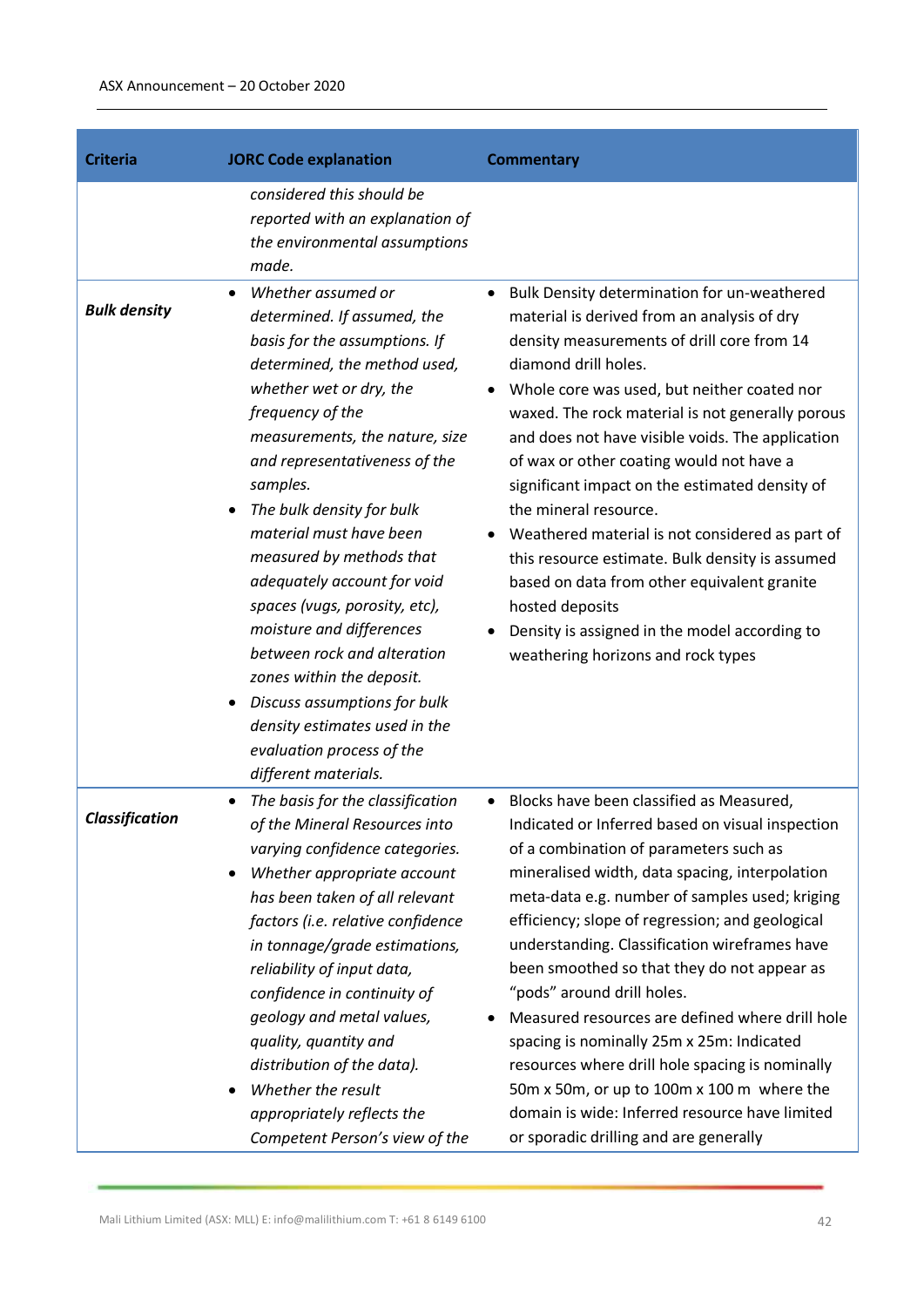| <b>Criteria</b>                                             | <b>JORC Code explanation</b>                                                                                                                                                                                                                                                                     | <b>Commentary</b>                                                                                                                                                                                                                                                                                                                                                                                                                                                                                                                                                                                                                                                                                                                                                                                                                        |
|-------------------------------------------------------------|--------------------------------------------------------------------------------------------------------------------------------------------------------------------------------------------------------------------------------------------------------------------------------------------------|------------------------------------------------------------------------------------------------------------------------------------------------------------------------------------------------------------------------------------------------------------------------------------------------------------------------------------------------------------------------------------------------------------------------------------------------------------------------------------------------------------------------------------------------------------------------------------------------------------------------------------------------------------------------------------------------------------------------------------------------------------------------------------------------------------------------------------------|
|                                                             | deposit.                                                                                                                                                                                                                                                                                         | extrapolated from Indicated resources.<br>At Danaya, Indicated Mineral resources are<br>defined where the density of drilling is sufficient<br>that the probabilistic method of predicting the<br>presence of pegmatite or granite is visually<br>consistent with the presence of actual pegmatite<br>and granites intersected in drill holes.<br>The Competent Person, Mr. Simon McCracken,<br>has prepared this resource estimate and<br>statement and it reflects his view of the deposit.                                                                                                                                                                                                                                                                                                                                            |
| <b>Audits or reviews</b>                                    | The results of any audits or<br>$\bullet$<br>reviews of Mineral Resource<br>estimates.                                                                                                                                                                                                           | Two third party reviews have been undertaken<br>by Mr Roland Bartsch, who is independent from<br>Mali Lithium.<br>As a result of those reviews<br>The resource model was rebuilt from the<br>$\circ$<br>ground up to eliminate some issues with<br>search ellipsoids<br>The resource classification wireframes<br>$\circ$<br>have been reduced in size and made<br>smoother (less jagged in long section)<br>A separate review of the Danaya Mineral<br>Resource Estimate was completed by Mr Bill<br>Oliver, who is independent from Mali Lithium.<br>As a result of this review<br>The resource classification wireframes<br>$\circ$<br>were made to project a consistent distance<br>on section from the drilling. Generally, this<br>is 25m from drilling for Indicated Material,<br>and 50m from drilling for Inferred<br>material. |
| <b>Discussion of</b><br>relative<br>accuracy/<br>confidence | Where appropriate a statement<br>٠<br>of the relative accuracy and<br>confidence level in the Mineral<br>Resource estimate using an<br>approach or procedure deemed<br>appropriate by the Competent<br>Person. For example, the<br>application of statistical or<br>geostatistical procedures to | The relative accuracy of this Mineral Resource<br>Estimate is reflected in the reporting of the<br>estimate as Measured, Indicated, and Inferred<br>Mineral Resources in accordance with the<br>guidelines of the 2012 JORC Code.<br>The statement relates to a local estimate of<br>tonnes and grade but does not reflect a<br>particularly sized SMU. The model should not be<br>used as a grade control model without addition                                                                                                                                                                                                                                                                                                                                                                                                        |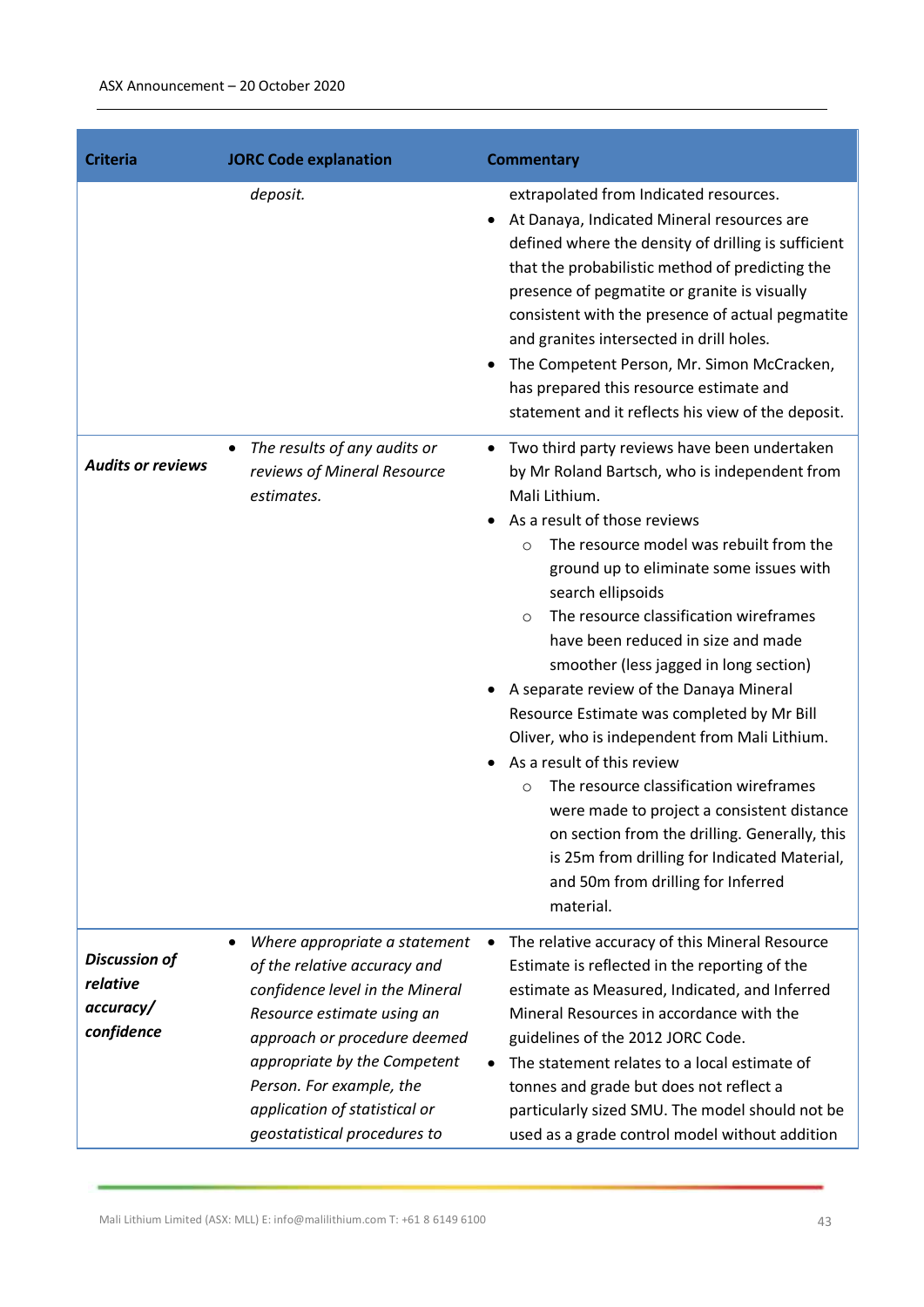| <b>Criteria</b> | <b>JORC Code explanation</b>                                                                                                                                                                                                                                                                                                                                                                                                                                                                                                                                                                                                                                                                                                     | <b>Commentary</b>                                                                                               |
|-----------------|----------------------------------------------------------------------------------------------------------------------------------------------------------------------------------------------------------------------------------------------------------------------------------------------------------------------------------------------------------------------------------------------------------------------------------------------------------------------------------------------------------------------------------------------------------------------------------------------------------------------------------------------------------------------------------------------------------------------------------|-----------------------------------------------------------------------------------------------------------------|
|                 | quantify the relative accuracy<br>of the resource within stated<br>confidence limits, or, if such an<br>approach is not deemed<br>appropriate, a qualitative<br>discussion of the factors that<br>could affect the relative<br>accuracy and confidence of the<br>estimate.<br>The statement should specify<br>$\bullet$<br>whether it relates to global or<br>local estimates, and, if local,<br>state the relevant tonnages,<br>which should be relevant to<br>technical and economic<br>evaluation. Documentation<br>should include assumptions<br>made and the procedures used.<br>These statements of relative<br>accuracy and confidence of the<br>estimate should be compared<br>with production data, where<br>available. | of pit floor mapping to assist with determining<br>actual pegmatite contacts as opposed to<br>interpreted ones. |

# **Section 4: Estimation and Reporting of Ore Reserves**

(Criteria listed in section 1, and where relevant in sections 2 and 3, also apply to this section.)

| <b>Criteria</b>                                                                 | <b>JORC Code explanation</b>                                                                                                                                                                                                                        | <b>Commentary</b>                                                                                                                                                                                                                                                                                                                                                                                                                                                                                                                  |
|---------------------------------------------------------------------------------|-----------------------------------------------------------------------------------------------------------------------------------------------------------------------------------------------------------------------------------------------------|------------------------------------------------------------------------------------------------------------------------------------------------------------------------------------------------------------------------------------------------------------------------------------------------------------------------------------------------------------------------------------------------------------------------------------------------------------------------------------------------------------------------------------|
| <b>Mineral Resource</b><br>estimate for<br>conversion to Ore<br><b>Reserves</b> | <b>Description of the Mineral</b><br>Resource estimate used as a<br>basis for the conversion to an<br>Ore Reserve.<br>• Clear statement as to whether<br>the Mineral Resources are<br>reported additional to, or<br>inclusive of, the Ore reserves. | • The resource models used as the basis for this Ore<br>Reserves update was compiled by Mali Lithium's<br>Geology Manager, Mr. Simon McCracken, based<br>on the latest available drilling information.<br>Models for each domain were created from the<br>common base model using the domain<br>wireframes. The lithium and iron oxide grades<br>were estimated into the block models for each of<br>the domains using ordinary kriging. Estimation of<br>the resource model is discussed in detail in<br>Section 3 of this Table. |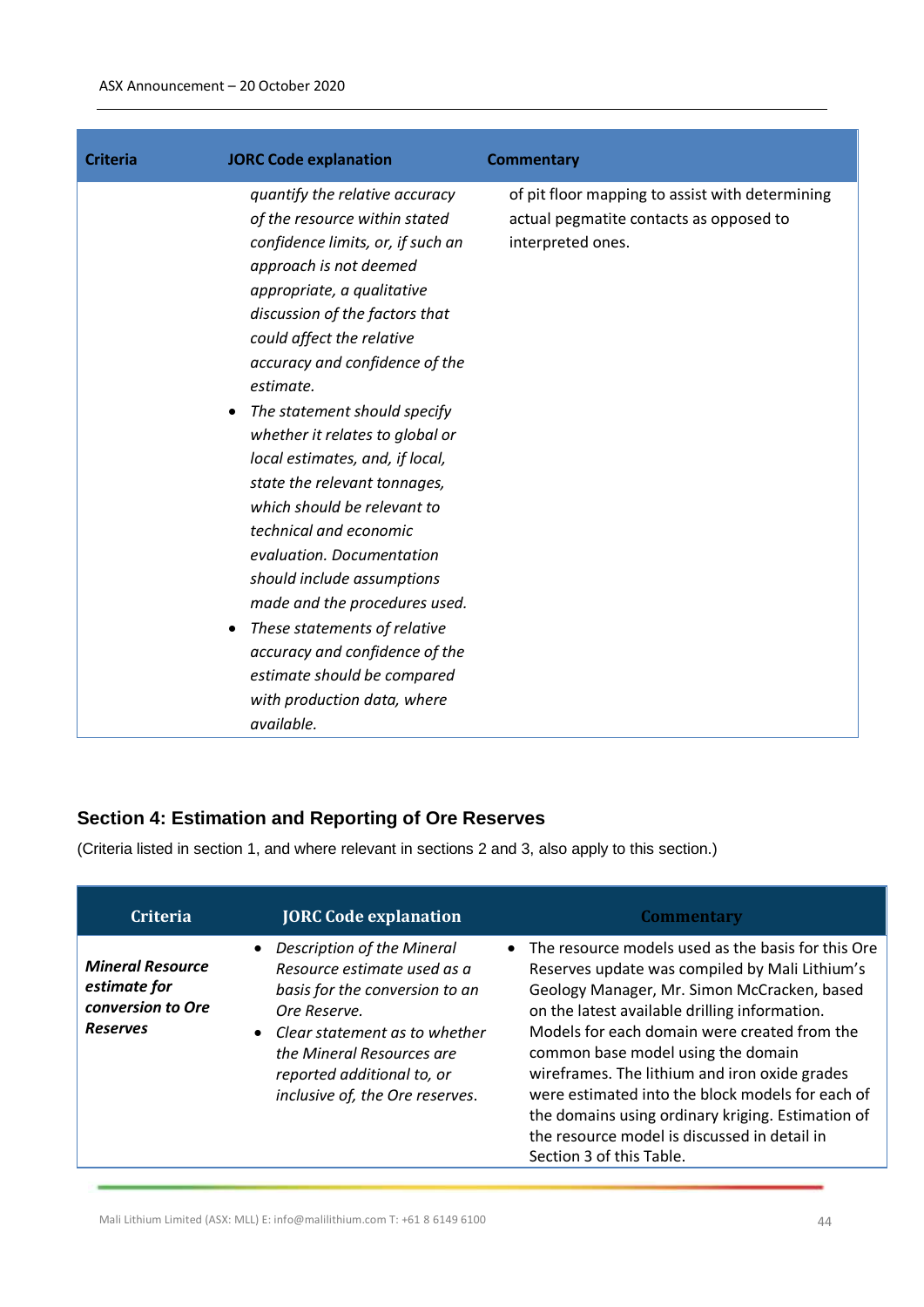| Criteria                  | <b>JORC Code explanation</b>                                                                                                                                                                                                                                                                                                                                                                                                                                                                            | <b>Commentary</b>                                                                                                                                                                                                                                                                                                                                                                                                                                                                                                                                                                                     |
|---------------------------|---------------------------------------------------------------------------------------------------------------------------------------------------------------------------------------------------------------------------------------------------------------------------------------------------------------------------------------------------------------------------------------------------------------------------------------------------------------------------------------------------------|-------------------------------------------------------------------------------------------------------------------------------------------------------------------------------------------------------------------------------------------------------------------------------------------------------------------------------------------------------------------------------------------------------------------------------------------------------------------------------------------------------------------------------------------------------------------------------------------------------|
|                           |                                                                                                                                                                                                                                                                                                                                                                                                                                                                                                         | The Mineral Resources reported are inclusive of<br>the Ore Reserves reported here.                                                                                                                                                                                                                                                                                                                                                                                                                                                                                                                    |
| <b>Site visits</b>        | Comment on any site visits<br>٠<br>undertaken by the Competent<br>Person and the outcome of<br>those visits.<br>If no site visits undertaken<br>indicate why this is the case.                                                                                                                                                                                                                                                                                                                          | The Competent Person has not attended a site<br>$\bullet$<br>visit and has relied on the reporting from Matt<br>Bampton, Principal Consultant, Cube Consulting,<br>who attended a site visit in May 2016 as<br>competent person for the now superceded<br>resource estimation undertaken at that time.                                                                                                                                                                                                                                                                                                |
| <b>Study status</b>       | The type and level of study<br>٠<br>undertaken to enable Mineral<br>Resources to be converted to<br>Ore Reserves.<br>The Code requires that a study<br>$\bullet$<br>to at least Pre-Feasibility Study<br>level has been undertaken to<br>convert Mineral Resources to<br>Ore Reserves. Such studies will<br>have been carried out and will<br>have determined a mine plan<br>that is technically achievable<br>and economically viable, and<br>that material Modifying<br>Factors have been considered. | This Reserve estimate is based on a Definitive<br>$\bullet$<br>Feasibility Study (DFS). The DFS demonstrated that<br>the Project is economically viable, considering all<br>relevant modifying factors.                                                                                                                                                                                                                                                                                                                                                                                               |
| <b>Cut-off parameters</b> | The basis of the adopted cut-<br>$\bullet$<br>off grade(s) or quality<br>parameters applied.                                                                                                                                                                                                                                                                                                                                                                                                            | Central to the estimation of these Ore Reserves is<br>$\bullet$<br>that a "whole-of-ore" mining assumption has been<br>made, which means mining at a zero cut-off grade<br>within the pegmatite ore zones, thereby reducing<br>the reliance on selective mining practices within<br>the ore zones and visually controlled mining at the<br>edges.                                                                                                                                                                                                                                                     |
| <b>Mining factors or</b>  | The method and assumptions<br>$\bullet$<br>used as reported in the Pre-                                                                                                                                                                                                                                                                                                                                                                                                                                 | Mining factors and assumptions are based on the<br>DFS and are summarised as follows:                                                                                                                                                                                                                                                                                                                                                                                                                                                                                                                 |
| assumptions               | Feasibility or Feasibility Study<br>to convert the Mineral<br>Resource to an Ore Reserve<br>(i.e. either by application of<br>appropriate factors by<br>optimization or by preliminary<br>or detailed design).<br>The choice, nature and<br>٠<br>appropriateness of the<br>selected mining method (s)<br>and other mining parameters<br>including associated design<br>issues such as pre-strip,                                                                                                        | An open pit optimisation was completed. Slope<br>$\bullet$<br>design criteria, processing recoveries were applied<br>in the pit optimisation process, together with<br>mining, processing, transport and sales cost<br>estimates, and revenue projections to form the<br>basis for pit designs and subsequent mining and<br>processing schedules.<br>Mining is to take place using conventional open pit<br>$\bullet$<br>mining methods of truck and excavator in back-<br>hoe configuration.<br>A small-scale mining fleet, utilising $120t - 150t$<br>excavators matched with 90t rear dump trucks, |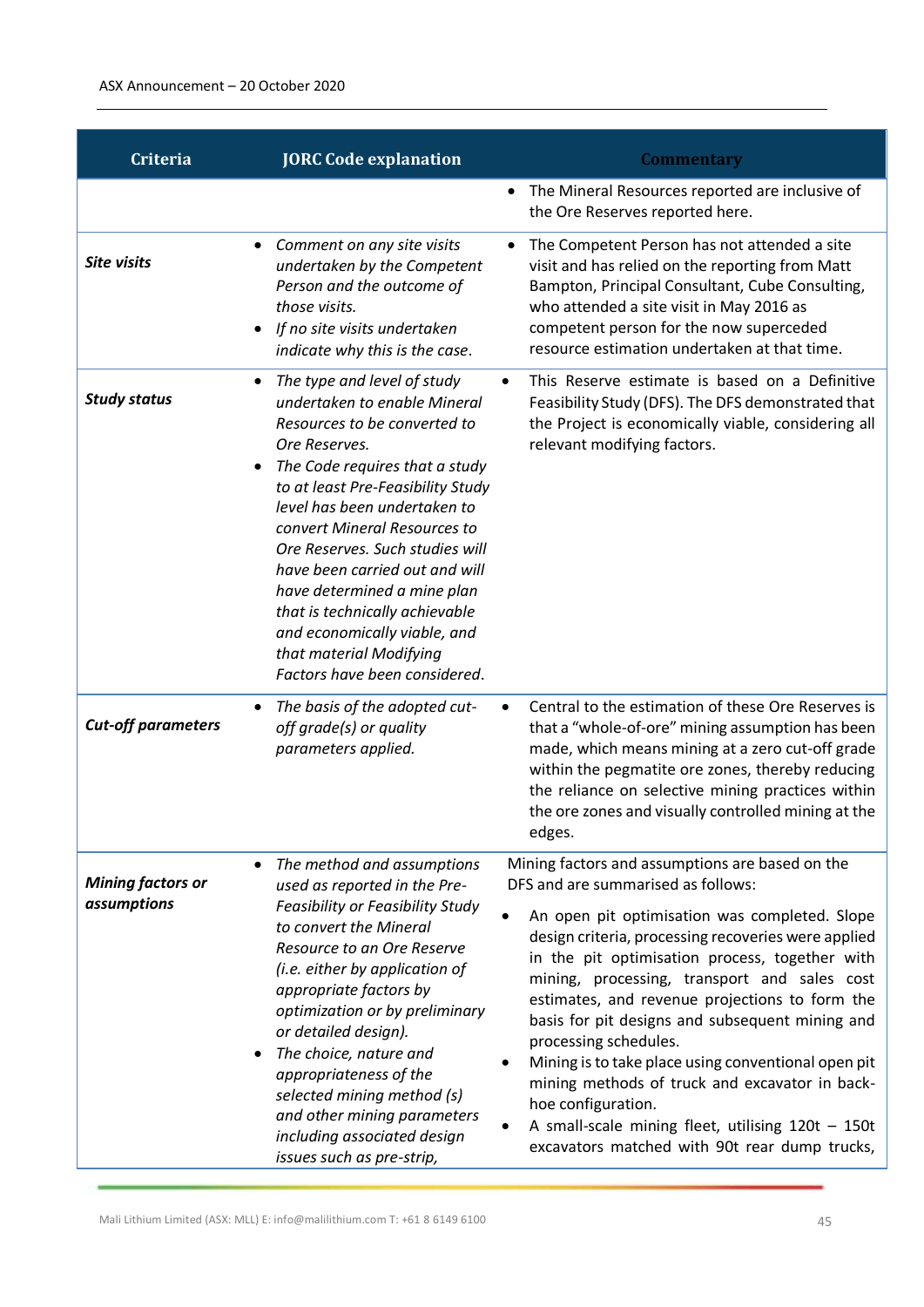| <b>Criteria</b>                                | <b>JORC Code explanation</b>                                                                                                                                                                                                                                                                                                                                                                                                                                                                                                                                                                                                                                       | <b>Commentary</b>                                                                                                                                                                                                                                                                                                                                                                                                                                                                                                                                                                                                                                                                                                                                                                                                                                                                                                                                                                                                                                                                                                                                                                                                                                                                                                                                                                                                                 |
|------------------------------------------------|--------------------------------------------------------------------------------------------------------------------------------------------------------------------------------------------------------------------------------------------------------------------------------------------------------------------------------------------------------------------------------------------------------------------------------------------------------------------------------------------------------------------------------------------------------------------------------------------------------------------------------------------------------------------|-----------------------------------------------------------------------------------------------------------------------------------------------------------------------------------------------------------------------------------------------------------------------------------------------------------------------------------------------------------------------------------------------------------------------------------------------------------------------------------------------------------------------------------------------------------------------------------------------------------------------------------------------------------------------------------------------------------------------------------------------------------------------------------------------------------------------------------------------------------------------------------------------------------------------------------------------------------------------------------------------------------------------------------------------------------------------------------------------------------------------------------------------------------------------------------------------------------------------------------------------------------------------------------------------------------------------------------------------------------------------------------------------------------------------------------|
|                                                | access, etc.<br>The assumptions made<br>regarding geotechnical<br>parameters (eg pit slopes,<br>stope sizes, etc), grade control<br>and pre-production drilling.<br>The major assumptions made<br>and Mineral Resource model<br>used for pit and stope<br>optimization (if appropriate).<br>The mining dilution factors<br>used.<br>The mining recovery factors<br>$\bullet$<br>used.<br>Any minimum mining widths<br>used.<br>The manner in which Inferred<br>٠<br>Mineral Resources are utilized<br>in mining studies and the<br>sensitivity of the outcome to<br>their inclusion.<br>The infrastructure<br>٠<br>requirements of the selected<br>mining methods. | was selected using contract mining services.<br>Open pit wall slope angles were based on a<br>geotechnical assessment. A ramp width of 25m<br>based on the selected truck size. The resulting<br>overall slope angles on the final pit approximate<br>46° in fresh rock and 36° in weathered material,<br>depending on ramp location.<br>The shell selection for pit design from the open pit<br>optimisation was based on key assumptions<br>including; 77% recovery of $Li2O$ as a 6%<br>spodumene concentrate; An average spodumene<br>concentrate selling price of \$650/t concentrate,<br>with a planned feed throughput of 2.3 Mtpa.<br>Mine design criteria, used for detailed pit design,<br>٠<br>include:<br>5m blast bench height mined in 2 x 2.5m<br>$\circ$<br>flitches;<br>Pit stages are large enough to negate any<br>$\circ$<br>minimum mining width issues;<br>ramp width of 25m and 10% gradient.<br>$\circ$<br>Mining infrastructure was limited to ROM<br>$\circ$<br>pad, haul roads, workshops, and other<br>buildings for a contract mining operation.<br>The original resource block model was re-blocked<br>into regular block sizes which adequately account<br>for the practicalities of mining dilution and ore<br>losses within the operations.<br>Due to the inherent mining dilution in the re-<br>blocking, no further dilution and ore loss<br>assumptions or factors have been applied for mine |
| <b>Metallurgical factors</b><br>or assumptions | The metallurgical process<br>proposed and the<br>appropriateness of that<br>process to the style of<br>mineralisation.<br>Whether the metallurgical<br>٠<br>process is well-tested<br>technology or novel in nature.<br>The nature, amount and<br>representativeness of<br>metallurgical test work<br>undertaken, the nature of the<br>metallurgical domaining<br>applied and the corresponding                                                                                                                                                                                                                                                                    | planning purposes.<br>The metallurgical process selected for Goulamina<br>is a proven contemporary process for the<br>beneficiation of spodumene-containing ores to<br>saleable spodumene concentrates.<br>The process is standard practice and involves<br>crushing,<br>grinding,<br>desliming,<br>magnetic<br>separation, multi-stage flotation, concentrate<br>filtration and bulk transport to consumer.<br>Metallurgical testwork was undertaken<br>on<br>composite samples from 33 HQ drill holes. The<br>composites were developed to represent the<br>potential spatial variability of the ore across the<br>three known ore zones (Main, West and Sangar)<br>and biased toward the first three years of                                                                                                                                                                                                                                                                                                                                                                                                                                                                                                                                                                                                                                                                                                                  |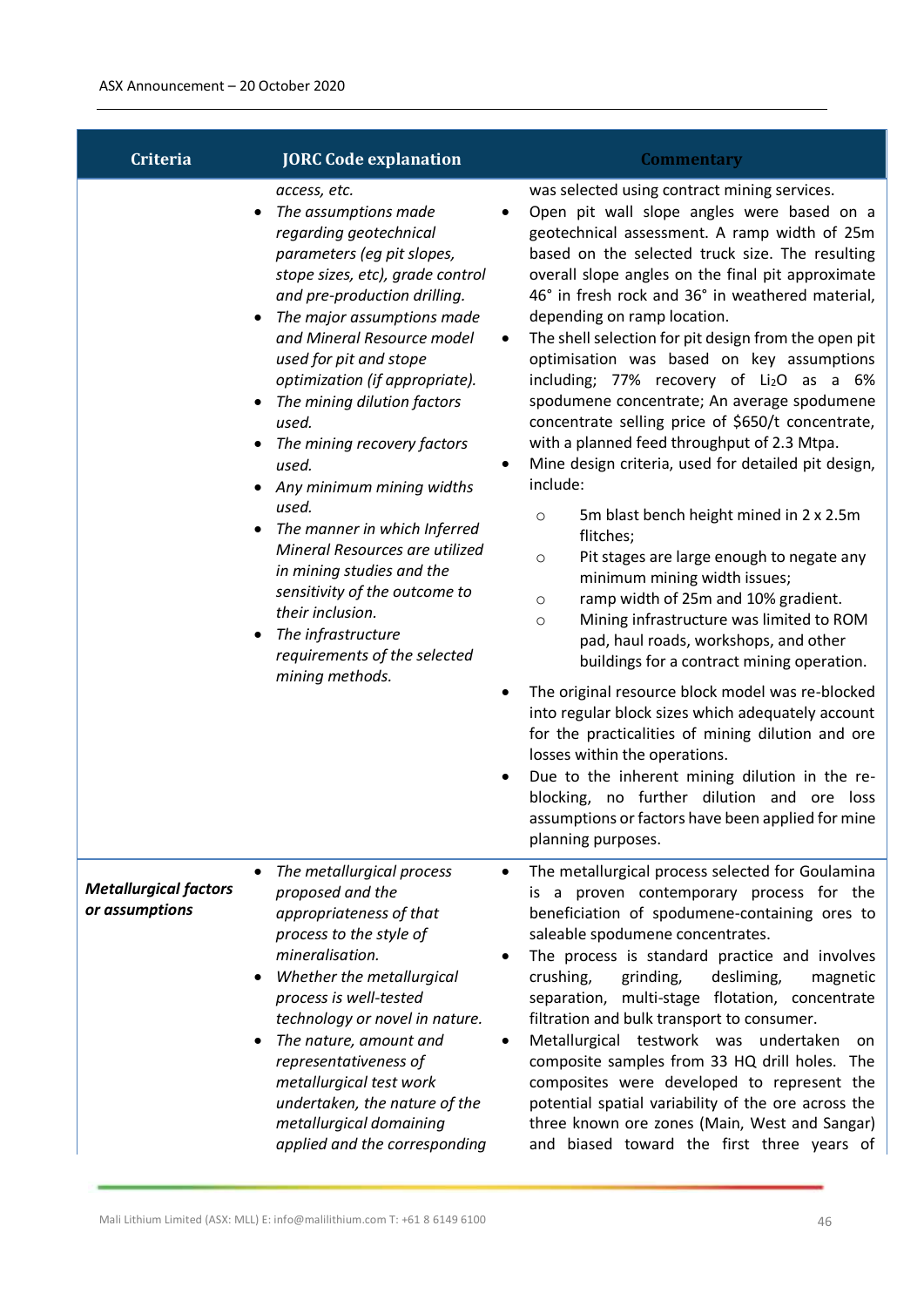| <b>Criteria</b>            | <b>JORC Code explanation</b>                                                                                                                                                                                                                                                                                                                                                       | <b>Commentary</b>                                                                                                                                                                                                                                                                                                                                                                                                                                                                                                                                                                                                                                                                                                                                                                                                    |
|----------------------------|------------------------------------------------------------------------------------------------------------------------------------------------------------------------------------------------------------------------------------------------------------------------------------------------------------------------------------------------------------------------------------|----------------------------------------------------------------------------------------------------------------------------------------------------------------------------------------------------------------------------------------------------------------------------------------------------------------------------------------------------------------------------------------------------------------------------------------------------------------------------------------------------------------------------------------------------------------------------------------------------------------------------------------------------------------------------------------------------------------------------------------------------------------------------------------------------------------------|
| ٠                          | metallurgical recovery factors<br>applied.<br>Any assumptions or<br>allowances made for<br>deleterious elements.                                                                                                                                                                                                                                                                   | anticipated ore supply. These composites were<br>used for characterisation, comminution, heavy<br>liquid separation and variability testwork. A<br>Master Composite, representing the first 3 years<br>of anticipated ore supply from the Main and West<br>orebodies, was used for High Pressure Grinding<br>Rolls, and the main body of Flotation testwork.<br>The technology used in the metallurgical testwork<br>is well tested and established. Parameters were<br>customised to optimise the processes, specifically<br>to suit the characteristics of Goulamina ore and to<br>produce the desired results. Reagents used in the<br>testwork are commercially available<br>and<br>commonly used in the flotation of spodumene.                                                                                 |
| ٠<br>$\bullet$             | The existence of any bulk<br>sample or pilot scale test work<br>and the degree to which such<br>samples are considered<br>representative of the orebody<br>as a whole.<br>For minerals that are defined<br>by specification, has the ore<br>reserve estimation been based<br>on the appropriate mineralogy<br>to meet the specifications?                                          | Bulk flotation tests were completed on HQ core<br>samples. Pilot testwork will be undertaken in<br>future during a trial mining campaign.<br>The metallurgical testwork conducted to date has<br>indicated that the Goulamina Ore Reserve may be<br>after<br>froth<br>flotation<br>processed,<br>using<br>produce<br>comminution,<br>spodumene<br>to<br>$\mathsf{a}$<br>concentrate of saleable grade.<br>Testwork<br>conducted on the samples described above<br>demonstrated that a spodumene concentrate<br>with average $Li2O$ grade of >6% and average Fe <sub>2</sub> O <sub>3</sub><br>grade of 0.56% may be produced. The average<br>flotation recovery of Li <sub>2</sub> O in the testwork was<br>86.1% and average overall recovery of Li <sub>2</sub> O<br>achieved in all Flotation testwork was 78.2%. |
| <b>Environmental</b>       | The status of studies of<br>potential environmental<br>impacts of the mining and<br>processing operation. Details<br>of waste rock characterization<br>and the consideration of<br>potential sites, status of<br>design options considered and,<br>$\bullet$<br>where applicable, the status of<br>approvals for process residue<br>storage and waste dumps<br>should be reported. | Environmental consultant Digby Wells were<br>engaged to undertake a formal Environmental and<br>Social Impact Statement (ESIA) of the Project.<br>Digby Wells completed biodiversity, wetlands,<br>soils and heritage field work in early June 2017.<br>Digby Wells advised the Company that they found<br>no areas of significant concern.<br>Formal public consultation meetings for the ESIA<br>were completed successfully.<br>The ESIA was submitted as part of the application<br>for an Exploitation Permit. The Exploitation or<br>Mining Permit was granted on 23rd August 2019<br>for the Torakoro tenement for a period of 30<br>years.                                                                                                                                                                   |
| ٠<br><b>Infrastructure</b> | The existence of appropriate<br>infrastructure: availability of                                                                                                                                                                                                                                                                                                                    | No appropriate infrastructure is available at the<br>Project site, but there is sufficient available land to                                                                                                                                                                                                                                                                                                                                                                                                                                                                                                                                                                                                                                                                                                         |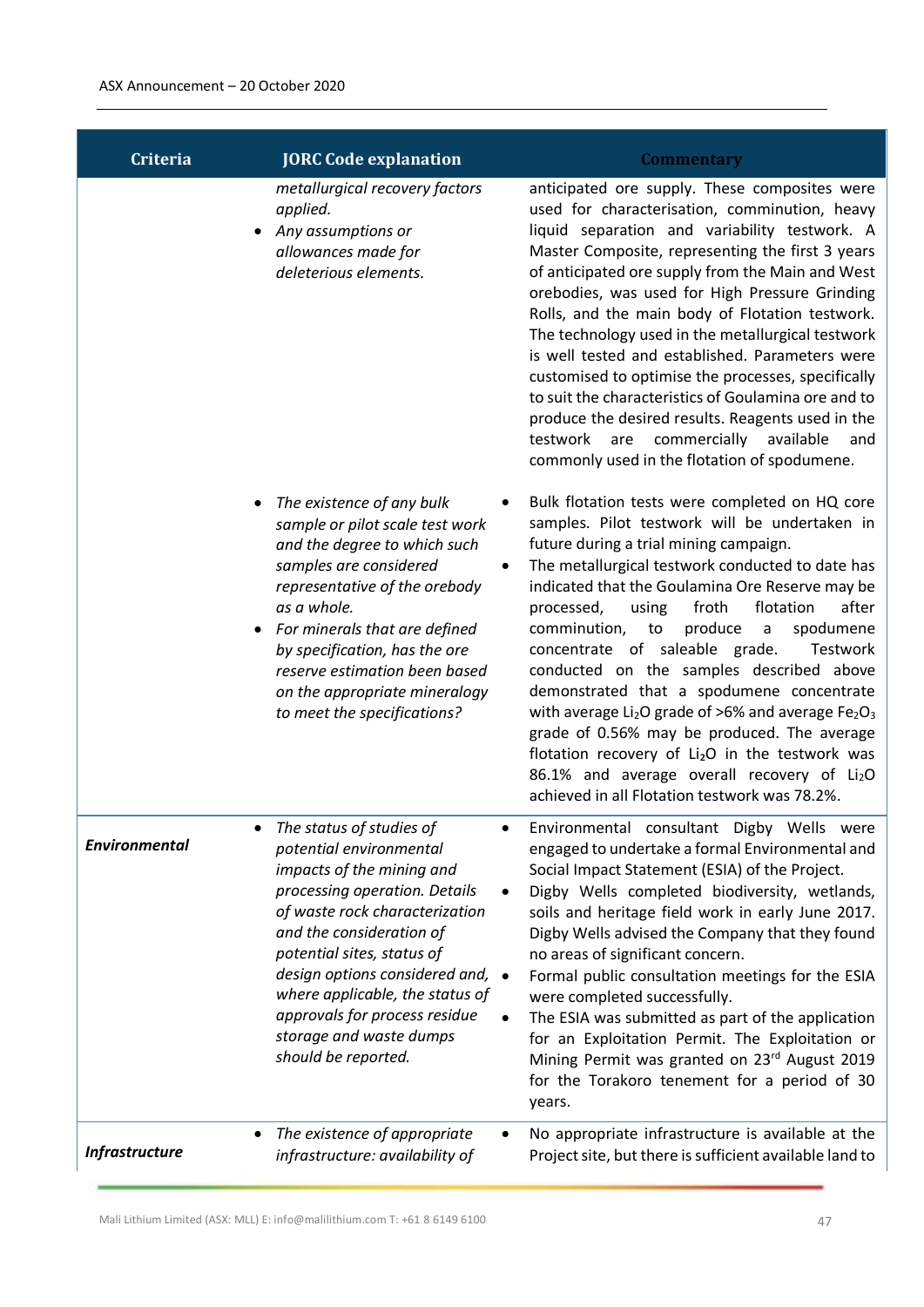| <b>Criteria</b>         | <b>JORC Code explanation</b>                                                                                                                                                                                             | <b>Commentary</b>                                                                                                                                                                                                                                                                                                                                                                                                                                                                                                                                                                                                                                                                                                 |
|-------------------------|--------------------------------------------------------------------------------------------------------------------------------------------------------------------------------------------------------------------------|-------------------------------------------------------------------------------------------------------------------------------------------------------------------------------------------------------------------------------------------------------------------------------------------------------------------------------------------------------------------------------------------------------------------------------------------------------------------------------------------------------------------------------------------------------------------------------------------------------------------------------------------------------------------------------------------------------------------|
|                         | land for plant development,<br>power, water, transportation<br>(particularly for bulk<br>commodities), labour,<br>accommodation; or the ease<br>with which the infrastructure<br>can be provided or accessed.            | develop such required infrastructure on the<br>permit held by Timbuktu Resources SARL. An<br>existing major highway within 20 km of the<br>identified Ore Reserve is suitable for the transport<br>needs of the Project. The establishment costs of<br>all other infrastructure required for the Project<br>(including an access road to the highway described<br>above) have been included in the capital cost<br>estimate and no material obstructions to their<br>development have been identified.                                                                                                                                                                                                            |
| ٠<br>Costs<br>$\bullet$ | The derivation of, or<br>assumptions made, regarding<br>projected capital costs in the<br>study.<br>The methodology used to<br>estimate operating costs.                                                                 | Capital cost estimates for the DFS have been<br>developed by Lycopodium based on supplier<br>quotations for major equipment items and<br>factored estimates using in-house databases.<br>Operating costs have<br>been estimated<br>by<br>Lycopodium based on;                                                                                                                                                                                                                                                                                                                                                                                                                                                     |
|                         |                                                                                                                                                                                                                          | supplier quotes for reagents and<br>$\circ$<br>consumables<br>derived local rates for labour costs and<br>$\circ$<br>their on-costs<br>a derived power cost based on a firm<br>$\circ$<br>proposal from an Independent Power<br>Producer (IPP) and equipment supplier<br>quoted consumption rates<br>a proposal from an internationally<br>$\circ$<br>recognised freight logistics management<br>company for concentrate transport and<br>logistics<br>a tender was issued for contract mining<br>$\circ$<br>services and costs were derived from<br>tender submissions<br>LOM C1 cash operating cost for the mine is<br>$\circ$<br>US\$281/t of concentrate, including<br>transport to port and loading to ship. |
| ٠<br>٠                  | Allowances made for the<br>content of deleterious<br>elements<br>The derivation of assumptions<br>made of metal or commodity<br>price(s), for the principal<br>minerals and co-products.<br>The source of exchange rates | No allowances have been made for deleterious<br>elements as indicated above.<br>Long term pricing for 6% spodumene concentrate<br>(FOB Abidjan) was based on the pricing outlook by<br>peer hard rock lithium operating and development<br>companies.<br>Exchange rates used for estimation purposes in                                                                                                                                                                                                                                                                                                                                                                                                           |
|                         | used in the study                                                                                                                                                                                                        | the study are based on;                                                                                                                                                                                                                                                                                                                                                                                                                                                                                                                                                                                                                                                                                           |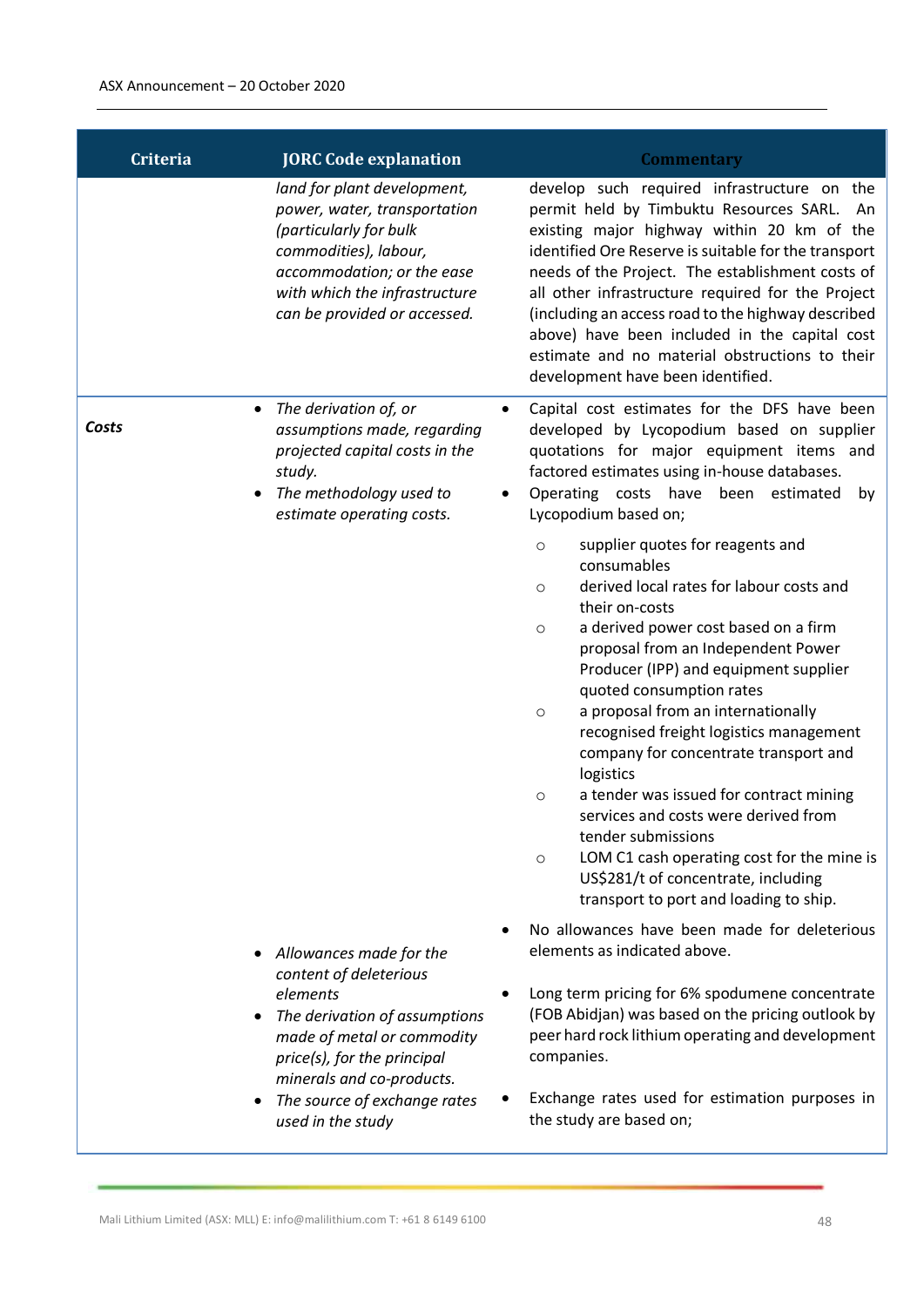| <b>Criteria</b>          | <b>JORC Code explanation</b>                                                                                                                                                                                                                                                                                                                                                                         | <b>Commentary</b>                                                                                                                                                                                                                                                                                                                                                                            |
|--------------------------|------------------------------------------------------------------------------------------------------------------------------------------------------------------------------------------------------------------------------------------------------------------------------------------------------------------------------------------------------------------------------------------------------|----------------------------------------------------------------------------------------------------------------------------------------------------------------------------------------------------------------------------------------------------------------------------------------------------------------------------------------------------------------------------------------------|
|                          |                                                                                                                                                                                                                                                                                                                                                                                                      | US\$1.00 = A\$1.45 (Australian Dollar).<br>$\circ$<br>US\$1.00 = 591 XOF (CFA Franc).<br>$\circ$<br>US\$1.00 = 14.45 ZAR (South African<br>$\circ$<br>Rand).<br>US\$1.00 = $0.90 \in$ (Euro).<br>$\circ$                                                                                                                                                                                     |
|                          | Derivation of transportation<br>charges.<br>The basis for forecasting or<br>source of treatment and<br>refining charges, penalties for<br>failure to meet specification,<br>etc.                                                                                                                                                                                                                     | Transportation charges are based on a proposal<br>from an internationally recognised transport and<br>logistics management service provider.<br>No penalties have been assumed for failure to<br>$\bullet$<br>meet product specification.                                                                                                                                                    |
|                          | The allowances made for<br>royalties payable, both<br>Government and private.                                                                                                                                                                                                                                                                                                                        | Allowances made for royalties payable to the<br>Government of Mali are based on an independent<br>legal review of the statutory and regulatory<br>environment in Mali.                                                                                                                                                                                                                       |
| <b>Revenue factors</b>   | The derivation of, or<br>$\bullet$<br>assumptions made<br>regarding revenue factors<br>including head grade,<br>metal or commodity<br>price(s) exchange rates,<br>transportation and<br>treatment charges,<br>penalties, net smelter<br>returns, etc.<br>The derivation of<br>٠<br>assumptions made of<br>metal or commodity<br>price(s), for the principal<br>metals, minerals and co-<br>products. | A planned average head grade of 1.51 % Li <sub>2</sub> O with<br>quarterly fluctuations ranging from 1.30 % to 1.69<br>% Li <sub>2</sub> O<br>An average concentrate price of \$666/t (FOB<br>Abidjan)<br>Concentrate transport costs of \$98 per tonne of<br>concentrate, inclusive of port charges<br>Royalties of 4.3% of gross revenue, or 6% of<br>royalty price base.                  |
| <b>Market assessment</b> | The demand, supply and stock<br>situation for the particular<br>commodity, consumption<br>trends and factors likely to<br>affect supply and demand into<br>the future.                                                                                                                                                                                                                               | The demand, supply, and stock situation for<br>spodumene concentrate consumption trends and<br>factors likely to affect supply and demand into the<br>future were assessed based upon:<br>The current and near to mid-term primary<br>$\circ$<br>lithium supply/demand dynamics<br>available in the market<br>Pricing outlook by peer lithium<br>O<br>operational and development companies. |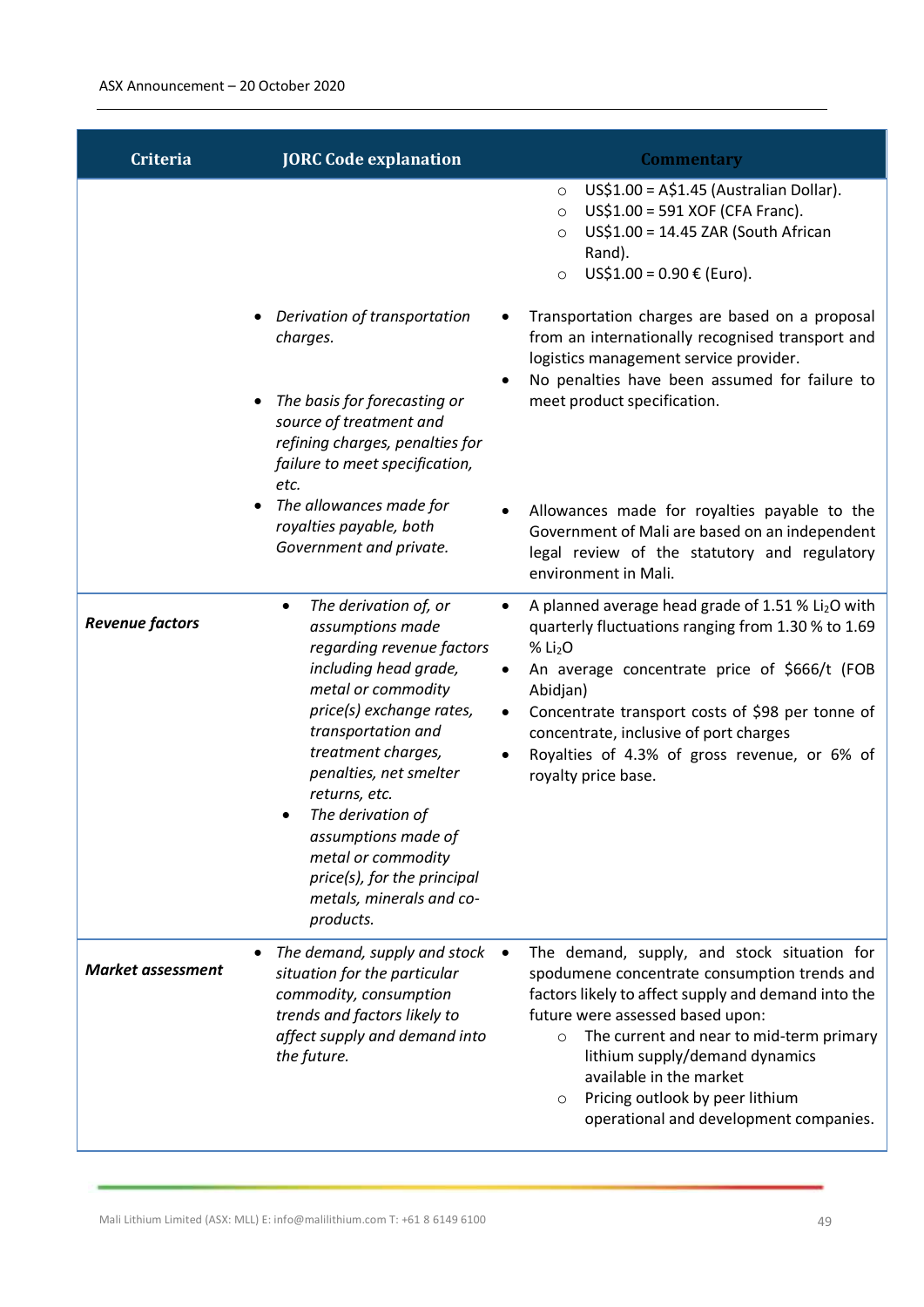| <b>Criteria</b>   | <b>JORC Code explanation</b>                                                                                                                                                                                                                                                                                  | <b>Commentary</b>                                                                                                                                                                                                                                                         |
|-------------------|---------------------------------------------------------------------------------------------------------------------------------------------------------------------------------------------------------------------------------------------------------------------------------------------------------------|---------------------------------------------------------------------------------------------------------------------------------------------------------------------------------------------------------------------------------------------------------------------------|
|                   | A customer and competitor<br>analysis along with the<br>identification of likely market<br>windows for the product.                                                                                                                                                                                           | A customer and competitor analysis was not<br>formally undertaken, however the identification<br>of likely market windows for spodumene<br>concentrate was undertaken based upon demand<br>and pricing outlooks by peer lithium operational<br>and development companies. |
|                   | Price and volume forecasts<br>and the basis for these<br>forecasts.<br>For industrial minerals the<br>customer specification, testing                                                                                                                                                                         | Price forecasts were developed as described<br>$\bullet$<br>above and volume forecasts were developed<br>based upon the forecast monthly ore treatment<br>rate, lithia grade and derived metallurgical<br>recovery.                                                       |
|                   | and acceptance requirements<br>prior to a supply contract.                                                                                                                                                                                                                                                    | The assumed customer specification assumed for<br>$\bullet$<br>spodumene concentrate is 6% Li <sub>2</sub> O                                                                                                                                                              |
| <b>Economic</b>   | The inputs to the economic<br>analysis to produce the net<br>present value (NPV) in the<br>study, the source and<br>confidence of these economic<br>inputs including estimated<br>inflation, discount rate, etc.<br>NPV ranges and sensitivity to<br>variations in the significant<br>assumptions and inputs. | Results of the DFS were analysed by<br>$\bullet$<br>an<br>independent financial modeler, taking into<br>account relevant inflation and discount rates.<br>The financial analysis returned a robust result on<br>all key valuation metrics.                                |
|                   |                                                                                                                                                                                                                                                                                                               | Sensitivity analyses were carried out within this<br>financial model across seven key categories in 10%<br>increments, with concentrate price proving to be<br>the most sensitive, but still returning a positive<br>NPV at a 40% decrease of the base price.             |
| <b>Social</b>     | The status of agreements with<br>key stakeholders and matters<br>leading to social license to<br>operate.                                                                                                                                                                                                     | A Mining Permit was issued in August 2019 by the<br>$\bullet$<br><b>Government of Mali</b>                                                                                                                                                                                |
| ٠<br><b>Other</b> | To the extent relevant, the<br>impact of the following on the<br>project and/or on the<br>estimation and classification<br>of the Ore Reserves:                                                                                                                                                               | None identified to date.                                                                                                                                                                                                                                                  |
|                   | Any identified material                                                                                                                                                                                                                                                                                       | None identified to date.                                                                                                                                                                                                                                                  |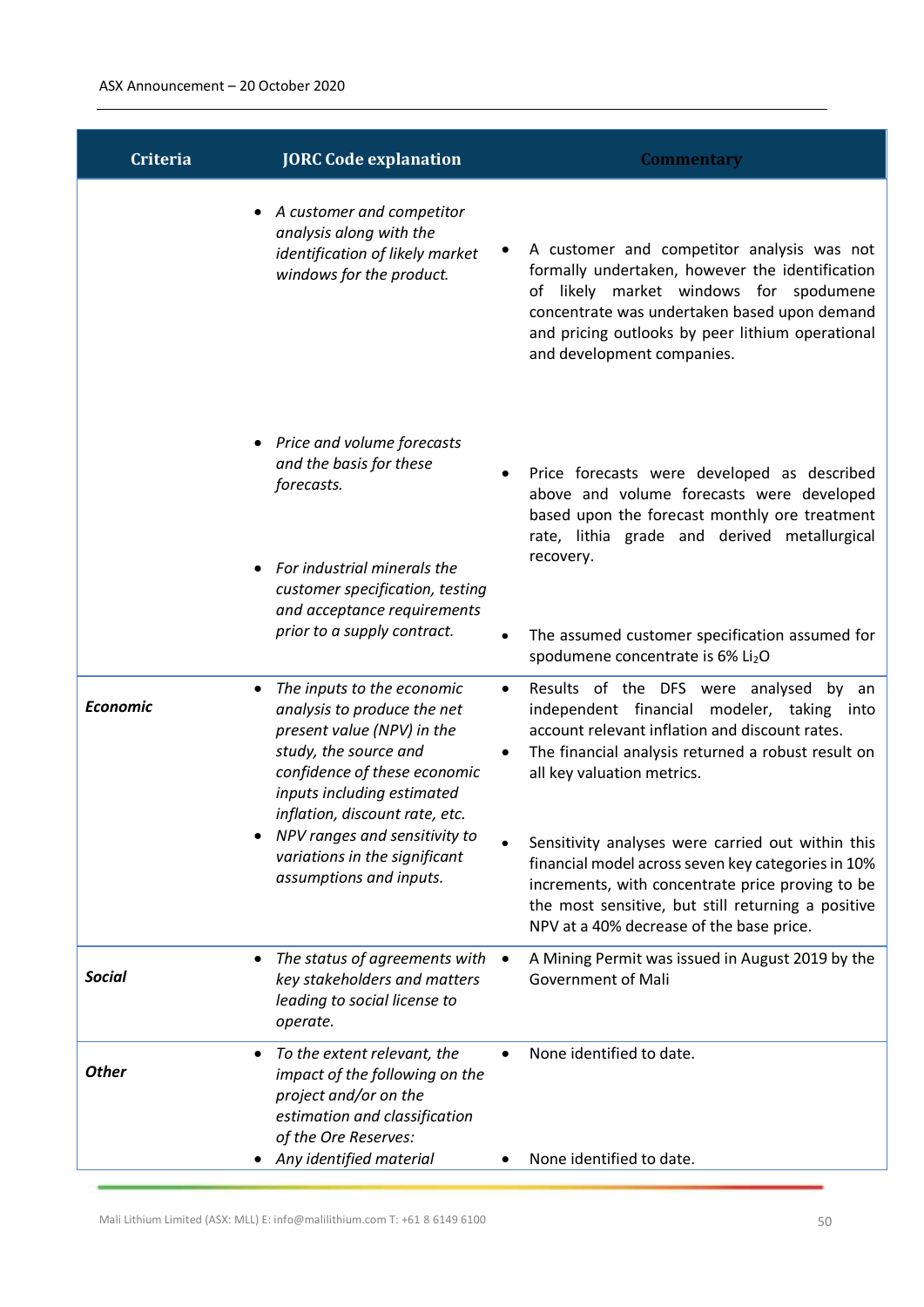| <b>Criteria</b>                                      | <b>JORC Code explanation</b>                                                                                                                                                                                                                                                                                                                                                                                                                                        | <b>Commentary</b>                                                                                                                                                                                                                                                                                                                                                    |
|------------------------------------------------------|---------------------------------------------------------------------------------------------------------------------------------------------------------------------------------------------------------------------------------------------------------------------------------------------------------------------------------------------------------------------------------------------------------------------------------------------------------------------|----------------------------------------------------------------------------------------------------------------------------------------------------------------------------------------------------------------------------------------------------------------------------------------------------------------------------------------------------------------------|
|                                                      | naturally occurring risks.<br>The status of material legal<br>$\bullet$<br>agreements and marketing<br>arrangements.<br>The status of governmental<br>$\bullet$<br>agreements and approvals<br>critical to the viability of the<br>project, such as mineral<br>tenement status, and<br>government and statutory<br>approvals. There must be<br>reasonable grounds to expect<br>that all necessary Government<br>approvals will be received<br>within the timeframes | marketing<br>agreements<br>No<br>have<br>$\bullet$<br>yet<br>been<br>established for the project.<br>All necessary permits have been received                                                                                                                                                                                                                        |
|                                                      | anticipated in the Pre-<br>Feasibility or Feasibility study.<br>Highlight and discuss the<br>materiality of any unresolved<br>matter that is dependent on a<br>third party on which extraction<br>of the reserve is contingent.                                                                                                                                                                                                                                     |                                                                                                                                                                                                                                                                                                                                                                      |
| Classification                                       | The basis for the classification<br>٠<br>of the Ore Reserves into<br>varying confidence categories.                                                                                                                                                                                                                                                                                                                                                                 | Probable<br>Proved<br>Ore<br>and<br>Reserves<br>$\bullet$<br>were<br>Indicated<br>determined<br>from<br>Measured<br>and<br>Resources as per the guidelines.                                                                                                                                                                                                          |
|                                                      | Whether the result<br>appropriately reflects the<br>Competent Person's view of<br>the deposit.<br>The proportion of Probable<br>Ore Reserves that have been                                                                                                                                                                                                                                                                                                         | These results reflect the Competent Person's view<br>of the deposit.<br>Less than 1%                                                                                                                                                                                                                                                                                 |
|                                                      | derived from Measured<br>Mineral Resources (if any).                                                                                                                                                                                                                                                                                                                                                                                                                |                                                                                                                                                                                                                                                                                                                                                                      |
| <b>Audits or reviews</b>                             | The results of any audits or<br>$\bullet$<br>reviews of Ore Reserve<br>estimates.                                                                                                                                                                                                                                                                                                                                                                                   | No third-party reviews or audits have as yet been<br>$\bullet$<br>completed on the Ore Reserve estimate.                                                                                                                                                                                                                                                             |
| <b>Discussion of relative</b><br>accuracy/confidence | Where appropriate a statement<br>of the relative accuracy and<br>confidence level in the Ore<br>Reserve estimate using an<br>approach or procedure deemed<br>appropriate by the Competent<br>Person. For example, the                                                                                                                                                                                                                                               | The Ore Reserve estimate is the outcome of an<br>$\bullet$<br>updated Mineral Resource estimate (July 2020)<br>and subsequent DFS which has considered<br>detailed geological, metallurgical, geotechnical,<br>process engineering and mining engineering<br>studies<br>The Project has a robust NPV which remains<br>positive up to 40% sensitivity for concentrate |